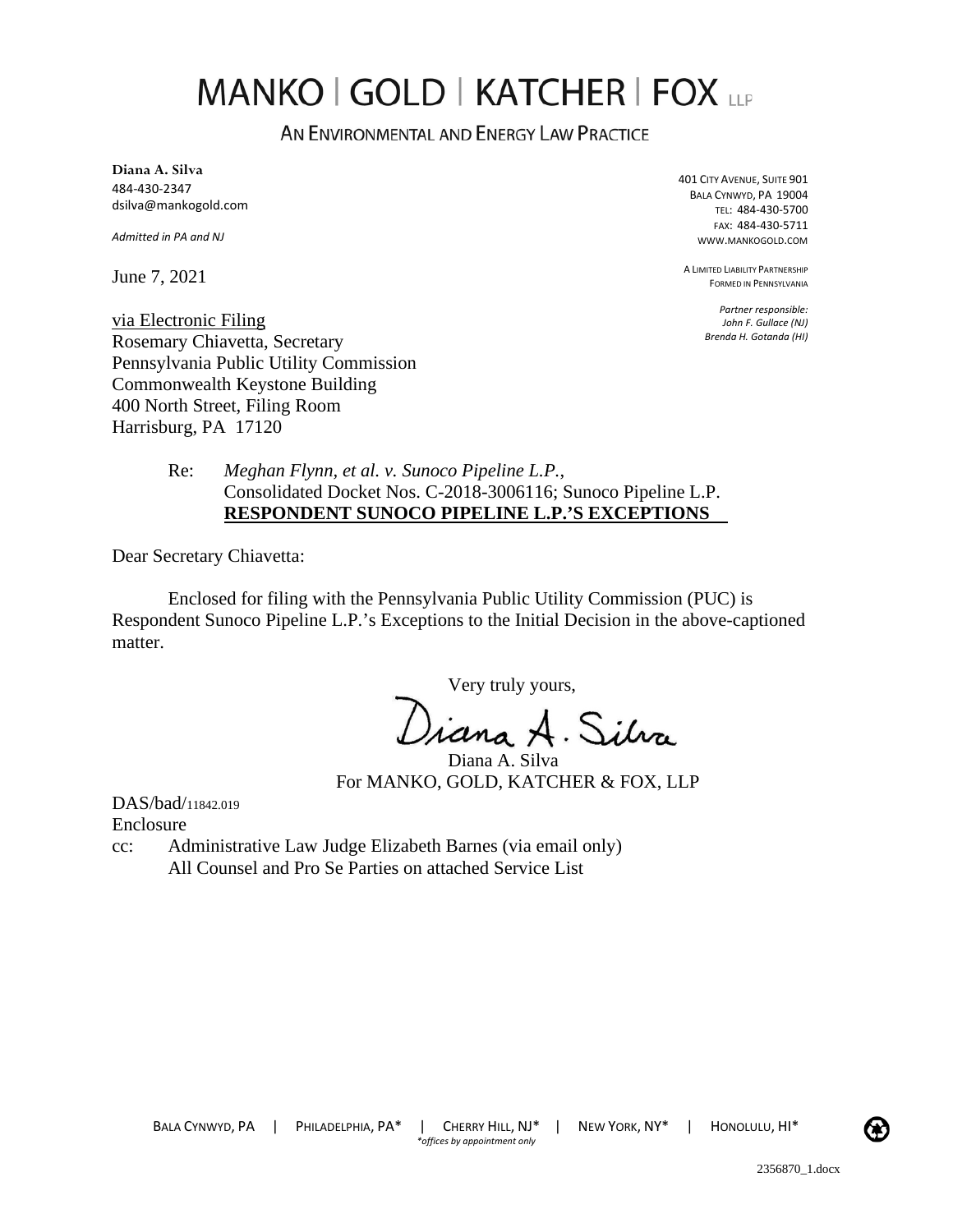### **CERTIFICATE OF SERVICE**

I hereby certify that I have this day served a true copy of the forgoing document upon the

persons listed below in accordance with the requirements of § 1.54 (relating to service by a party).

### **VIA ELECTRONIC MAIL**

Michael S. Bomstein, Esquire Pinnola & Bomstein Suite 705, Land Title Building 100 South Broad Street Philadelphia, PA 19110 mbomstein@gmail.com

*Counsel for Flynn et al. Complainants* 

Rich Raiders, Esquire Raiders Law 606 North 5th Street Reading, PA 19601 rich@raiderslaw.com

*Counsel for Andover Homeowner's Association, Inc.* 

Anthony D. Kanagy, Esquire Garrett P. Lent, Esquire Post & Schell PC 17 North Second Street, 12th Floor akanagy@postschell.com glent@postschell.com

*Counsel for Intervenor Range Resources – Appalachia LLC*

Erin McDowell, Esquire 3000 Town Center Blvd. Canonsburg, PA 15317 emcdowell@rangeresources.com

*Counsel for Range Resources Appalachia* 

Mark L. Freed Joanna Waldron Curtin & Heefner LP 2005 S. Easton Road, Suite 100 Doylestown, PA 18901 mlf@curtinheefner.com jaw@curtinheefner.com

*Counsel for Intervenor Uwchlan Township, County of Chester* 

Vincent M. Pompo Guy A. Donatelli, Esq. 24 East Market St., Box 565 West Chester, PA 19382-0565 vpompo@lambmcerlane.com gdonatelli@lambmcerlane.com

*Counsel for Intervenors Downingtown Area School District, Rose Tree Media School District, East Goshen Township* 

Leah Rotenberg, Esquire Mays, Connard & Rotenberg LLP 1235 Penn Avenue, Suite 202 Wyomissing, PA 19610 rotenberg@mcr-attorneys.com

*Counsel for Intervenor Twin Valley School District* 

James R. Flandreau Paul, Flandreau & Berger, LLP 320 W. Front Street Media, PA 19063 jflandreau@pfblaw.com

*Counsel for Intervenor Middletown Township*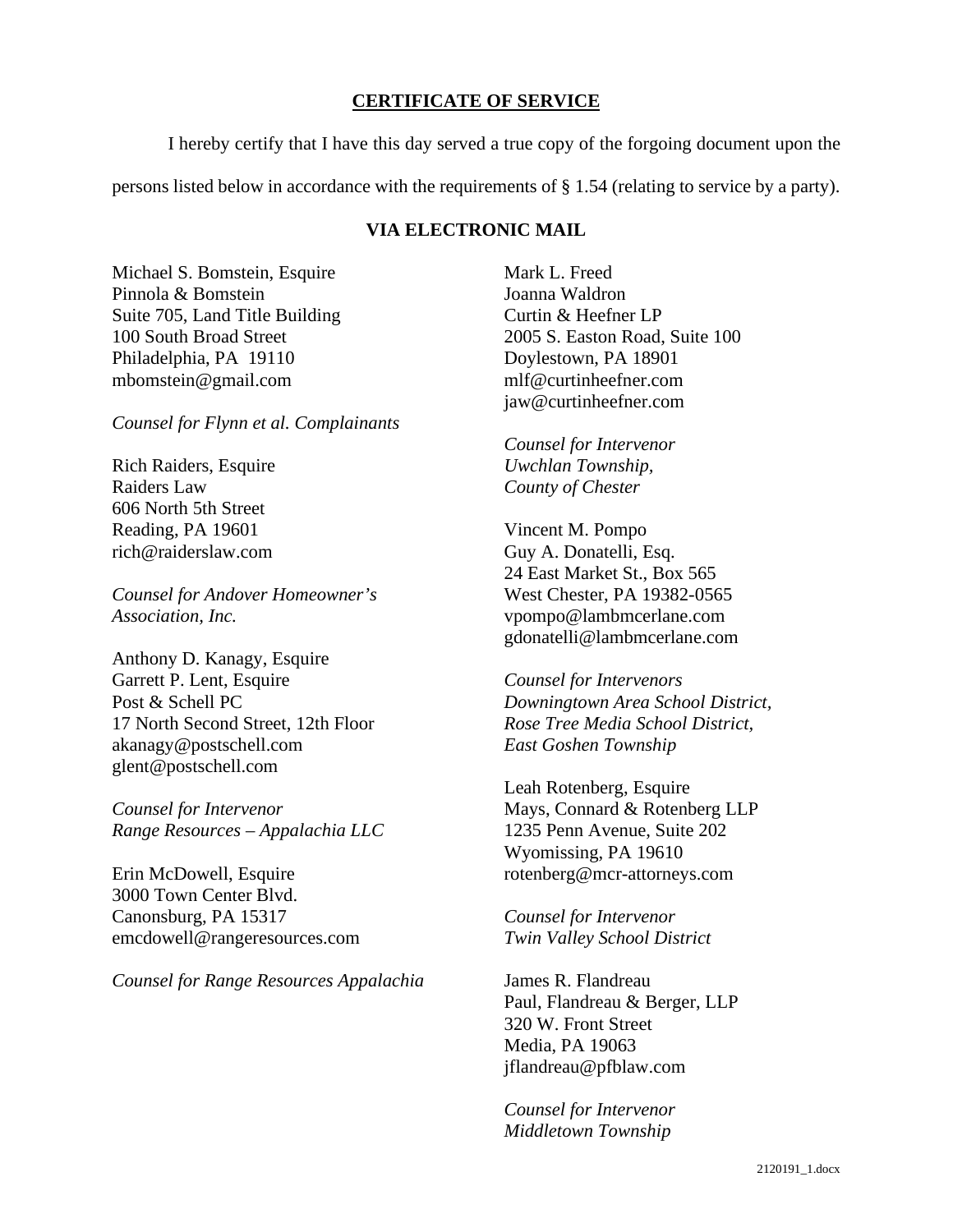James C. Dalton, Esquire Unruh Turner Burke & Frees P.O. Box 515 West Chester, PA 19381-0515 jdalton@utbf.com

*Counsel for West Chester Area School District, Chester County, Pennsylvania* 

Virginia Marcille-Kerslake 103 Shoen Road Exton, PA 19341 vkerslake@gmail.com

*Pro Se Intervenor* 

Thomas Casey 1113 Windsor Dr. West Chester, PA 19380 Tcaseylegal@gmail.com

*Pro se Intervenor* 

William F. Martin, Director Melissa A. Lovett, Esquire Delaware County Solicitor's Office Government Center, 2nd Floor 201 W. Front Street Media, PA 19063 [martinw@co.delaware.pa.us](mailto:martinw@co.delaware.pa.us) lovettm@co.delaware.pa.us

*Counsel for County of Delaware* 

Melissa DiBernardino 1602 Old Orchard Lane West Chester, PA 19380 lissdibernardino@gmail.com

*Pro se Complainant* 

Kaitlyn T. Searls, Esquire McNichol, Byrne & Matlawski, P.C. 1223 N. Providence Road Media, PA 19063 ksearls@mbmlawoffice.com

*Counsel for Thornbury Township, Delaware County* 

Joseph Otis Minott, Esquire Alexander G. Bomstein, Esquire Ernest Logan Welde, Esquire Kathryn L. Urbanowicz, Esquire Clean Air Council 135 South 19th Street, Suite 300 Philadelphia, PA 19103 Joe\_minott@cleanair.org abomstein@cleanair.org lwelde@cleanair.org kurbanowicz@cleanair.org

James J. Byrne, Esquire Kelly S. Sullivan, Esquire McNichol, Byrne & Matlawski, P.C. 1223 N. Providence Road Media, PA 19063 jjbyrne@mbmlawoffice.com ksullivan@mbmlawoffice.com

*Counsel for Thornbury Township, Delaware County* 

Rebecca Britton 211 Andover Drive Exton, PA 19341 rbrittonlegal@gmail.com

### *Pro se Complainant*

Michael P. Pierce, Esquire Pierce & Hughes, P.C. 17 Veterans Square P.O. Box 604 Media, PA 19063 Mppierce@pierceandhughes.com

*Counsel for Edgmont Township*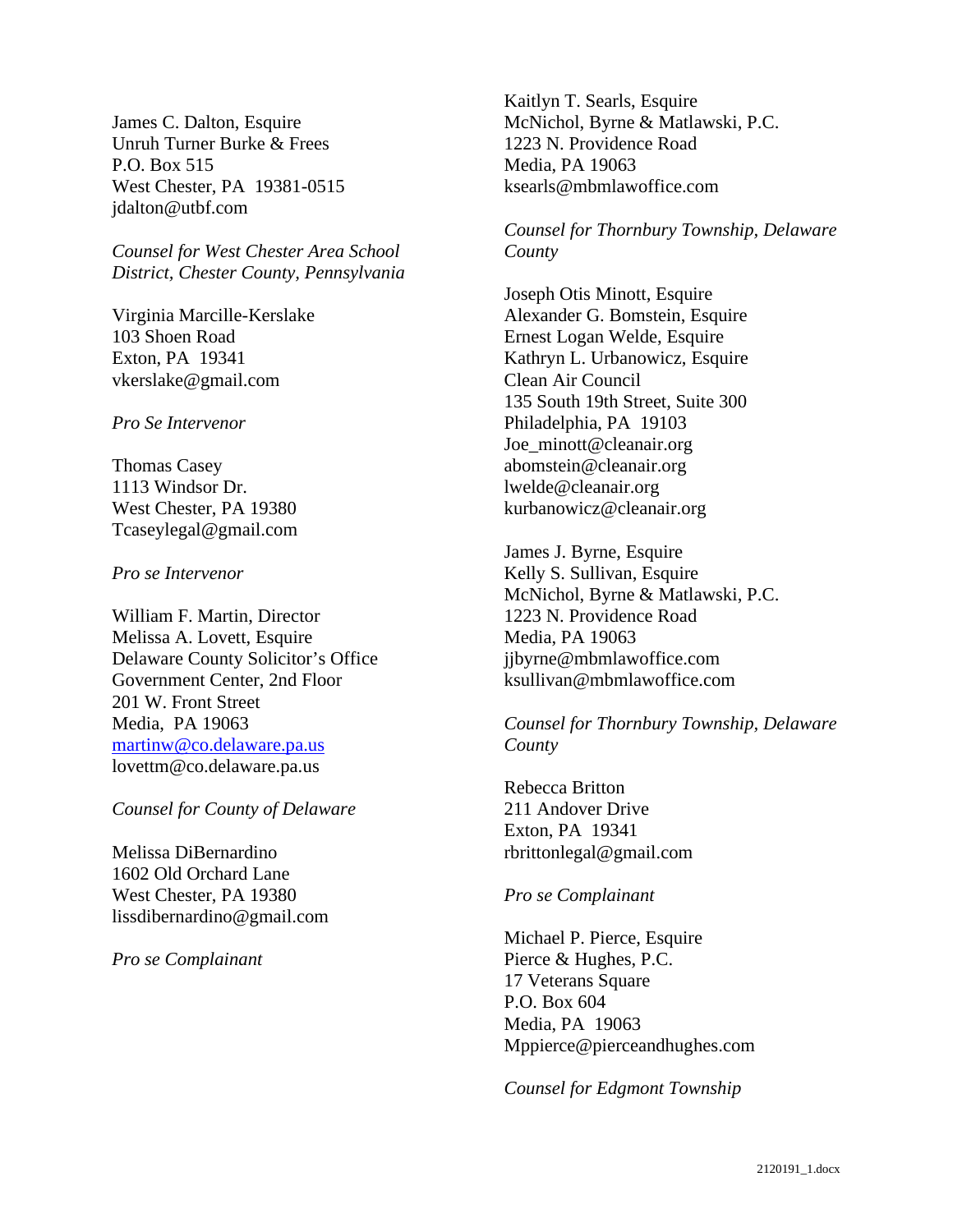Laura Obenski 14 South Village Avenue Exton PA 19341 ljobenski@gmail.com

*Pro se Complainant* 

Andrew D.H. Rau, Esquire Ryan M. Jennings, Esquire Matthew N. Korenoski, Esquire Unruh, Turner, Burke & Frees, P.C. P.O. Box 515 West Chester, PA 19381 arau@utbf.com rjennings@utbf.com mkorenoski@utbf.com

*Counsel for Intervenor West Whiteland Township* 

Diana A. Silva

Diana A. Silva, Esquire

Dated: June 7, 2021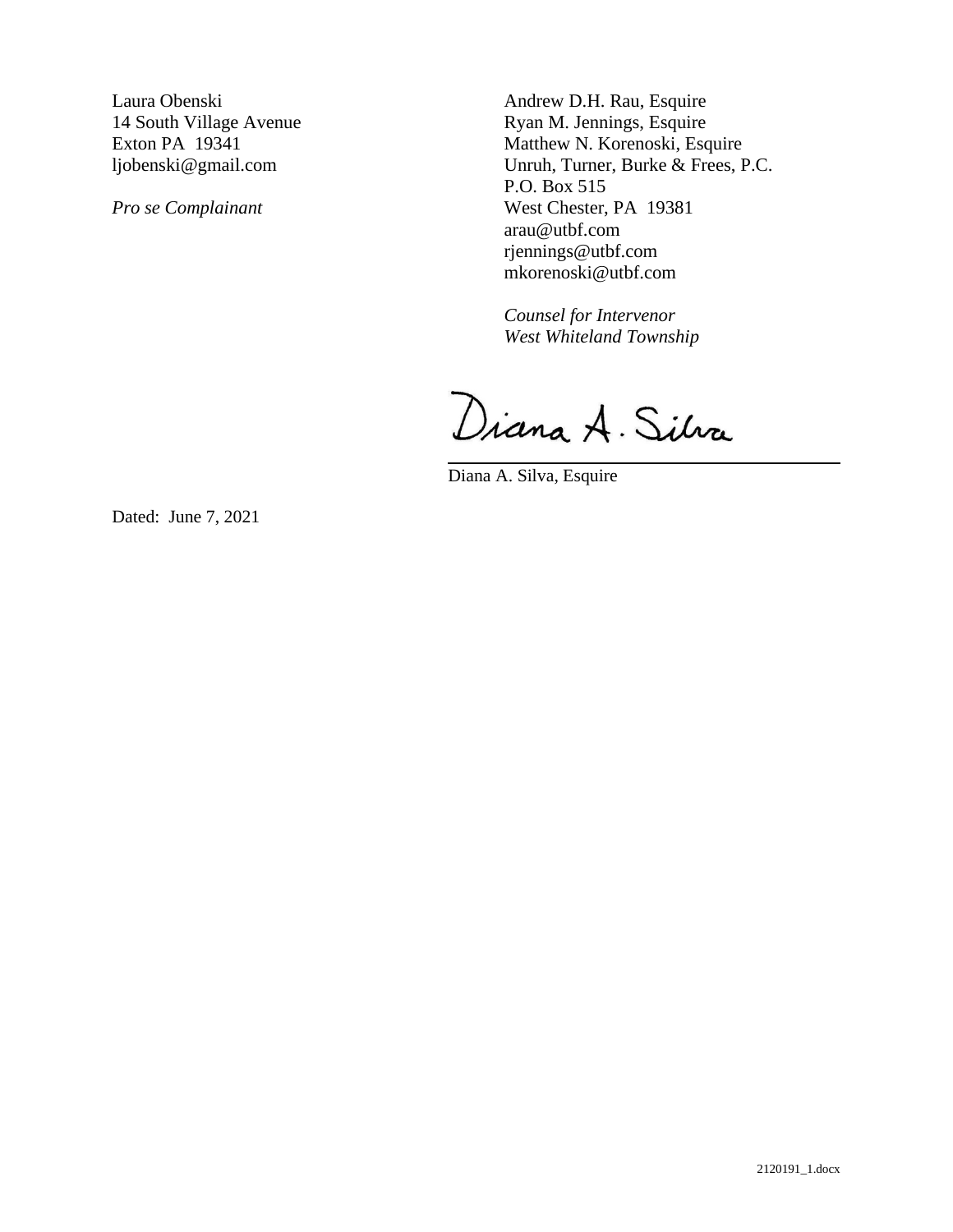### BEFORE THE PENNSYLVANIA PUBLIC UTILITY COMMISSION

| Meghan Flynn                          | C-2018-3006116 |
|---------------------------------------|----------------|
| <b>Rosemary Fuller</b>                | P-2018-3006117 |
| Michael Walsh                         |                |
| Nancy Harkins                         |                |
| Gerald McMullen                       |                |
| Caroline Hughes                       |                |
| <b>Melissa Haines</b>                 |                |
| <b>Andover Homeowners Association</b> | C-2018-3003605 |
| Melissa DiBernardino                  | C-2018-3005025 |
| Rebecca Britton                       | C-2018-3006898 |
| Laura Obenski                         | C-2018-3006905 |
|                                       |                |
| V.                                    |                |
|                                       |                |
| Sunoco Pipeline, L.P.                 |                |

### **RESPONDENT SUNOCO PIPELINE L.P.'S EXCEPTIONS \_\_\_\_\_\_\_\_\_\_\_\_\_\_\_\_\_\_\_\_\_\_\_\_\_\_\_\_\_\_**

**\_\_\_\_\_\_\_\_\_\_\_\_\_\_\_\_\_\_\_\_\_\_\_\_\_\_\_\_\_\_**

Thomas J. Sniscak, Esq. (PA ID No. 33891) Whitney E. Snyder, Esq. (PA ID No. 316625) Bryce R. Beard, Esq. (PA ID No. 325837) Hawke, McKeon & Sniscak LLP 100 North Tenth Street Harrisburg, PA 17101 Tel: (717) 236-1300 tjsniscak@hmslegal.com wesnyder@hmslegal.com brbeard@hmslegal.com

Robert D. Fox, Esq. (PA ID No. 44322) Neil S. Witkes, Esq. (PA ID No. 37653) Diana A. Silva, Esq. (PA ID No. 311083) MANKO, GOLD, KATCHER & FOX, LLP 401 City Avenue, Suite 901 Bala Cynwyd, PA 19004 Tel: (484) 430-5700 rfox@mankogold.com nwitkes@mankogold.com dsilva@mankogold.com

*Attorneys for Respondent Sunoco Pipeline L.P.*

Dated: June 7, 2021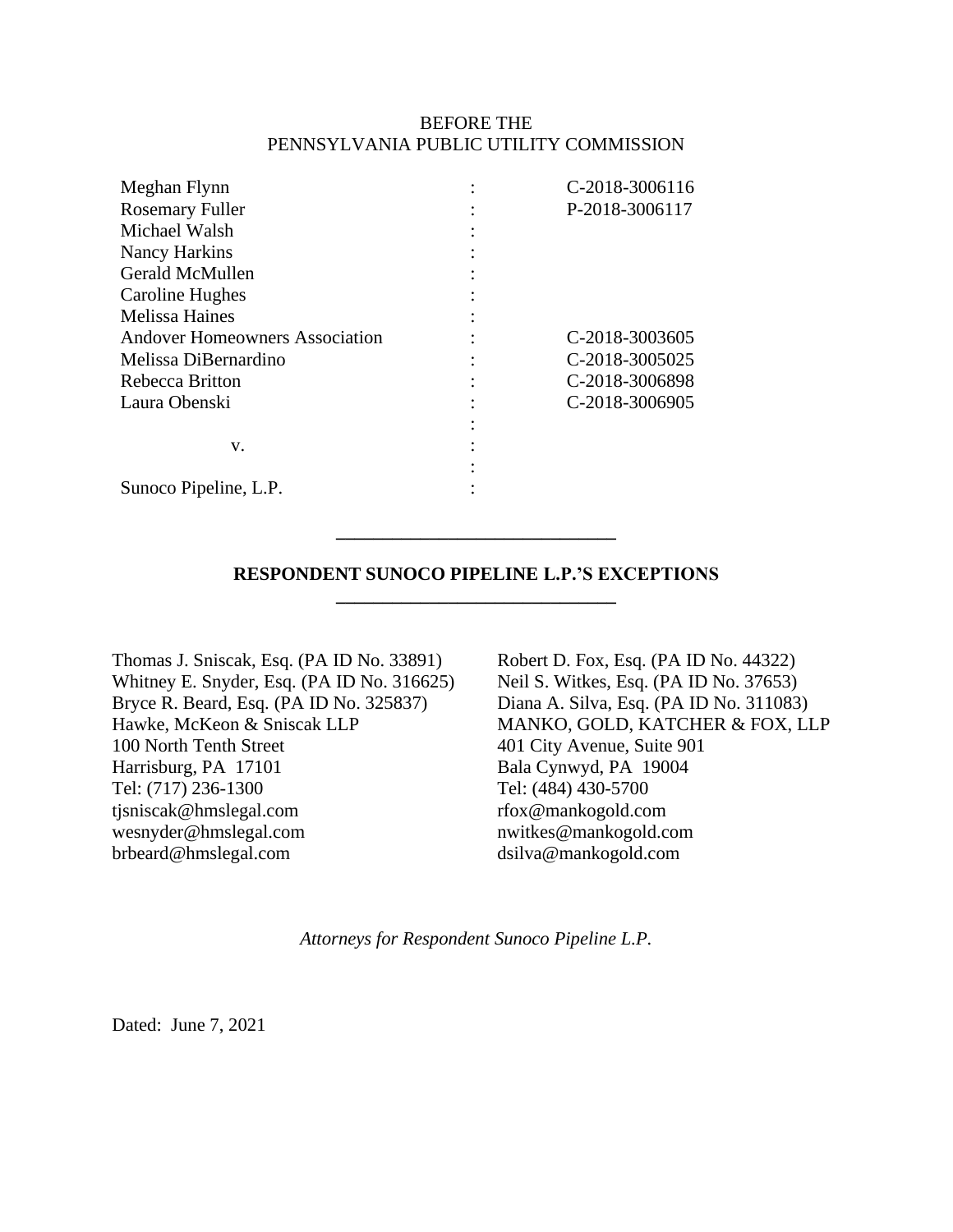## **TABLE OF CONTENTS**

| $\mathbf{I}$ . |                                                                                                                                                                                                                                                                                                                                                               |
|----------------|---------------------------------------------------------------------------------------------------------------------------------------------------------------------------------------------------------------------------------------------------------------------------------------------------------------------------------------------------------------|
| Π.             |                                                                                                                                                                                                                                                                                                                                                               |
|                | SPLP Exception 1. The ID erred in paragraphs 22-26 of the Order by directing SPLP to<br>conduct a survey of depth of cover and separation distance between other underground<br>pipelines/structures for the ME-1 and the 12-inch pipelines because none of the<br>Complainants or aligned Intervenors raised these issues in their Complaints or sought this |
|                | SPLP Exception 2. The ID erred in holding that Complainants and aligned Intervenors<br>established a prima facie case that SPLP violated 49 C.F.R. §§ 195.210(b) and 195.248 14                                                                                                                                                                               |
|                | SPLP Exception 3. The ID erred in holding that Complainants and aligned Intervenors                                                                                                                                                                                                                                                                           |
|                | SPLP Exception 4. The ID erred in Order paragraphs 13, 14, 15, 16, 17 and 18, which<br>require SPLP to implement public awareness program elements that are beyond existing<br>regulatory requirements and therefore the proper subject of the pending ANOPR and not                                                                                          |
|                | SPLP Exception 5. The ID erred in holding that SPLP refused to meet and provide<br>information to municipalities and school districts and therefore violated 49 C.F.R.                                                                                                                                                                                        |
|                | SPLP Exception 6. The ID's requirement that SPLP independently audit its public                                                                                                                                                                                                                                                                               |
|                | SPLP Exception 7. The ID erred because the mandatory injunctive relief in ordering<br>paragraphs 16-20 of the Order is not narrowly tailored and there is no evidence of                                                                                                                                                                                      |
|                | SPLP Exception 8. The ID erred in Order paragraph 16(i) by directing SPLP to designate a<br>liaison to tour the area surrounding the pipeline and provide dedicated employees or                                                                                                                                                                              |
| III.           |                                                                                                                                                                                                                                                                                                                                                               |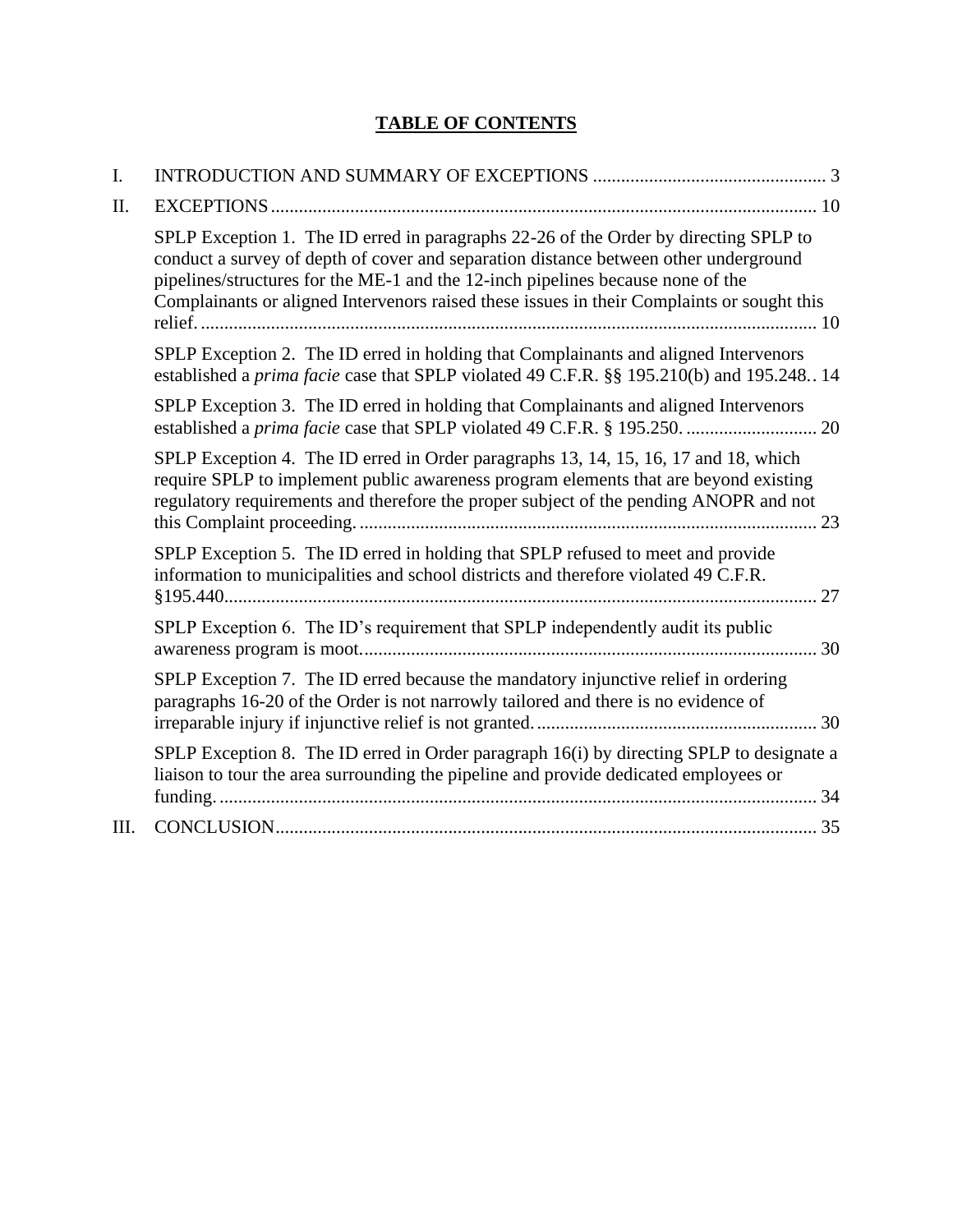Pursuant to 66 C.S. § 332(h) and 52 Pa. Code § 5.533, Sunoco Pipeline L.P. (SPLP) files these exceptions to the April 9, 2021 Initial Decision (ID) of Administrative Law Judge Elizabeth Barnes.

#### <span id="page-6-0"></span>**I. INTRODUCTION AND SUMMARY OF EXCEPTIONS**

The ID correctly denied most of the relief that Complainants and aligned Intervenors requested in their Complaints as: (i) beyond the Commission's jurisdiction; (ii) subject to the Advanced Notice of Public Rulemaking (ANOPR) pending at Docket No. L-2019-3010267 rather than this Complaint proceeding before the Commission; (iii) devoid of substantial evidence to meet Complainants' or aligned Intervenors' burden of proving a violation of statute or regulation; or (iv) moot.

To put SPLP's exceptions in context, and to ensure consistency with the ID, it is important to first identify the bases on which the ID relied in denying the relief that the Complainants and aligned Intervenors requested. The ID correctly denied the requested relief in holding, among other things, that:

1. The Commission does not have authority to preapprove or reject SPLP's plans for the siting and location of pipelines such as the Mariner East pipelines.<sup>1</sup> ID at 91, 193; *see also* Prepared Testimony of Gladys M. Dutrieuille Before the Pennsylvania Senate Consumer Protection and Professional Licensure Committee & Environmental Resources and Energy Committee, at p. 5 (Mar. 20, 2018).

2. Even if the Commission did have an authorized siting approval process, both state and federal law expressly allow pipelines that transport hazardous volatile liquids (HVLs) – like

<sup>&</sup>lt;sup>1</sup> The Mariner East pipelines collectively include the 8-inch Mariner East 1 (ME-1) pipeline, the 12-inch pipeline (12-inch line), and the newly-constructed Mariner East 2 (ME-2) and Mariner East 2X (ME-2X) pipelines.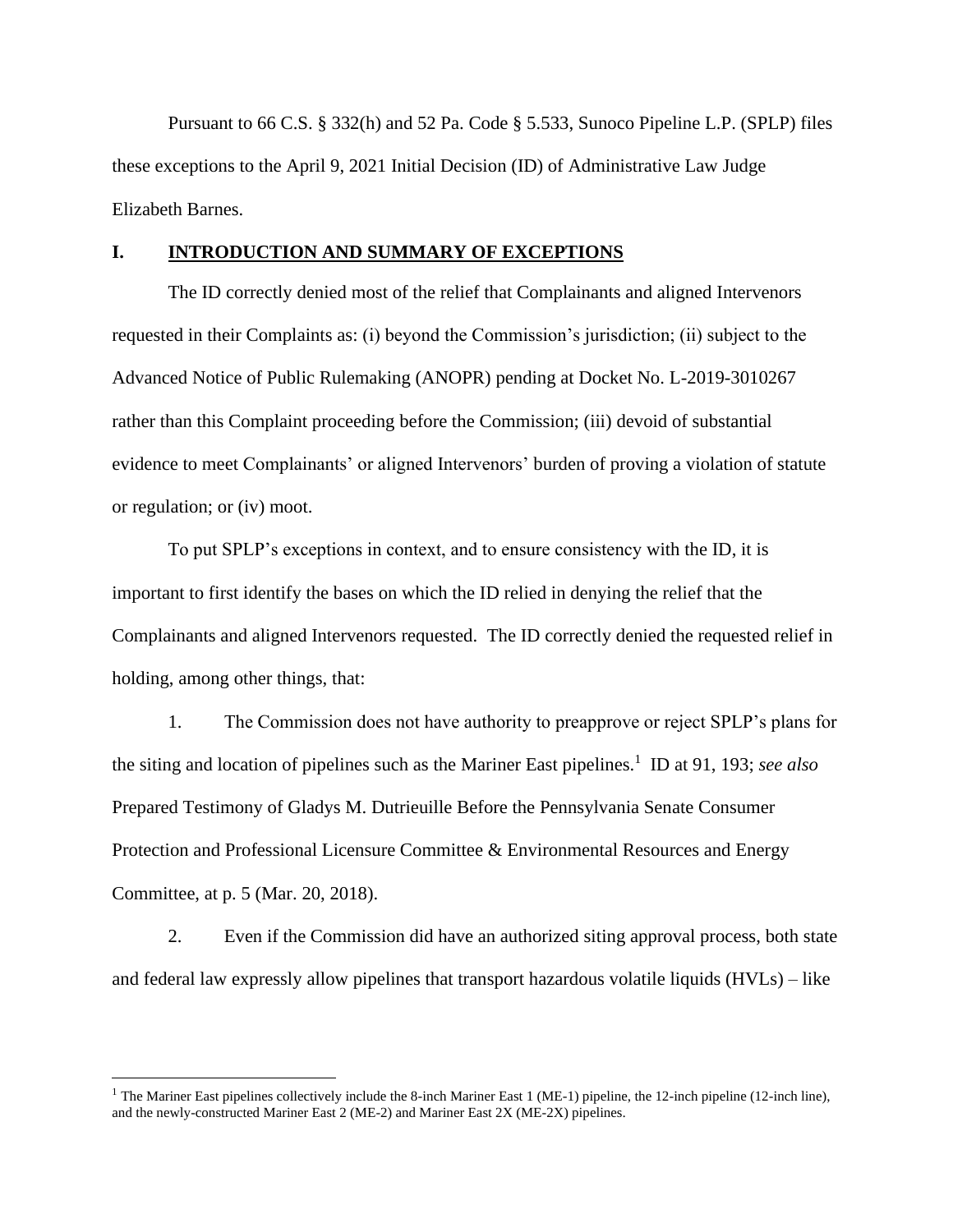SPLP's Mariner East pipelines – to be located in Pennsylvania in high consequence areas. ID at 91, 188, 192.

3. Complainants and aligned Intervenors failed to offer the substantial evidence required to meet their burden of proving that SPLP selected its rights-of-ways and constructed ME-2 and ME-2X in an impractical manner so as to establish a violation of 49 C.F.R. Part 195.21(a). ID at 92.

4. Complainants and aligned Intervenors introduced evidence only of the worst-case consequences of a hypothetical rupture of ME-2 or ME-2X without proffering any evidence of the probability or likelihood of that hypothetical rupture actually occurring. ID at 23, 25. Consequence/impact-only analysis is not sufficient to: (i) prove a violation of 66 Pa.C.S. § 1501 or any regulation over which the Commission has jurisdiction, including pipeline safety regulations at 49 C.F.R. Part 195 adopted by 52 Pa. C.S. § 59.33; (ii) direct the relocation of ME-2 or ME-2X; or (iii) amend SPLP's certificate of public convenience to enjoin SPLP from transporting HVLs, as permitted under PHMSA regulations, in high consequence areas within Chester and Delaware Counties. ID at 26, 188-189.

5. The existing pipeline safety regulations do not have a valve-spacing requirement and there is insufficient evidence to require the relocation of any of SPLP's valve sites or to hold that current valve-site locations violate any regulations. ID at 99-102, 106, 193.

6. Much of Complainants' and aligned Intervenors' requested relief is not proper in this Complaint proceeding, but rather is subject to resolution only in the ANOPR. These issues include requirements for installing mass warning systems, adding odorants to natural gas liquids (NGLs), requiring that evacuation procedures be added to SPLP's public awareness pamphlets, requiring direct wiring of SPLP's release detection system to 911, and directing SPLP to conduct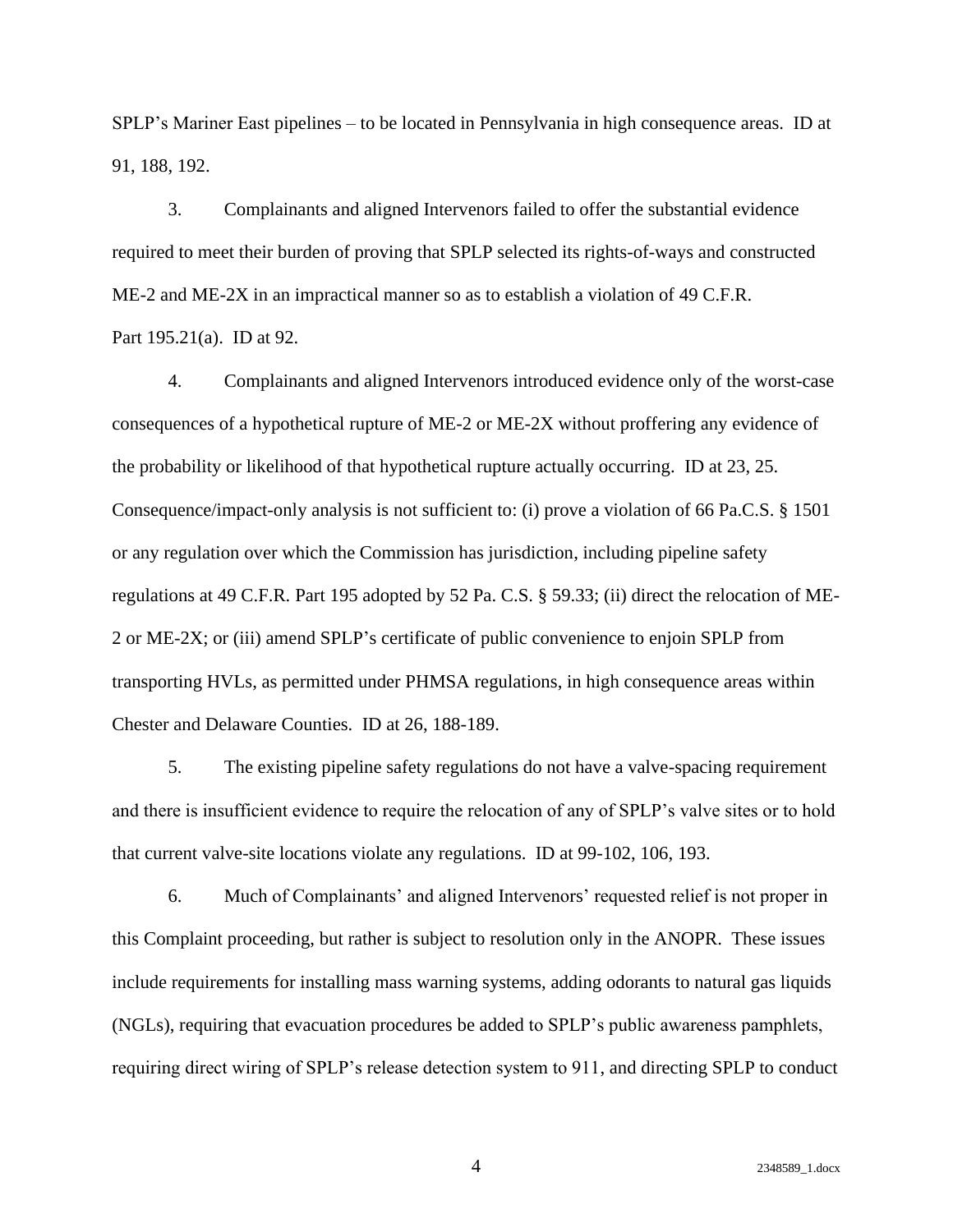remaining-life studies of its existing pipelines. ID at 115, 140, 161, 167-169, 190, 192, 198- 199. 2

7. Complainants and aligned Intervenors failed to offer the substantial evidence necessary to meet their burden of proving the need for a remaining life study for the 12-inch line or to establish a violation of 49 C.F.R. § 195.425 or § 195.517. The ID further holds that any remaining-life study for the 12-inch line would be redundant because of SPLP's proper implementation of its effective Integrity Management Plan and corrosion control and cathodic protection standard operating procedures. ID at 28 (Findings of Fact 89, 90, 93, 94), 29 (Findings of Fact 97), 34 (Findings of Fact 136), 115, 189. More specifically, the ID holds that: (i) Complainants' testimony about the 12-inch line was based purely on speculation and conjecture (ID at 111); (ii) SPLP's Integrity Management Plans comply with applicable regulations (ID at 189;) (iii) SPLP has complied with pipeline safety corrosion control and cathodic protection regulations (ID at 189); and (iv) there was no evidence of stress corrosion cracking, disbonded coatings or microbiologically influenced corrosion on the 12-inch line. ID at 31, (Findings of Fact 117-118), 33 (Findings of Fact 133), 113-115.

8. The request for a remaining-life study for ME-1 is moot, as is the request for additional buffer distances for mailing SPLP's public awareness pamphlets. SPLP had already agreed to perform a remaining-life study for ME-1 as long as that line is in NGL service, and SPLP had already extended the buffer distances for mailing its public awareness pamphlets. ID at 1, 4, 142.

9. Complainants and aligned Intervenors did not meet their burden of proving that SPLP's public awareness program failed to inform the public, emergency responders and

<sup>&</sup>lt;sup>2</sup> As set forth in Exception 4, there is other relief requested by the Complainants and aligned Intervenors that should be subject to this same prohibition.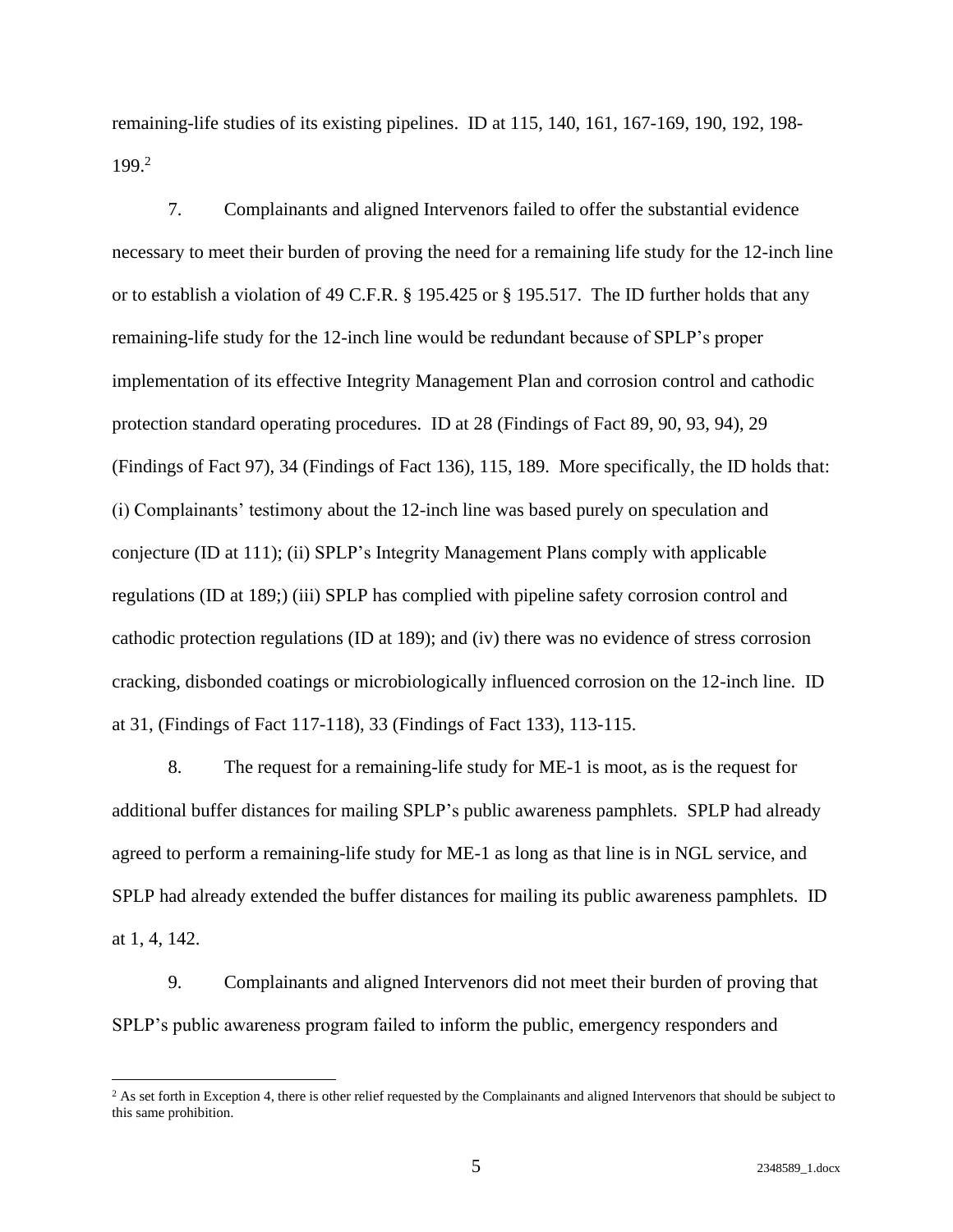excavators of key components of 49 C.F.R. § 195.440 and portions of the API Recommended Practice (RP) 1162, Public Awareness for Pipeline Operators (1<sup>st</sup> ed. 2003). Specifically, SPLP has properly notified these groups of the use of the one-call notification system, how to identify physical indications that a release may have occurred, steps to be taken in the event of a release, procedures to report a release, limitations on the use of cell phones and the need to move to a safe distance in the event of a release from a pipeline. ID at 55 (Findings of Fact 284-285), 139- 140, 191.

10. Complainants and aligned Intervenors, who largely are residents or entities in Chester and Delaware Counties, failed to show any irreparable injury to them or the public interest if SPLP's certificate of public convenience is not amended to revoke SPLP's authority to transport HVLs through their counties. ID at 195-196, 204. On the contrary, the ID holds that enjoining SPLP from transporting HVLs through Chester and Delaware Counties would negatively impact the public interest, SPLP and its shippers. ID at 175-176.

11. Complainants and aligned Intervenors did not meet their burden of proving that any event that occurred during the construction of ME-2 or ME-2X violated any law or regulation over which the Commission has jurisdiction. ID at 193. That includes issues relating to inadvertent returns, earth features or claimed impacts to surface water and groundwater. ID at 194.

12. Similarly, Complainants and aligned Intervenors did not meet their burden of proving that the seep at Shoen Road is a violation of any regulation over which the Commission has jurisdiction. ID at 194.

13. Likewise, Complainant Rosemary Fuller did not satisfy her burden of proving that allegations of impacts to her well water (alleged fecal coliform and bentonite) violate any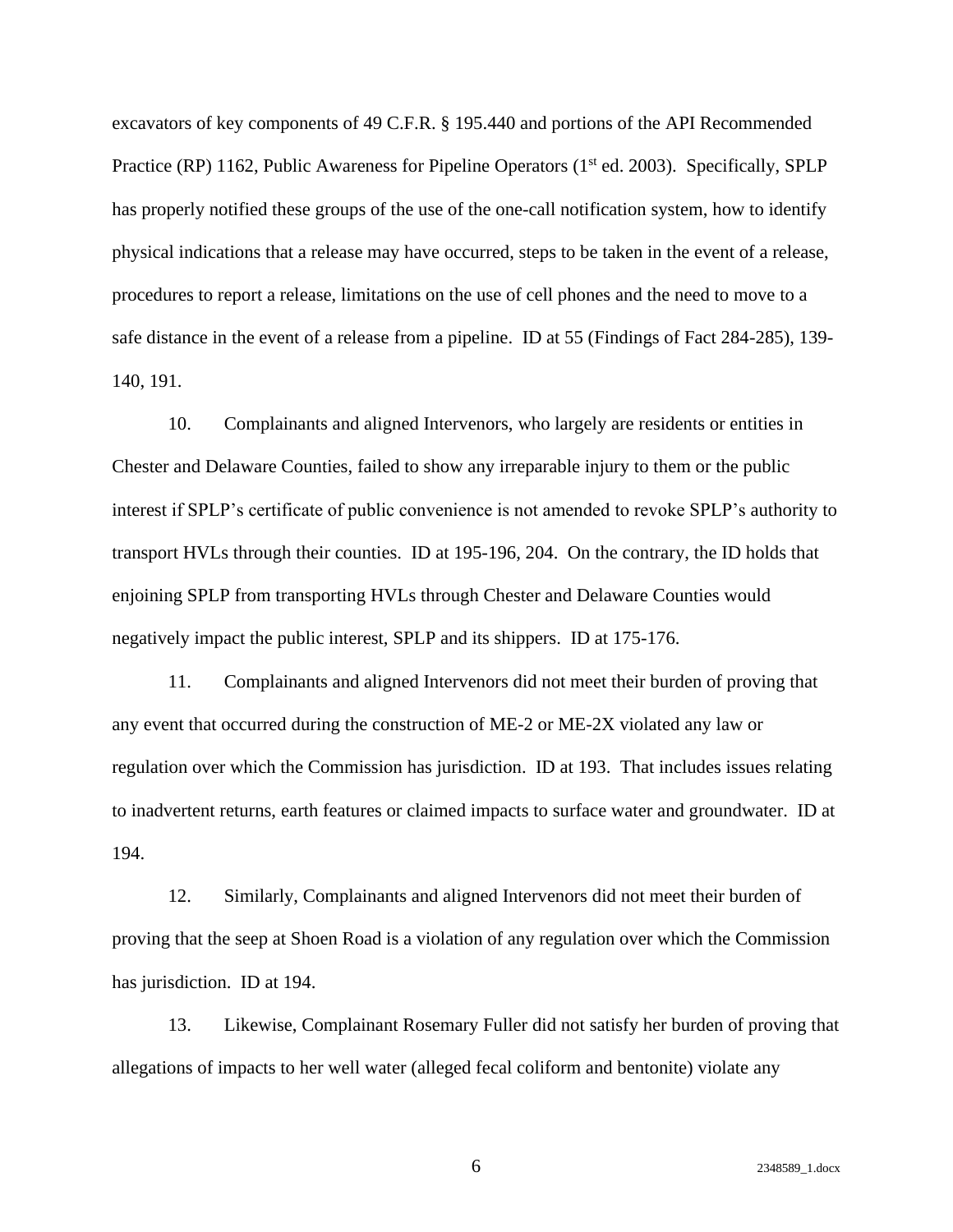regulation over which the Commission has jurisdiction. ID at 194-195. The ID further holds that (i) there was insufficient evidence to show that fecal coliform was introduced into Ms. Fuller's well by SPLP's construction of ME-2 and ME-2X, and (ii) any bentonite present in Ms. Fuller's well is safe and poses no human health risk. ID at 46-48, 195.

As described above, SPLP agrees and accepts these holdings in the ID. However, SPLP submits the following exceptions to the ID to ensure that the bases expressly relied upon in the ID for denying relief as described above are applied consistently. SPLP has four primary grounds for its exceptions.

*First*, the ID grants relief on issues (depth of cover and separation distances) that were not alleged in any of the Complaints or Petitions for Intervention, nor were they part of Complainants' and aligned Intervenors' requested relief. By doing so, the ID violates SPLP's due process rights. *See* Exception 1.

*Second*, as stated above, the ID properly holds that no relief should be granted in a complaint proceeding on issues subject to the ANOPR. Despite this clear and sensible holding, to avoid prejudicing ANOPR issues when there are many more stakeholders in that proceeding as compared to the Complainants and aligned Intervenors here, the ID erred in granting mandatory injunctive relief on certain issues related to public awareness that are squarely within the ANOPR. Because these issues are addressed and to be decided after input by all stakeholders in the ANOPR, the Commission should not direct SPLP, in advance of the rulemaking concluding and determining standards, by imposing standards in this Complaint matter requiring SPLP to perform now any of the following pending ANOPR issues: (i) attend public meetings with county, municipal, and school district officials; (ii) share with municipalities test results, inspections and evaluations on the Mariner East pipelines; (iii) provide municipalities and school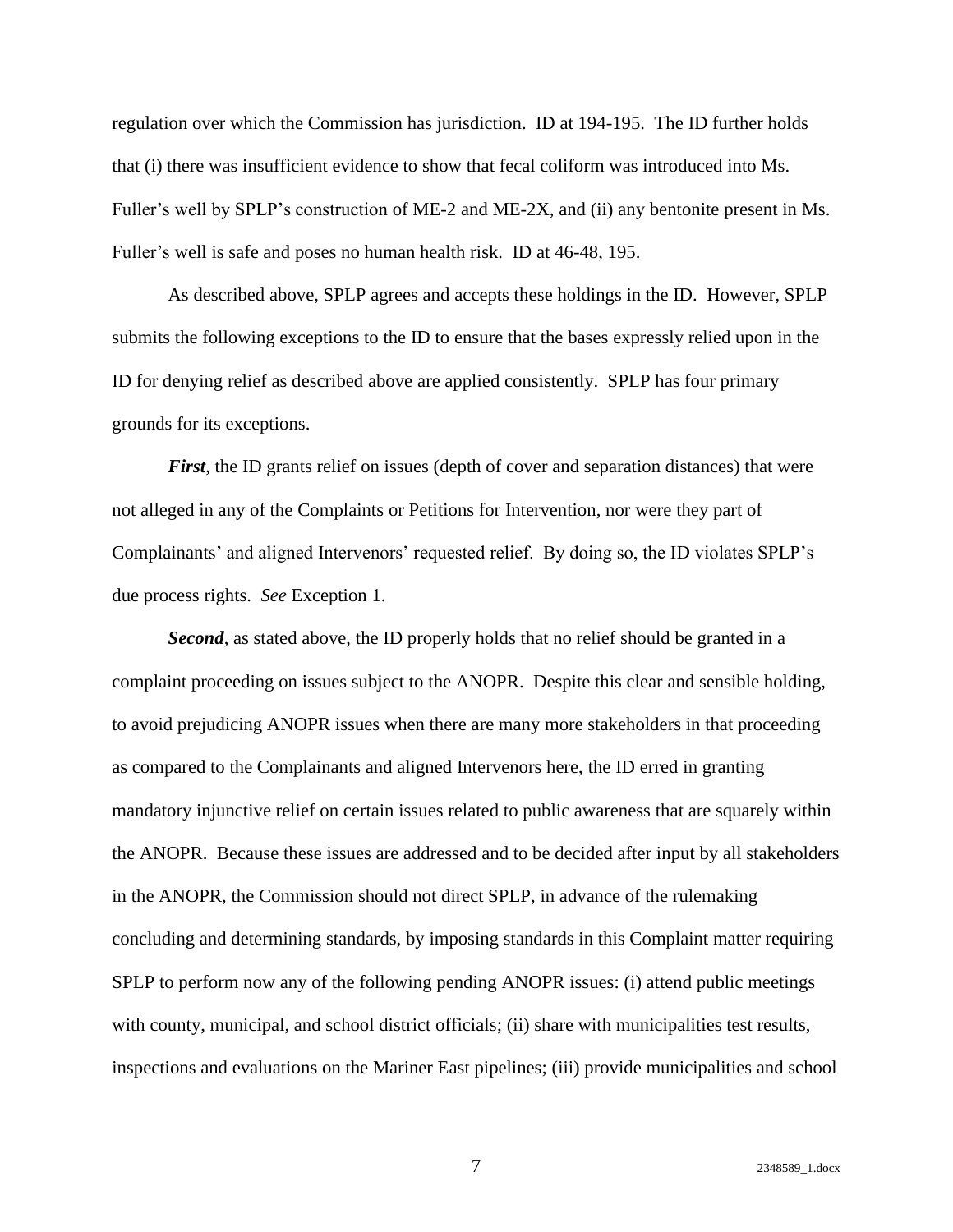districts with immediate and direct notice of a release rather than calling 911 and having county emergency responders make such notice; (iv) provide municipalities with advanced notice of any excavation on the Mariner East pipelines; and, (v) provide additional depth of cover over the Mariner East pipelines and create additional separation distances among the Mariner East pipelines and other utilities. Significantly, Complainants and aligned Intervenors submitted comments on these very issues as part of the ANOPR, evidencing that the proper forum for these issues is a rulemaking considering all stakeholder input and not by one stakeholder group essentially seeking prejudgment of these ANOPR issues in this Complaint proceeding. *See*  Exception 4.

*Third*, the ID grants relief on issues directly contrary to the record evidence or outside the Commission's authority to grant relief. These issues include: (i) an alleged lack of cover over existing pipelines (*see* Exception 2); (ii) an alleged lack of 12 inches of separation between existing pipelines (*see* Exception 3); (iii) SPLP's alleged refusal to meet with and train municipalities and school districts on public awareness and emergency response issues (*see* Exception 5); (iv) an alleged need for an independent audit of SPLP's public awareness program where such an audit has already been completed and found the program to be effective (*see* Exception 6); and (v) directive that SPLP employ a dedicated liaison to better assist municipalities and schools in developing their own emergency response plans, and fund these liaison activities (*see* Exception 8). The actual record evidence demonstrates unequivocally that Complainants and aligned Intervenors failed to satisfy their burden of proof on these issues and/or that these issues are beyond the Commission's authority to order as relief through this Complaint proceeding.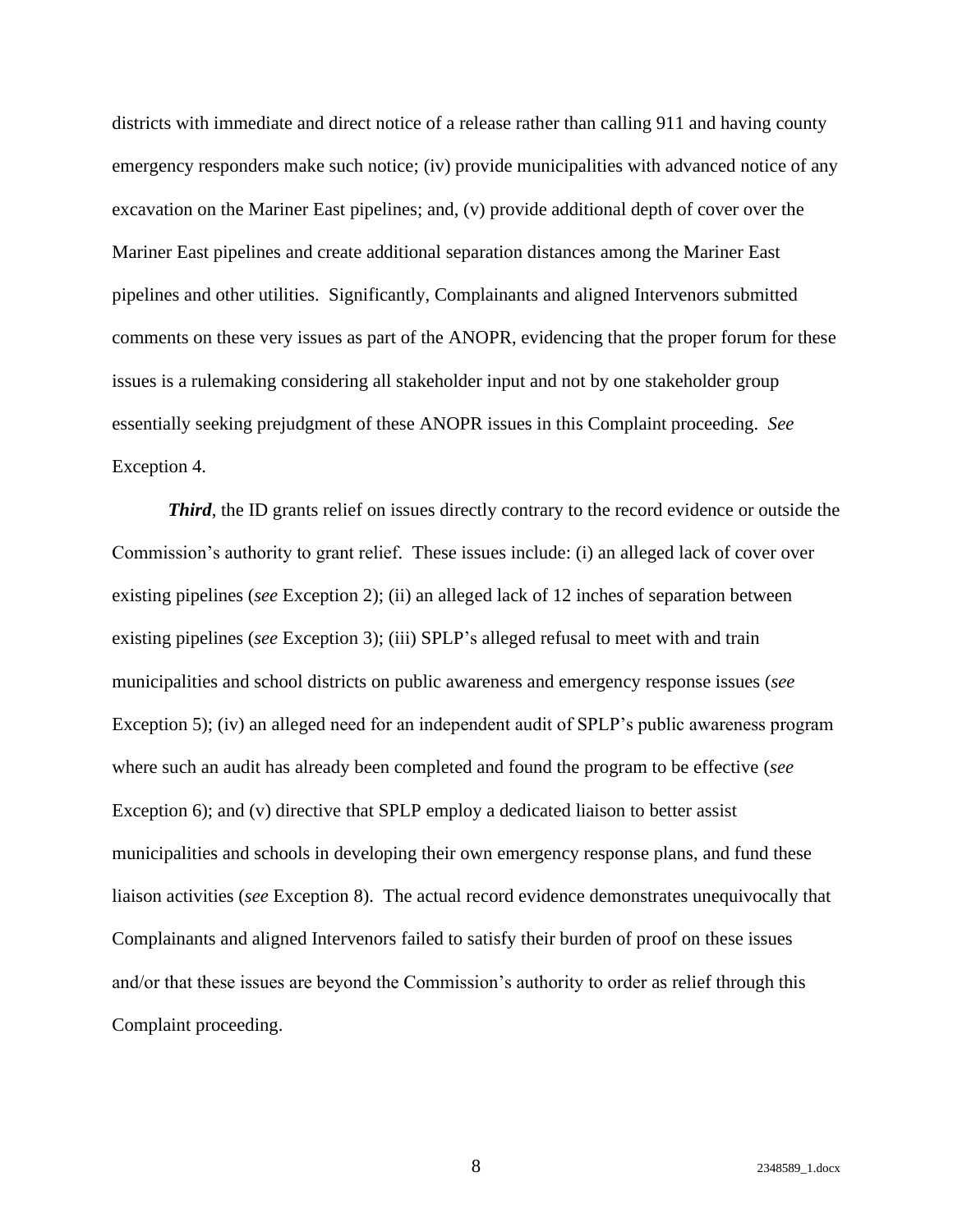*Fourth*, the record amply demonstrates that SPLP's public awareness program is robust, and in the words of the very experts proffered by Complainants and aligned Intervenors, greater than any public awareness funding and training offered by any other NGL pipeline operator in Delaware and Chester Counties. ID at 59 (Findings of Fact 320). As the record further demonstrates, SPLP has offered in writing to provide to municipalities and school districts in Chester and Delaware Counties specific emergency response planning best management practices and additional tabletop emergency training exercises. ID at 59 (Findings of Fact 314, *citing* SPLP Exhibits 48 and 49.) SPLP will continue to honor these commitments.

In contrast, the ID grants mandatory injunctive relief requiring SPLP to meet with municipalities and school districts with the direction being "to discuss additional communications and training." ID at 201. As the Commission recognizes, mandatory injunctive relief is an extraordinary remedy which must be narrowly tailored to abate the harm complained of. *See*, *e.g., West Goshen Twp. v. Sunoco Pipeline*, L.P., Docket No. C-2017-2589346, Recommended Decision at 42 (Barnes, ALJ.) (adopted in full by Commission by Order dated October 31, 2018) (citing *Pye v. Com. Ins. Dep't,* 372 A.2d 33, 35 (Pa. Cmwlth. Ct. 1977), *Woodward Twp. v. Zerbe,* 6 A.3d 651, 658 (Pa. Cmwlth. Ct. 2010), *West Goshen Township v. Sunoco Pipeline L.P.,* Docket No. C-2017-2589346 at 17-18 (Order entered Mar. 15, 2018)). Here, the injunctive relief recommended is not narrowly tailored or sufficiently specific; in fact, it is ill-fitting. *See* Exception 7.

The ID does not indicate what information should be provided by SPLP to the municipalities and school districts. Indeed, in the 205 pages of the ID, there is no reference to precisely what information the municipalities and school districts lack as far as emergency response preparations. As such, the ID's mandatory injunctive relief regarding public awareness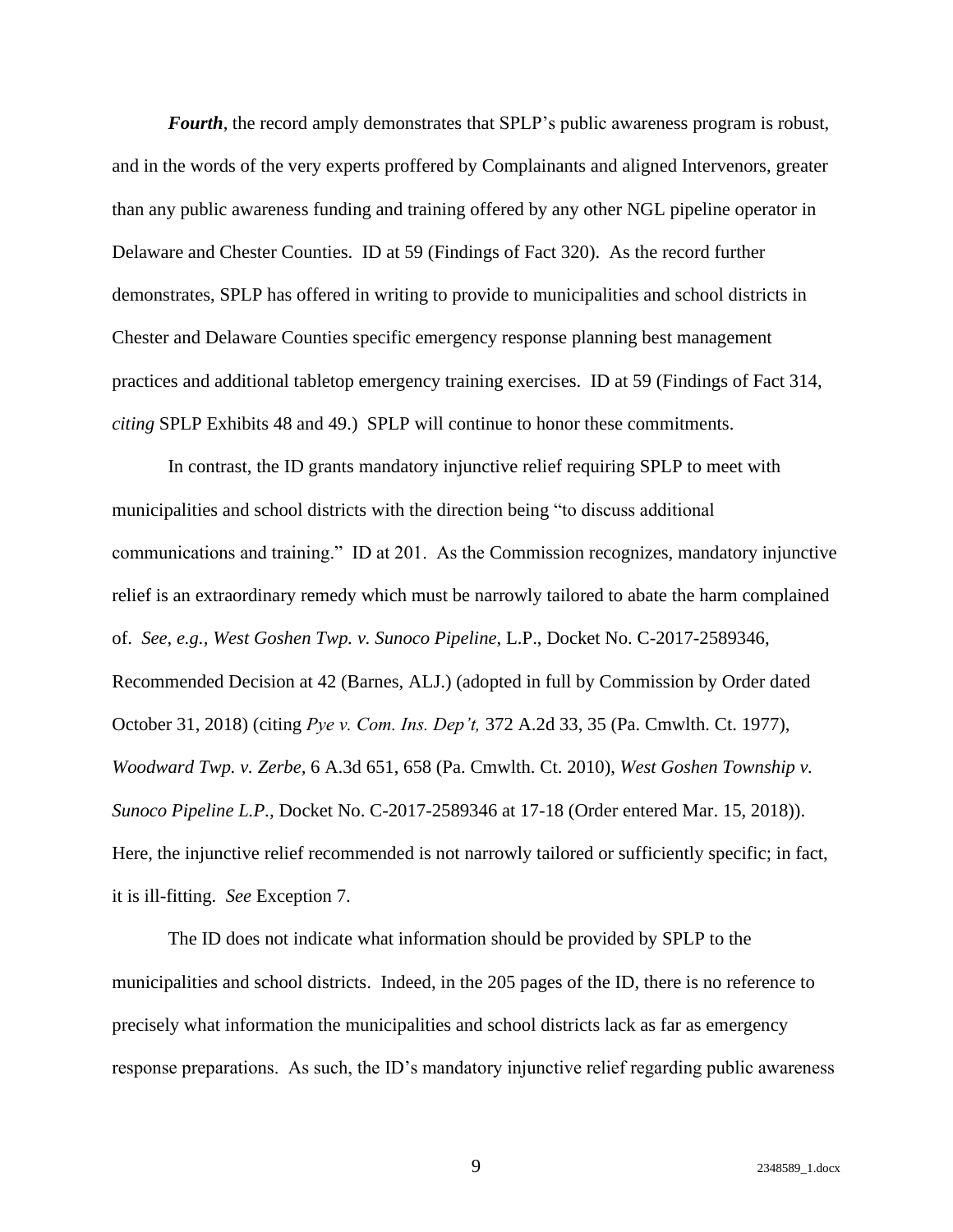meetings is not narrowly tailored and there are no means for SPLP to determine what it needs to do to comply with this directive.

The mandatory injunctive relief is also improper because there has been no finding that Complainants and aligned Intervenors have or will suffer any irreparable injury without such meetings taking place. On the contrary, the ID finds that there was "insufficient evidence to show SPLP's ME1 and 12-inch pipelines are not being appropriately managed to ensure they are safe to operate." ID at 29 (Findings of Fact 99).

SPLP's specific exceptions are set forth in detail below. SPLP respectfully requests that the Commission grant these limited exceptions, and uphold the remainder of the ID.

## <span id="page-13-1"></span><span id="page-13-0"></span>**II. EXCEPTIONS**

### **SPLP Exception 1. The ID erred in paragraphs 22-26 of the Order by directing SPLP to conduct a survey of depth of cover and separation distance between other underground pipelines/structures for the ME-1 and the 12-inch pipelines because none of the Complainants or aligned Intervenors raised these issues in their Complaints or sought this relief.**

The Pipeline and Hazardous Materials Safety Administration (PHMSA) regulations, as adopted by the PUC,<sup>3</sup> provide that an HVL pipeline installed in a residential area must have  $36$ inches of cover *when constructed*. 49 C.F.R. § 195.248. Section 210(b) of the regulations, 49 C.F.R. §195.210(b), provides further that when the HVL pipeline is located within 50 feet of any private dwelling, the pipeline operator must provide an additional 12 inches of cover *when constructed*.

The Flynn Complainants initiated this action. In their original Petition for Emergency

Relief at paragraphs 71-77, and in their original Complaint at paragraphs 73-80 (Count III:

Violation of 49 C.F.R. § 195.248), the Flynn Complainants alleged that portions of ME-1 and the

<sup>&</sup>lt;sup>3</sup> The PUC incorporates by reference 49 C.F.R. Part 195. 52 Pa. Code § 59.33(b).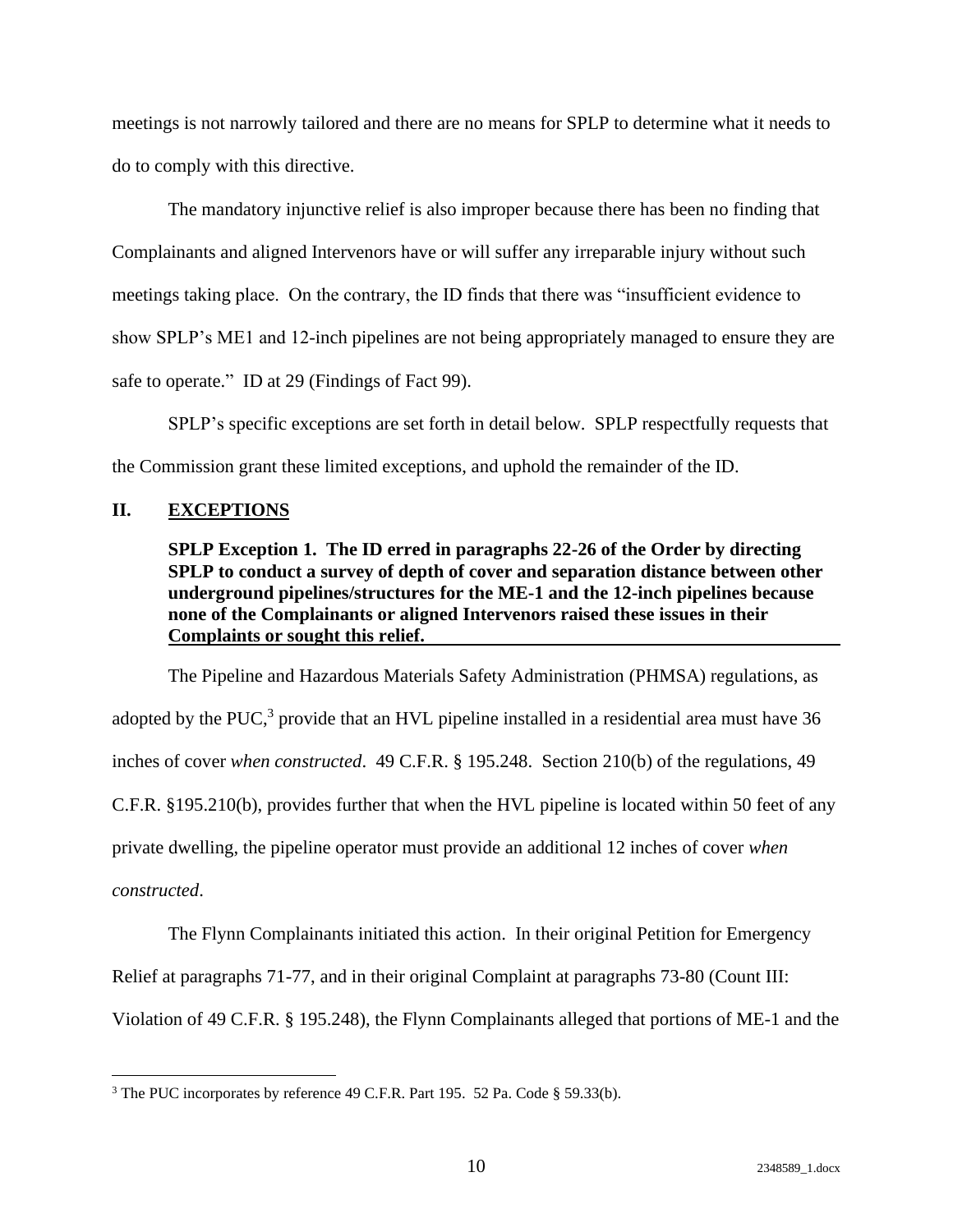12-inch line were located within 50 feet of residences, had less than 48 inches of cover, and thus were in violation of 49 C.F.R.  $\S$  195.210(b) and 195.248.<sup>4</sup> In both their First Amended Complaint (dated January 10, 2019) and Second Amended Complaint (dated June 18, 2019), the Flynn Complainants *withdrew* this Count and no longer made any allegation, or sought any relief, for an alleged violation of 49 C.F.R. §§ 195.210(b) and 195.248. By the Flynn Complainants own actions this issue has been withdrawn from the case for over two years.

Likewise, none of the other Complainants and none of the aligned Intervenors alleged in their Complaints or in their Petitions to Intervene that SPLP violated 49 C.F.R. §§195.210(b) and 195.248. And none of the Complainants and aligned Intervenors sought any relief for a violation of those provisions in their post-hearing briefs. Thus, whether the Mariner East pipelines have adequate cover was simply not at issue in these consolidated proceedings.

49 C.F.R. § 195.250 also requires that any HVL pipe installed must have at least 12 inches of clearance between the outside of the pipe and any other underground utilities, unless adequate provisions for corrosion control are made. None of the Complainants nor the aligned Intervenors alleged in their Complaints, Petitions for Intervention, or post-hearing briefs that SPLP violated 49 C.F.R. § 195.250. As with alleged violations of Sections 195.210(b) and 195.248, any alleged violation of Section 195.250 was simply not part of this consolidated Complaint proceeding.

Despite the fact that these issues are not part of this case, the ID *sua sponte* granted mandatory injunctive relief in paragraphs 22-26 of the Order requiring SPLP to: (i) conduct a study of depth of cover and distance between other pipelines for ME-1 and the 12-inch line for as

<sup>4</sup> The evidence is undisputed that ME-2 and ME-2X were installed with sufficient cover. *See* ID at 38 (Findings of Fact 166), 93; SPLP St. No. 13, Gordon Rebuttal Test. at 2:21-22, 3:1-2; McMullen Exhibits 8, 9. Therefore, the ID's reference to cover depths applies only to ME-1 and the 12-inch line as long as they are in HVL service.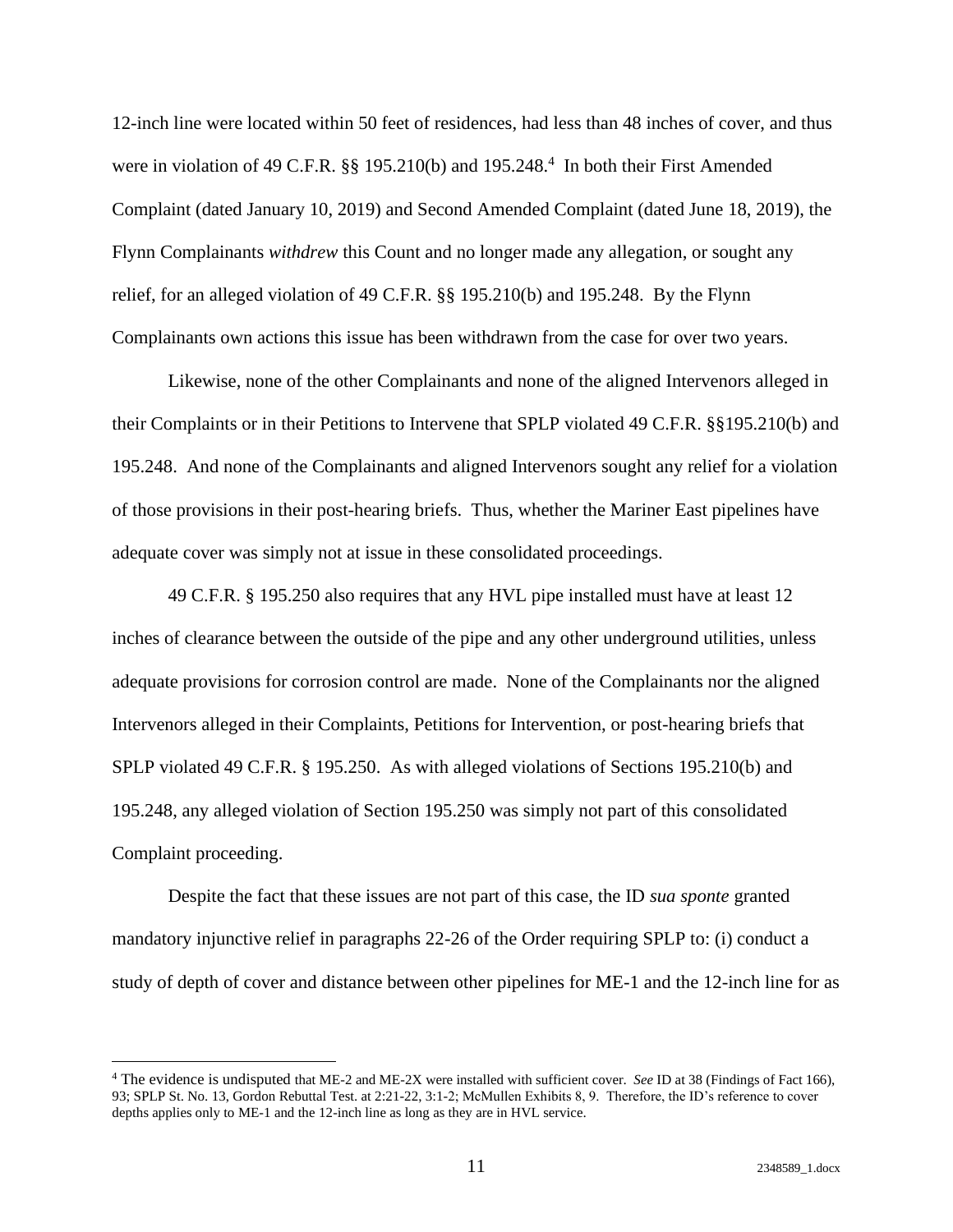long as they carry HVLs; (ii) based upon the results of the study, bury pipelines at least 12 inches apart from other pipelines unless SPLP can show that they are providing adequate corrosion control; and (iii) submit an annual report to the Commission regarding SPLP's compliance with these requirements. ID at 187-188. Paragraphs 22-26 of the ID's Order violate SPLP's due process rights because these issues are not part of this Complaint proceeding and SPLP had no notice of any need to demonstrate its compliance with the regulations on depth of cover and utility separation.

The Commission is bound by the due process provisions of constitutional law. *See*, *e.g., W. Penn Power Co. v. Pa. PUC.,* 100 A.2d 110, 128-129 (Pa. Super. Ct. 1953). In Commission proceedings, the Commonwealth Court has recognized that the "fundamental requirement of due process is the opportunity to be heard at a meaningful time and in a meaningful manner." *Barasch v. Pa. PUC*, 521 A.2d 482, 496 (Pa. Cmwlth. Ct. 1987). SPLP has a fundamental due process right to notice and the "opportunity to be heard on the issues, to be apprised of the evidence submitted, to cross-examine witnesses, to inspect documents, and to offer evidence in explanation or rebuttal." *Baker v. SPLP*, Docket No. C-2018-3004294, Initial Decision at 20 (Decision entered Dec. 18, 2019) (*affirmed in relevant par*t by Opinion and Order Sept. 23, 2020) (Barnes, ALJ) ("*Baker*") (citing *Hess v. Pa. PUC*, 107 A.3d 246, 266 (Pa. Cmwlth. Ct. 2014); *Davidson v. Unemp. Comp. Bd. of Rev.*, 151 A.2d 870 (Pa. Super. Ct. 1959); *In re: Shenandoah Suburban Bus Lines, Inc.*, 46 A.2d 26 (Pa. Super. Ct. 1946)).

Here, the ID violated SPLP's fundamental due process rights because SPLP was never on notice to present evidence on matters that were not part of Complainants' or aligned Intervenors' Complaints. *See, e.g.*, *Pocono Water Co. v. Pa. PUC*, 630 A.2d 971, 973-74 (Pa. Cmwlth. Ct. 1993) (finding that the Commission violated the utility's due process rights "because it assessed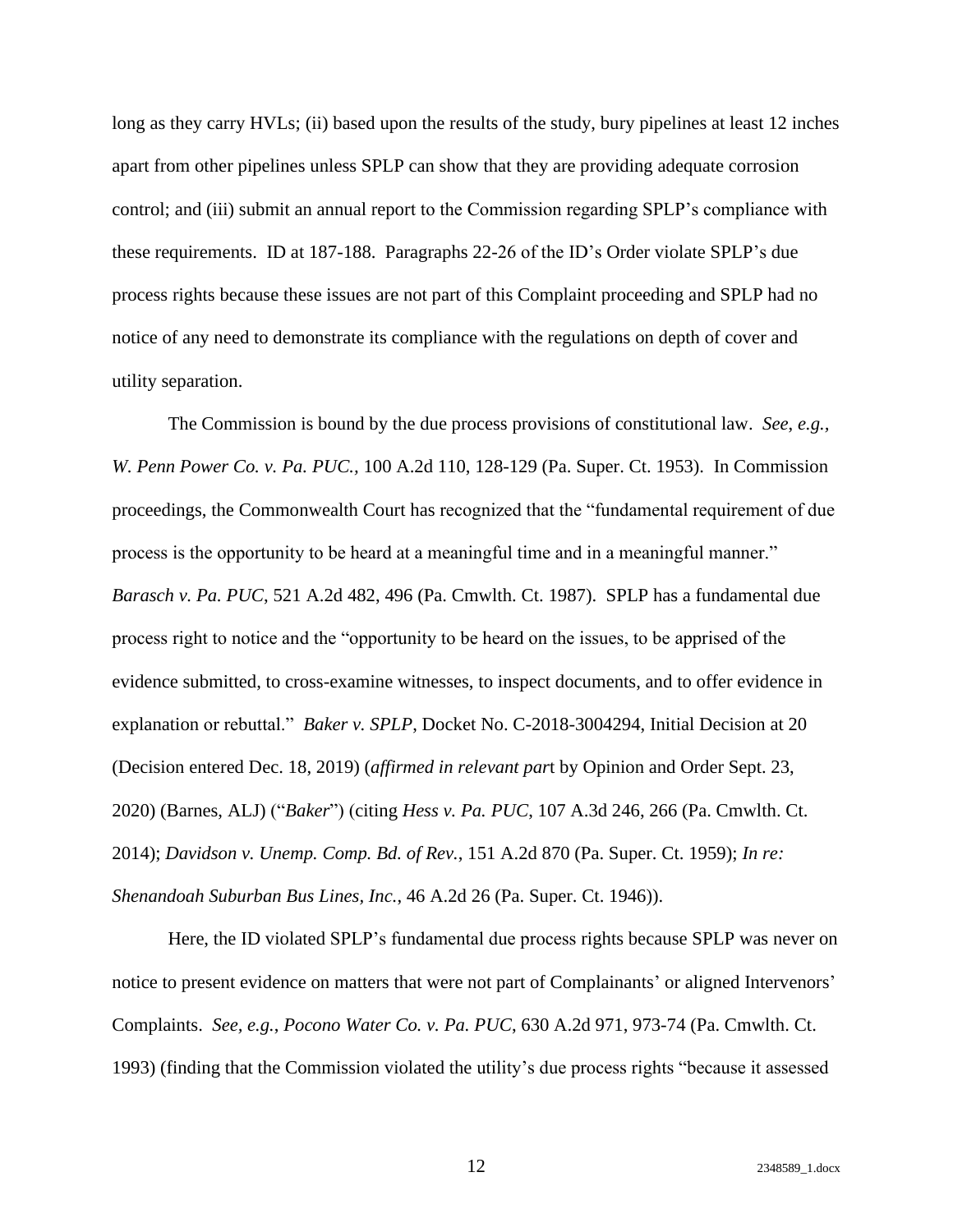liability after determining an issue which [the utility] had not been afforded a reasonable opportunity to defend at the hearing"); *Duquesne Light Co. v. Pa. PUC*, 507 A.2d 433, 437 (Pa. Cmwlth. Ct. 1986) (holding that the Commission violated the utility's due process rights because the utility was "not given adequate notice of the specific conduct being investigated, and hence its defense was gravely prejudiced"). Complainants and aligned Intervenors are limited to the causes of actions and regulatory violations asserted in their Complaints and Petitions to Intervene and the relief requested therein. The ID cannot grant relief beyond that. By doing so, the ID violates SPLP's due process rights.

Had Complainants and Intervenors sought this relief, SPLP could have, for example, presented evidence on cover depths or separation distances. SPLP was deprived of this opportunity, thus violating its due process rights.

The ID itself reinforces that precise point. The ID states:

Because SPLP did not successfully refute the evidence regarding shallow and closely spaced piping with measurements, or evidence of sufficient cover/distance, Complainants and aligned Intervenors successfully met their burden of showing a violation of regulations.

ID at 93. In simple terms, the ID ruled on issues expressly withdrawn from or never asserted in this Complaint proceeding, and then found SPLP in violation of PUC regulations because SPLP failed to introduce evidence on the very issues that were withdrawn and thus no longer a part of this Complaint proceeding. A due process violation could not be more self-evident. Therefore, on this basis alone, SPLP's exception to paragraphs 22-26 of the Order should be granted and there should be no penalty for an alleged violation of 49 C.F.R. §§ 195.210(b), 195.248 and 19.250.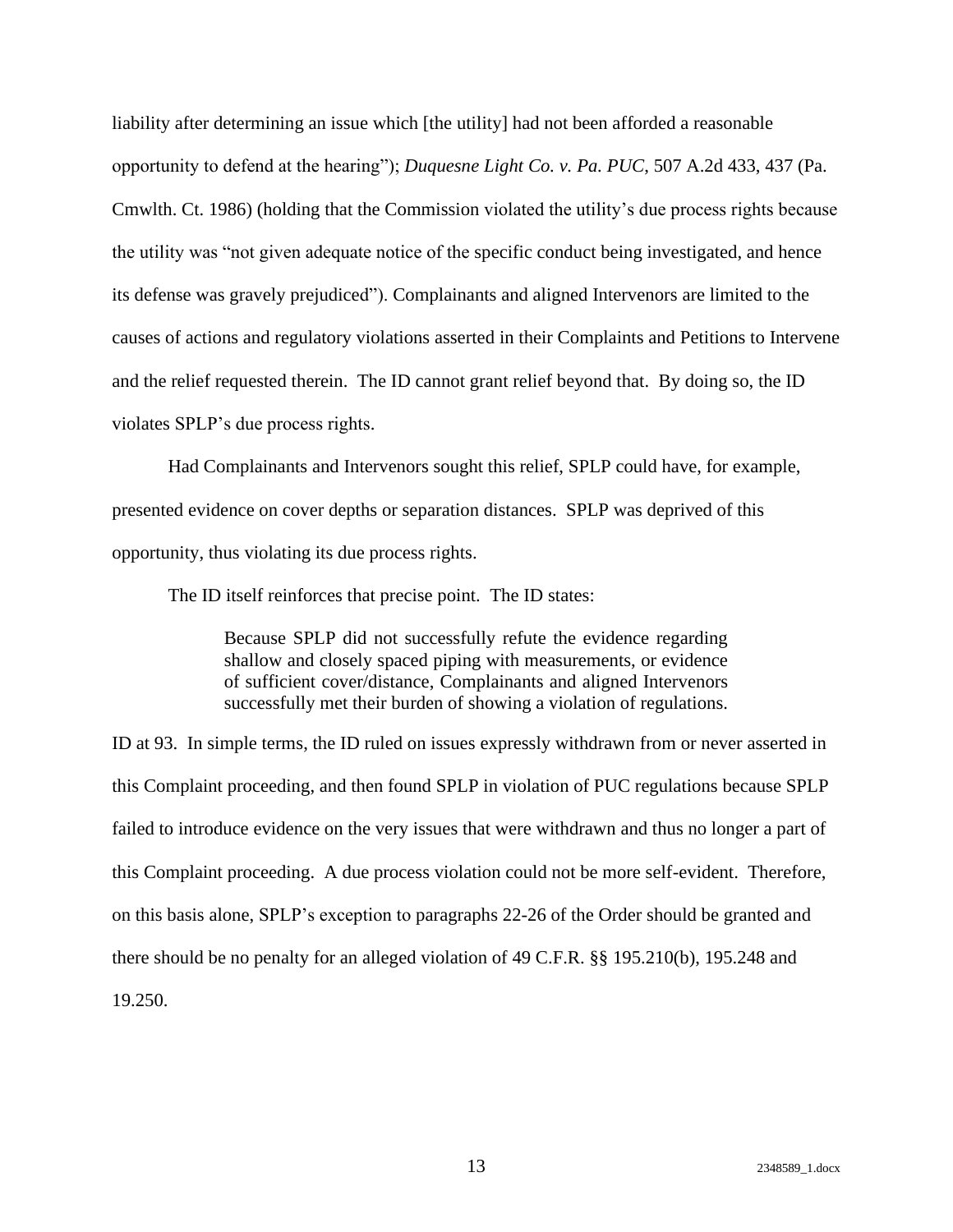### <span id="page-17-0"></span>**SPLP Exception 2. The ID erred in holding that Complainants and aligned Intervenors established a** *prima facie* **case that SPLP violated 49 C.F.R. §§ 195.210(b) and 195.248.**

The ID holds that Complainants and aligned Intervenors established a *prima facie* showing, by unrefuted evidence, that ME-1 and the 12-inch line are not buried under the required depth of cover in violation of 49 C.F.R. §§ 195.210(b) and 195.248.The ID holds further that this showing is sufficient for the Commission to assess a civil penalty against SPLP and directs SPLP to conduct a depth of cover survey and submit compliance filings to the Commission on an annual basis. ID at 196 (Conclusions of Law 69), 202-203 (Order ¶¶ 22-26). Separate and apart from the due process violations discussed in SPLP's Exception 1, the ID erred because: (1) the ID misinterprets the regulations – which apply only to construction, and do not require the maintenance of a minimum depth of cover over the life of a pipeline; and, (2) the very record evidence on which the ID expressly relies demonstrates that Complainants and aligned Intervenors failed to establish a *prima facie* showing of a violation of the depth of cover regulations for ME-1 and the 12-inch line.

As a matter of law, there is no requirement in the regulations to maintain a minimum depth of cover over the lifetime of a pipeline. The title of this subpart of the regulations is clear: 49 C.F.R. Part 195, Subpart D, *Construction* (emphasis added). These regulations provide requirements for how a pipeline must be *constructed*, not *maintained* during its subsequent operation. In contrast, the operation and maintenance regulations are in a completely separate subpart, 49 C.F.R. Part 195, Subpart F, Operation and *Maintenance*. Subpart F contains no standards or requirements for the minimum depth of cover to be *maintained* over the life of a pipeline's operation.

Moreover, SPLP has its own standard operating procedure for addressing *exposed*  pipelines, and SPLP follows those procedures. *See* SPLP Exhibit MG-12; SPLP St. No. 13,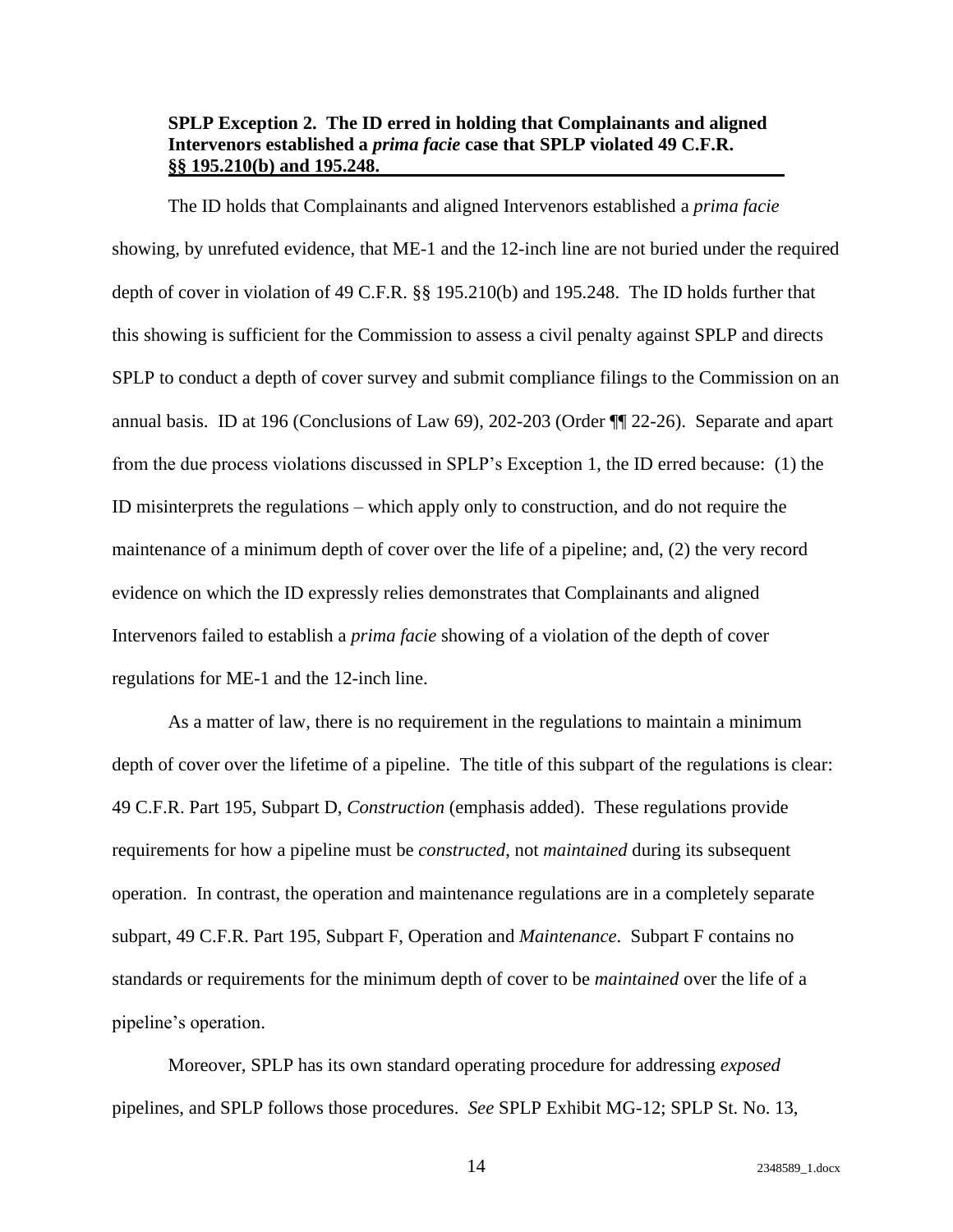Gordon Rebuttal Test. at 10 (explaining SPLP's SOP HLI.24, Exhibit MG-12 requires monitoring for pipeline *exposures* and remediating any when they pose an actual safety concern). As with Subpart F, there is no requirement in SPLP's SOP that requires *maintaining* depth of cover post-*construction*. Instead, the only requirement is that SPLP monitor for pipeline *exposures* (which are not a violation in and of themselves) <sup>5</sup> and remediate any *exposed* pipeline that poses an actual safety concern. SPLP does just that.

As to Complainants' and aligned Intervenors' evidence, it is important at the outset to delineate their burden of proof. As the proponent of a rule or order, Complainants and aligned Intervenors have the burden of proof under Section 332(a) of the Public Utility Code (Code), 66 Pa. C.S. § 332(a), to prove the elements of their claims by a preponderance of the evidence. *Samuel J. Lansberry, Inc. v. Pa. PUC,* 578 A.2d 600, 602 (Pa. Cmwlth. Ct. 1990), *appeal. denied*, 602 A.2d 863 (Pa. 1992). *See also*, ID at 69-70. To establish a fact or claim by a preponderance of the evidence means to offer the greater weight of the evidence, or evidence that outweighs, or is more convincing than, the probative value of the evidence presented by the other party. *Se-Ling Hosiery v. Margulies,* 70 A.2d 854, 855-856 (Pa. 1950). To satisfy their burden of proof, Complainants must show that SPLP is responsible or accountable for the problem described in their Complaints. *Patterson v. Bell Telephone Co. of Pa.,* 72 Pa. P.U.C. 196 (1990).

Complainants must prove that SPLP violated the Code, a Commission regulation or Order, or a Commission-approved tariff to obtain *any* relief:

> We hold that in order for the PUC to sustain a complaint brought under this section [66 Pa. C.S. § 1501], the utility must be *in violation* of its duty under this section. Without such a violation by

<sup>&</sup>lt;sup>5</sup> The ID also erred to the extent that it found that an exposed pipeline is in and of itself a regulatory violation. On the contrary, 40 C.F.R. § 195.401(b)(1) requires a pipeline operator to correct only a pipeline exposure "that could adversely affect the safe operation of its pipeline system" and to do so "within a reasonable time."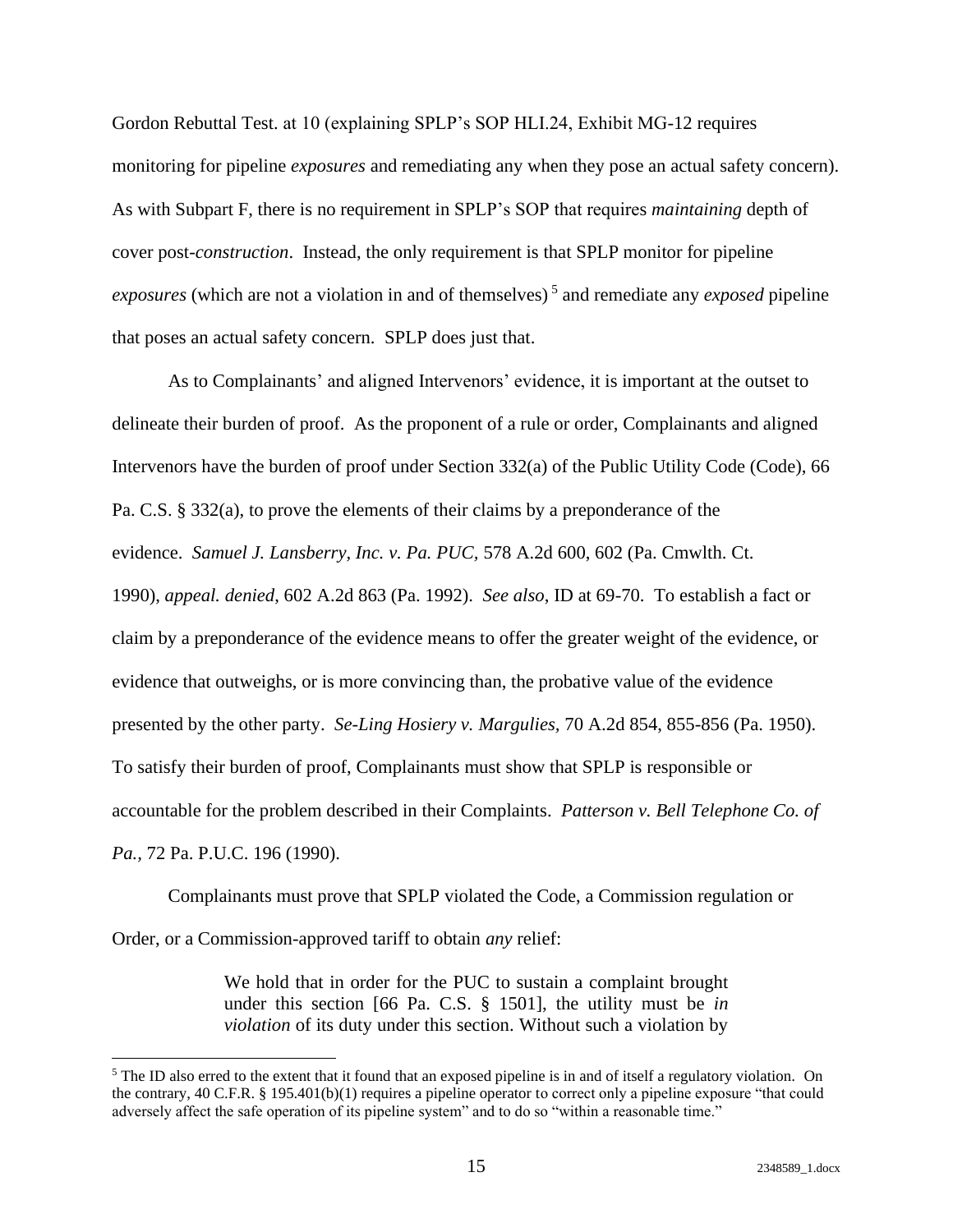the utility, the PUC does not have the authority, when acting on a customer's complaint, to require *any* action by the utility."

*West Penn Power Co. v. Pa. PUC,* 478 A.2d 947, 949 (Pa. Cmwlth. Ct. 1984) (emphasis added); *see also Two, of Spring. v. Pennsylvania-American Water Co.,* Docket Nos. C-20054919 et al., 2007 WL 2198196, at \*6 (Order entered July 27, 2007) ("If we were to order PAWC to conduct testing of the property in the Stonegate community, we would have to base that order on credible evidence that some act or omission by PAWC in violation of the Code or our Regulations would be remedied by the testing.") (citing *West Penn*)."[T]he offense must be a violation of the Public Utility Code (Code), a Commission Regulation or Order or a violation of a Commissionapproved tariff." *Baker*, Docket No. C-2018-3004294, Opinion and Order at 6 (citing 66 Pa. C.S. § 701). *See also*, ID at 70.

Moreover, the Commission's adjudications must be supported by "substantial evidence" in the record. 2 Pa. C.S. § 704; *Lansberry*, 578 A.2d at 602. "Substantial evidence" is such relevant evidence that a reasonable mind might accept as adequate to support a conclusion. *Consolidated Edison Co. of N.Y. v. Nat'l Labor Relations Bd.*, 305 U.S. 197, 229 (1938). *See also*, ID at 71. More is required than a mere trace of evidence or a suspicion of the existence of a fact sought to be established. *Norfolk & Western Ry. Co. v. Pa. PUC*, 413 A.2d 1037 (Pa. 1980); *Erie Resistor Corp. v. Unemp. Comp. Bd. of Rev.*, 166 A.2d 96 (Pa. Super. Ct. 1961); *Murphy v. Comm. Dept. of Public Welfare, White Haven Ctr.*, 480 A.2d 382 (Pa. Cmwlth. Ct. 1984).

While the burden of going forward with evidence may shift back and forth during a proceeding, the burden of proof *never* shifts. The burden of proof *always* remains on the party seeking affirmative relief from the Commission. *Milkie v. Pa. PUC*, 768 A.2d 1217, 1220 (Pa. Cmwlth. 2001). In sum, Complainants and aligned Intervenors always had the burden of proof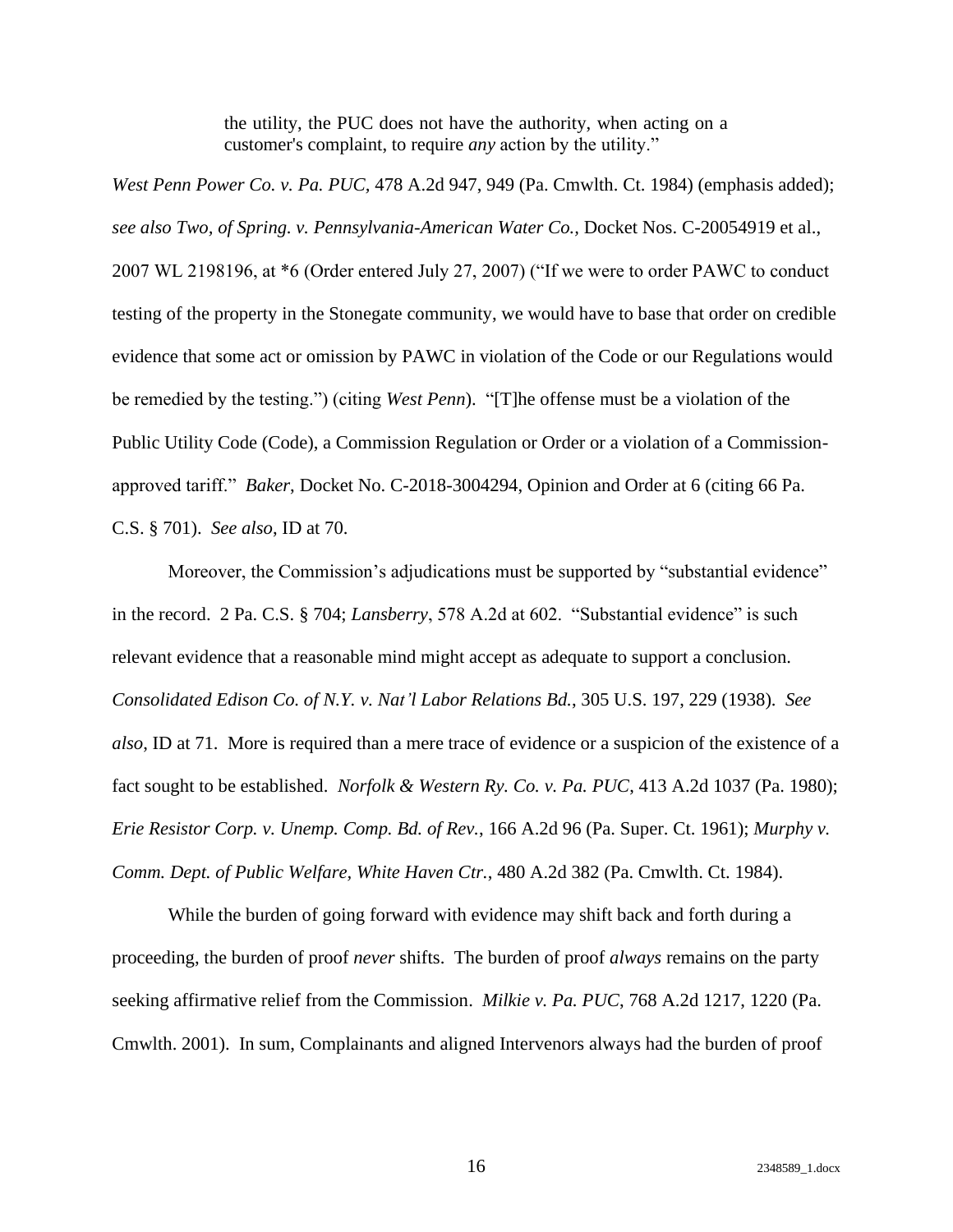in this proceeding. Here, the record is clear that they have not only failed to meet that burden of proof, they have not even established a *prima facie* case.

Significantly, the ID acknowledges at the outset that there was no record evidence of the actual depth of cover of any portion of ME-1 or the 12-inch line:

> No one offered *any* measurements regarding the depth of coverage within 50 feet of the [Chester County] [L]ibrary or the McMullen's house.

(emphasis added). ID at 93. That finding alone should have ended the inquiry. With no measurements of cover depth, Complainants and aligned Intervenors cannot and did not establish a prima facie case of a violation of cover depth requirements.

The record citations the ID relies upon are, as demonstrated below, not substantial evidence and cannot establish a *prima facie* case, the legal conclusion of a violation of federal regulations cited by the ID, and the relief directed. Notably, none of the evidence cited in the ID establishes depth of cover at any time, including at the time of construction or repurposing of ME1 or the 12-inch line. Specifically, the ID incorrectly relies on the following testimony, exhibits, and Administrative Order:

1. McMullen Testimony. Complainant Gerald McMullen testified that the pipe near his residence was "shallow." ID at 93. The ID relies primarily on Mr. McMullen's testimony and his exhibits to find that Complainants established a *prima facie* case of a violation of depth of cover requirements. But Mr. McMullen's testimony only says the following:

> We've gotten different information about how deep the Mariner East 1 is on our property, but I'll just say it's shallow. All these new pipelines that are proposed to go in will also be shallow.

N.T. at 979, lines 10-12; ID at 35 (Findings of Fact 146). There is no measurement offered as to what Mr. McMullen means by "shallow." Tellingly, however, Mr. McMullen refers to ME-2 and ME-2X as also being "shallow." N.T. at 979, lines 10-12; ID at 35 (Findings of Fact 146).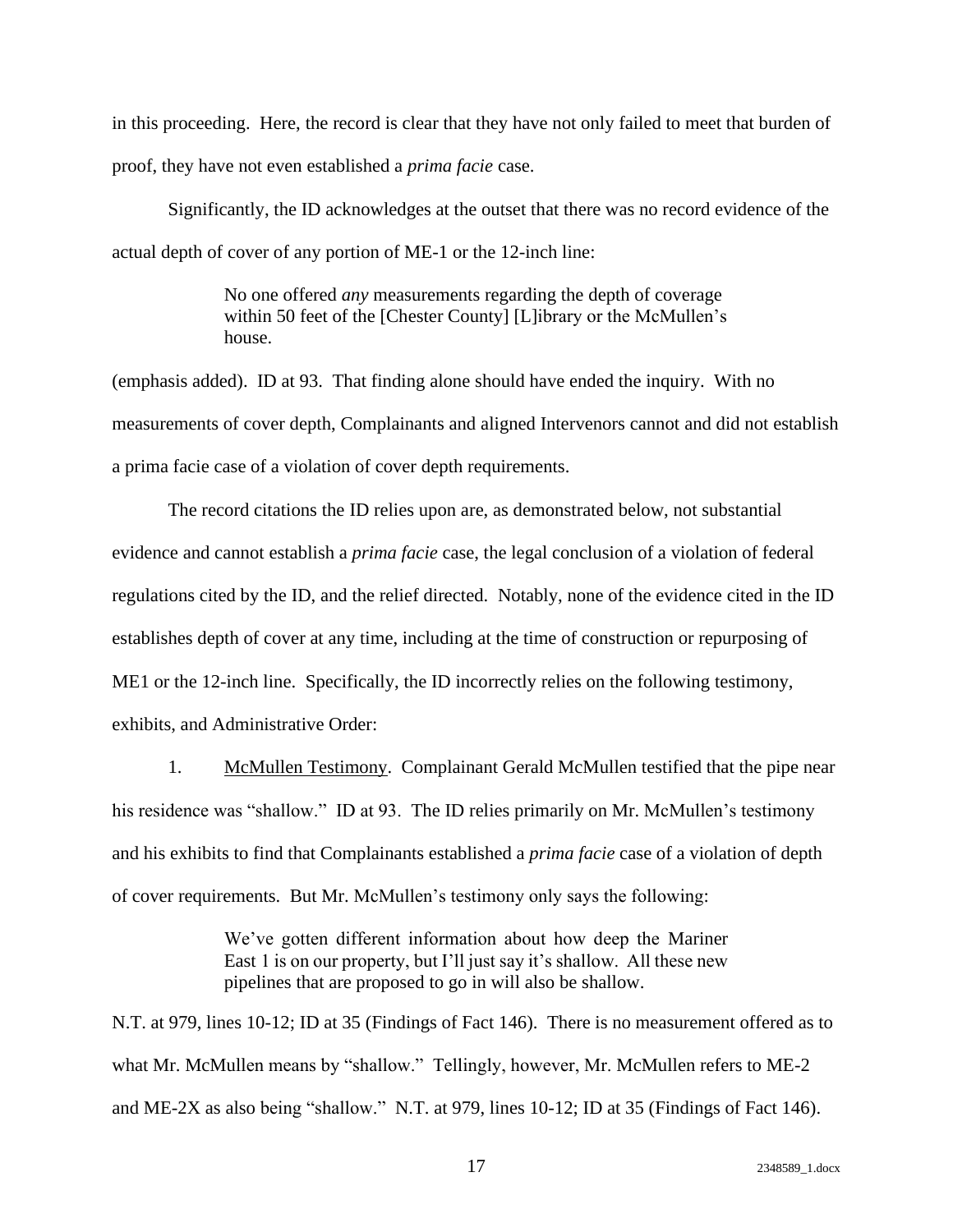The unrefuted evidence demonstrates that those pipelines are buried with 48 inches of cover. ID at 93; SPLP St. No. 13, Gordon Rebuttal Test. at 2:21-22, 3:1-2. Therefore, if Mr. McMullen's definition of "shallow" is 48 inches of cover, then his testimony demonstrates the exact opposite of the ID's holding, namely that ME-1 and the 12-inch line have more than 48 inches of cover.

2. McMullen Exhibit 3. This exhibit is an aerial photograph of pipeline locations and contains no evidence on pipeline depth of cover.

3. McMullen Exhibit 4. This exhibit depicts distances between pipelines and contains no evidence on pipeline depth of cover.

4. McMullen Exhibits 8 and 9. These exhibits SPLP reports regarding the re-design of certain HDDs for ME-2 and ME-2X. They contain no information on the depth of cover for ME-1 or the 12-inch line.

5. McMullen Exhibit 15. This exhibit is a photograph identified as "Exposed pipes in stream near Whiteland West Apartments." The photograph shows two pipes at or near ground surface. Mr. McMullen himself testified that the first pipe was abandoned and grouted. ID at 97, N.T. at 966:3-5. SPLP's witness Matthew Gordon, confirmed that the first pipe was not an active ME-1 pipeline segment and had been *abandoned and grouted in 2013-2014* (emphasis added); ID at 35 (Findings of Fact 148); SPLP St. No. 13, Gordon Rebuttal Test. at 9:12-17; N.T. at 2917:22-25, 2918:1-2. The second pipe was a refined product pipe, unassociated with ME-1 or the 12-inch line, and thus completely irrelevant to this Complaint proceeding. ID at 35 (Findings of Fact 148); SPLP St. No. 13, Gordon Rebuttal Test. at 9:19-20. Nonetheless, that pipe segment had also been replaced. N.T. 2920:8-16. Accordingly, McMullen Exhibit 15 provides no evidence of any portion of the active ME-1 or the 12-inch line with less than 48 inches of cover.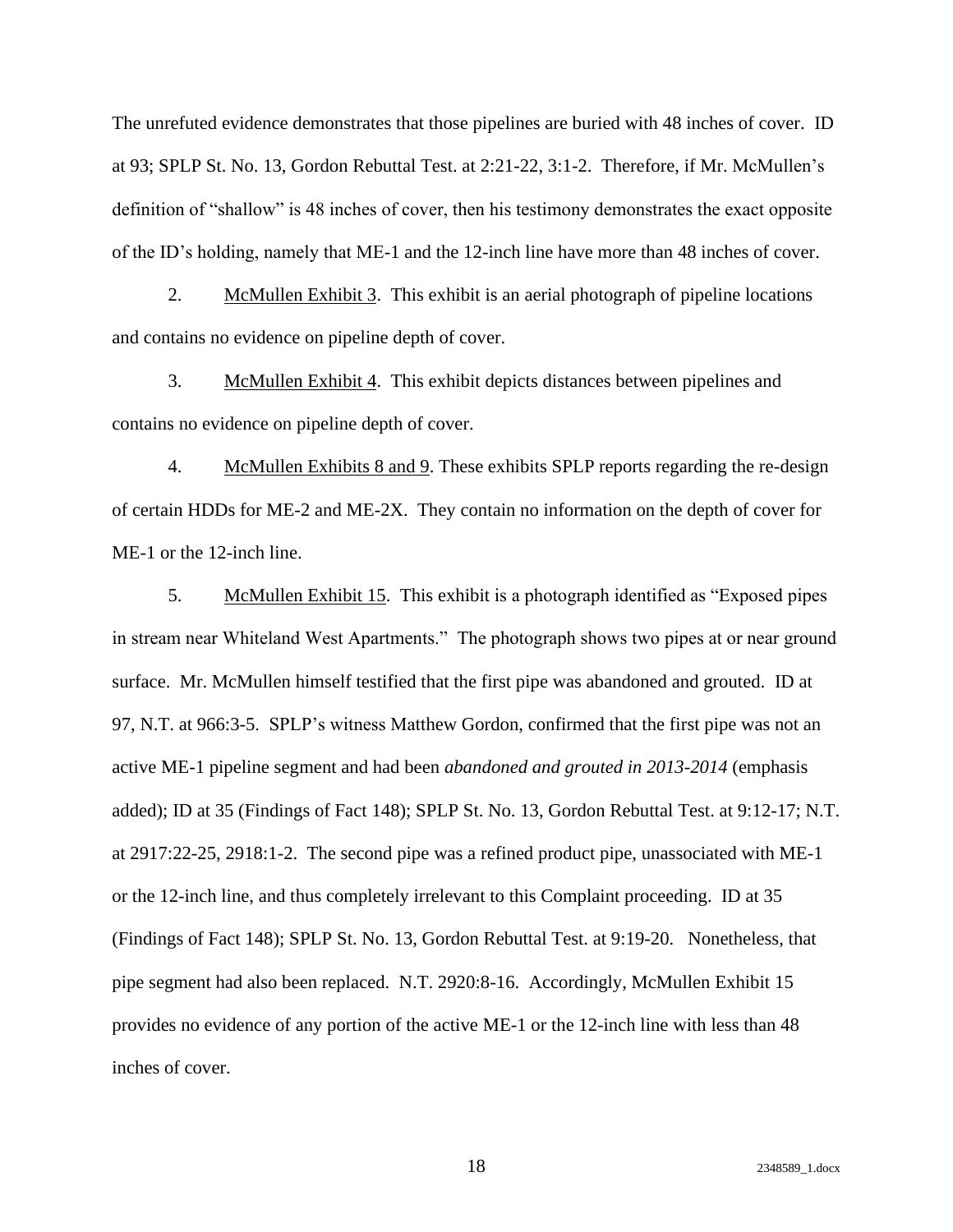6. McMullen Exhibit 16. This exhibit depicts the location of two ME-1 pipeline segments in the Stolen Sun parking lot but contains no information on the depth of cover of those pipelines.

7. McMullen Exhibit 20. This exhibit is a photograph of the Exton little league field with no information related to depth of cover of any pipeline.

8. DEP Administrative Order. ALJ Barnes took Judicial Notice of an Administrative Order issued by the Pennsylvania Department of Environmental Protection (DEP) to SPLP on September 11, 2019 requiring SPLP to cover 43 locations of exposed pipeline across the Commonwealth. ID at 97. The ID acknowledges that all but one of these exposed pipes were transporting refined products, not HVLs. ID at 97. There is no evidence in the record that the one exposed HVL pipeline was located in Chester or Delaware Counties. Therefore, the Order does not establish any exposed ME-1 or 12-inch line pipes in Chester and Delaware Counties.

9. N.T. 1150; Exhibit Dussling-1. Finally, the ID references testimony and an exhibit regarding an event when Aqua scraped a pipe segment at a depth of 6 feet when SPLP allegedly identified to Aqua that the pipe segment had 9 feet of cover. ID at 95. This event occurred during construction of ME-2 and ME2X, involved pipes that were not active, did not contain product, and which have no relevance to ME-1 or the 12-inch line. ID at 95. Regardless, the depth of cover exceeded 48 inches. *See* footnote 4 at p. 10.

In sum, the ID cites to no relevant, let alone substantial, evidence in the record to support its finding that Complainants and aligned Intervenors established a *prima facie* case that SPLP violated depth of cover requirements for the ME-1 and 12 inch lines in Chester and Delaware Counties at the time of construction or thereafter. Therefore, the ID erred in paragraphs 22-26 of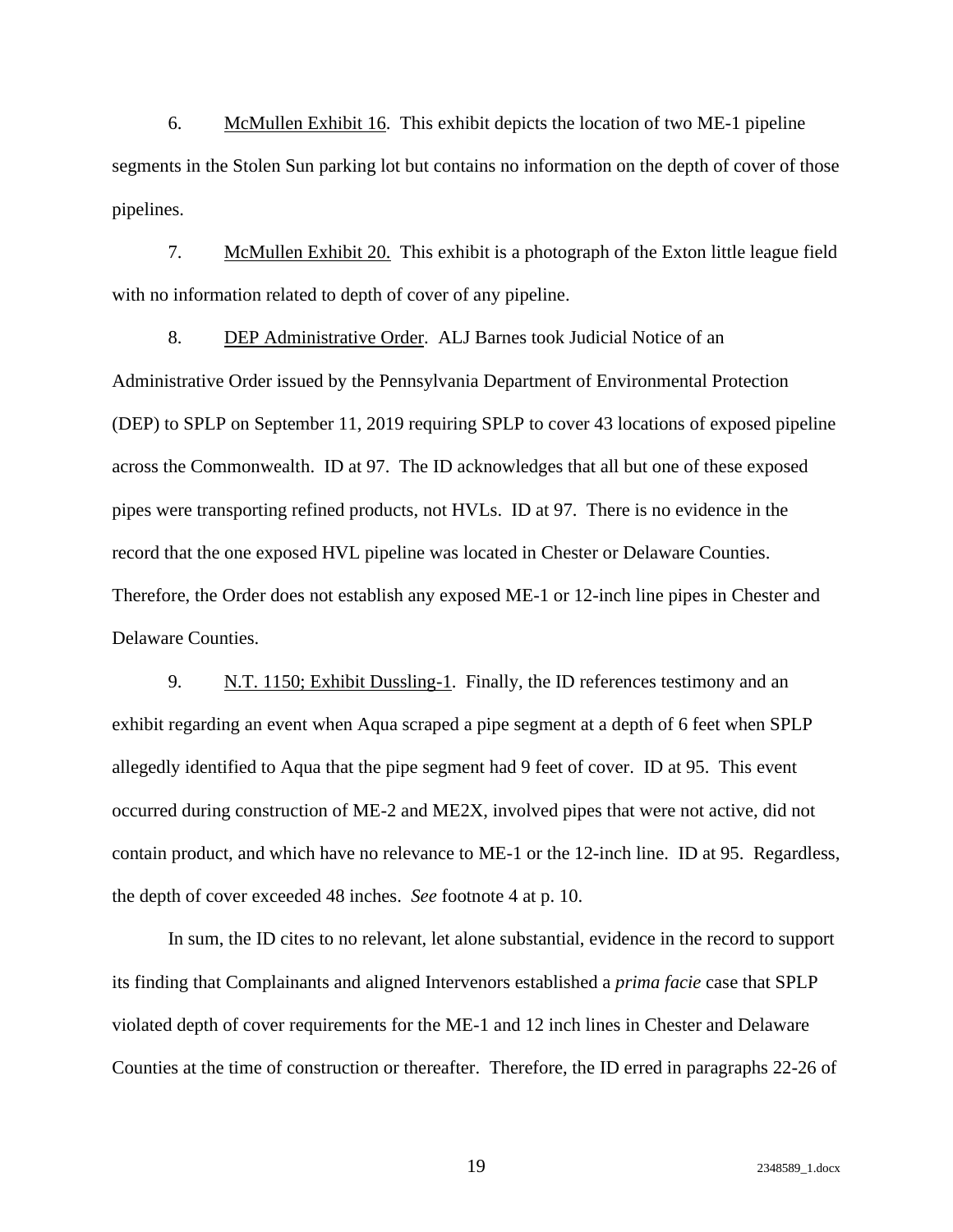Order in holding that SPLP violated these requirements and in ordering any injunctive relief or civil penalties based on this alleged violation, and SPLP's exception should be granted.

### <span id="page-23-0"></span>**SPLP Exception 3. The ID erred in holding that Complainants and aligned Intervenors established a** *prima facie* **case that SPLP violated 49 C.F.R. § 195.250.**

The ID likewise holds that Complainants and aligned Intervenors established a *prima facie* showing, by unrefuted evidence, that the ME-1 and the 12-inch line are closer than 12 inches from other pipeline structures in violation of 49 C.F.R. § 195.250. ID at 202-203 (Order ¶¶ 22-26). The ID errs on both the law and the facts.

At the outset, the ID erred in considering and concluding that the 12-inch clearance is the only factor in determining compliance. It is not a regulatory violation to place pipelines closer than 12 inches from other structures. Instead, a pipeline-spacing violation only occurs if it is shown that there is inadequate corrosion control:

> Any pipe installed underground must have at least 12 inches (305 millimeters) of clearance between the outside of the pipe and the extremity of any other underground structure, except that for drainage tile the minimum clearance may be less than 12 inches (305 millimeters) but not less than 2 inches (51 millimeters). *However, where 12 inches (305 millimeters) of clearance is impracticable, the clearance may be reduced if adequate provisions are made for corrosion control.*

(emphasis added). 49 C.F.R. § 195.250. Thus, a violation can only be established if

Complainants and aligned Intervenors proved with substantial evidence that there was both less

than 12 inches of clearance *and* inadequate corrosion control.

The unrefuted evidence shows exactly the opposite.

*First*, the ID expressly found: (1) Complainants failed to establish that SPLP has

inadequate corrosion control; and, (2) that SPLP complies with corrosion control regulations. ID

at 111-112, 189 (Conclusion of Law 31).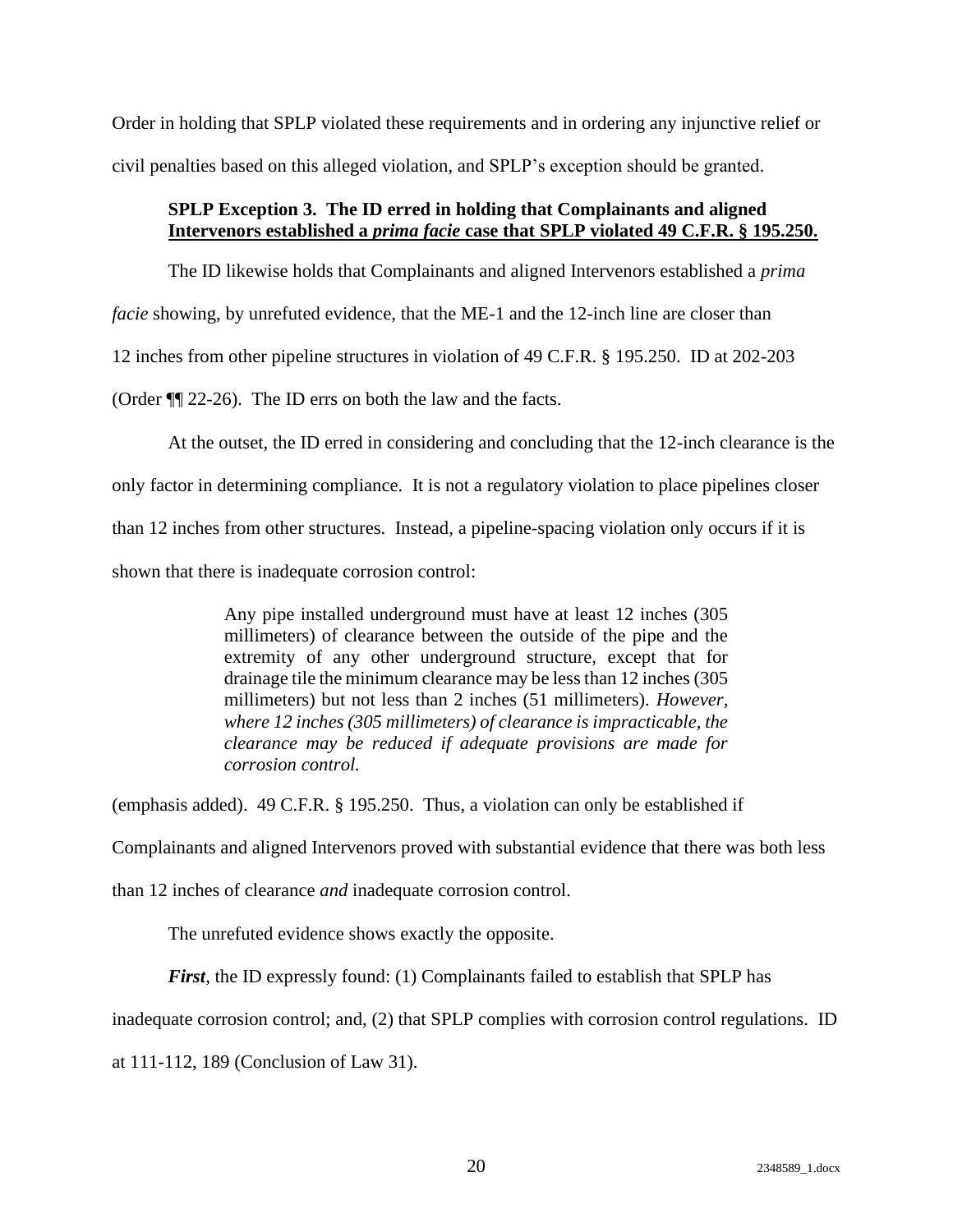*Second*, the ID's holding is based on the false determination that measurements between pipelines in the exhibits admitted into evidence was shown in *inches*, when the record evidence clearly and unambiguously demonstrate that those measured distances were in *feet*. When the proper unit of measurement is used, the record demonstrates that Complainants never even established that the pipelines did not have 12 inches of clearance; thus, SPLP fully complied with the clearance and corrosion protection alternatives set forth in 49 C.F.R. § 195.250.

For example, the ID first relies on evidence of pipeline separation on the McMullen property. McMullen Exhibit 4 demonstrates the separation distances between the four pipelines on his property: ME-1 is 8 *feet* from ME-2X, which is 8 *feet* from 8 ME-2, which is 9 *feet* from the 12-inch line. As the photographs admitted into evidence demonstrate, all of the distances between the pipelines were measured in *feet,* not *inches*. Mr. McMullen confirmed that those separation distances were measured in *feet* during his testimony. N.T. at 951:5-12. The ID itself initially confirms that the separation distances between pipelines on the McMullen property are in *feet*. ID at 37 (Findings of Fact 160); *see also* ID at 95. Yet, the ID's ultimate conclusion errs, inexplicably, in holding that the pipelines may be less than 12 *inches* apart. ID at 37 (Findings of Fact 164); *see also* ID at 94-95. It appears that the ID mistakenly confused the distances as *inches* rather than *feet*.

The ID contains the same error at the Lenni Road locations, near the Harkins, Higgins, and White properties.<sup>6</sup> For the Harkins property, the ID relies on Harkins Exhibits 2 and 3. Harkins Exhibit 2 is a map that shows the houses generally in relation to all pipelines in Chester County, but what it does not contain is any measurement of the spacing between pipelines. *See* 

<sup>6</sup> The only evidence regarding the White property is Dussling Exhibit 7, which measures ME-2 at 5.1 *feet* from the White residence. Dussling Exhibit 7 contains no measurement of the separation distance between ME-2 and any other pipelines at the White residence.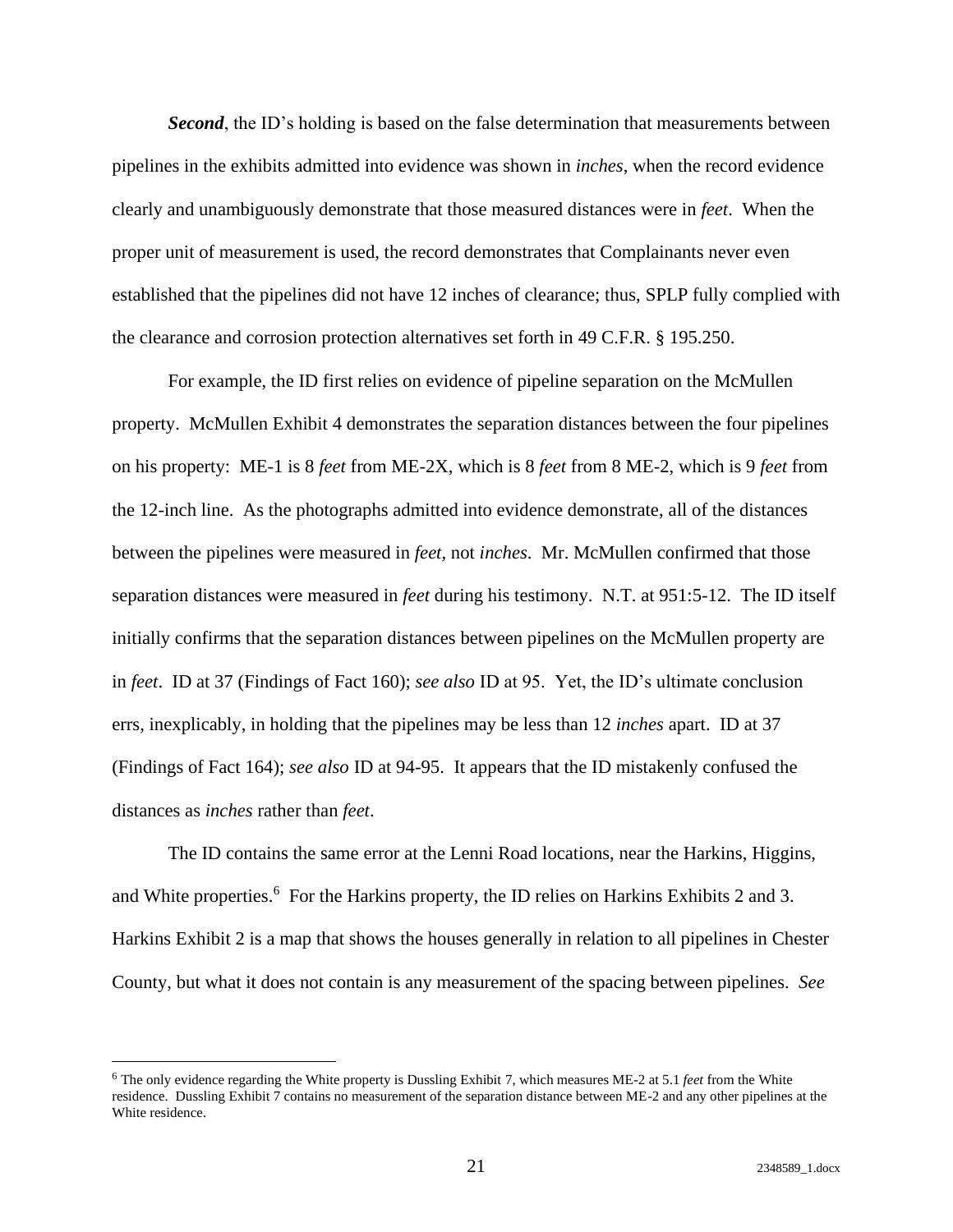Harkins Exhibit 2. Harkins Exhibit 3 is merely a photograph of the Harkins' house, again with no pipelines or distance measurements depicted. Thus, Harkins Exhibits 2 and 3 fall woefully short of satisfying Complainants' burden of proving that the pipelines do not have at least 12 inches of spacing between them.

As to the Higgins property, the ID relies on Dussling Exhibits 3 through 6 and 8. Dussling Exhibit 3 is nothing more than a photograph of the Higgins house. Dussling Exhibits 4, 5 and 6 measure the distances from the Higgins house to ME-2X (5.1 *feet*), from the house to the 12-inch line (13.7 *feet*), and from the house to ME-2 (25.1 *feet*). These distances are confirmed in *feet* in Dussling Exhibit 8, which is SPLP's answer to Complainants' interrogatory number 79. Based on the exhibits cited in the ID, ME-2 is 8.6 *feet* from the 12-inch line and 20 *feet* from ME-2. Again, all distances were measured in *feet*, not *inches*.

The ID itself initially confirms that the separation distances of pipelines at the Higgins property are in *feet*. ID at 37 (Findings of Fact 160). But the ID then concludes, contrary to this undisputed evidence, that between the "ME-2X and the 12 inch pipeline there is 8.5 *inches*, less than the minimum requirement of 12 inches. Between ME-2X and ME2, there is 20 *inches* separation . . ." ID at 94 (emphasis added). Clearly, there is no evidence to support a finding that the Higgins house is within 12 inches of any pipeline.

In sum, the entire predicate for the ID's holding that SPLP violated the separation distance requirements of 49 C.F.R. § 195.250 is based on an error: the ID mistakenly refers to the measured separation distances in *inches* when the record evidence measures the separation distance in *feet*. 7 Therefore, the ID erred in paragraphs 22-26 of the Order in holding that SPLP

<sup>&</sup>lt;sup>7</sup> The ID also refers to McMullen Exhibit 16, which as described above, depicts two ME-1 pipelines in the Stolen Sun parking lot. McMullen Exhibit 16 contains no actual measurement of separation distances between the two lines. By the context and markers in this photograph, however, it is clear that pipelines are many feet apart, thus exceeding the 12-inch spacing requirement set forth in the regulation.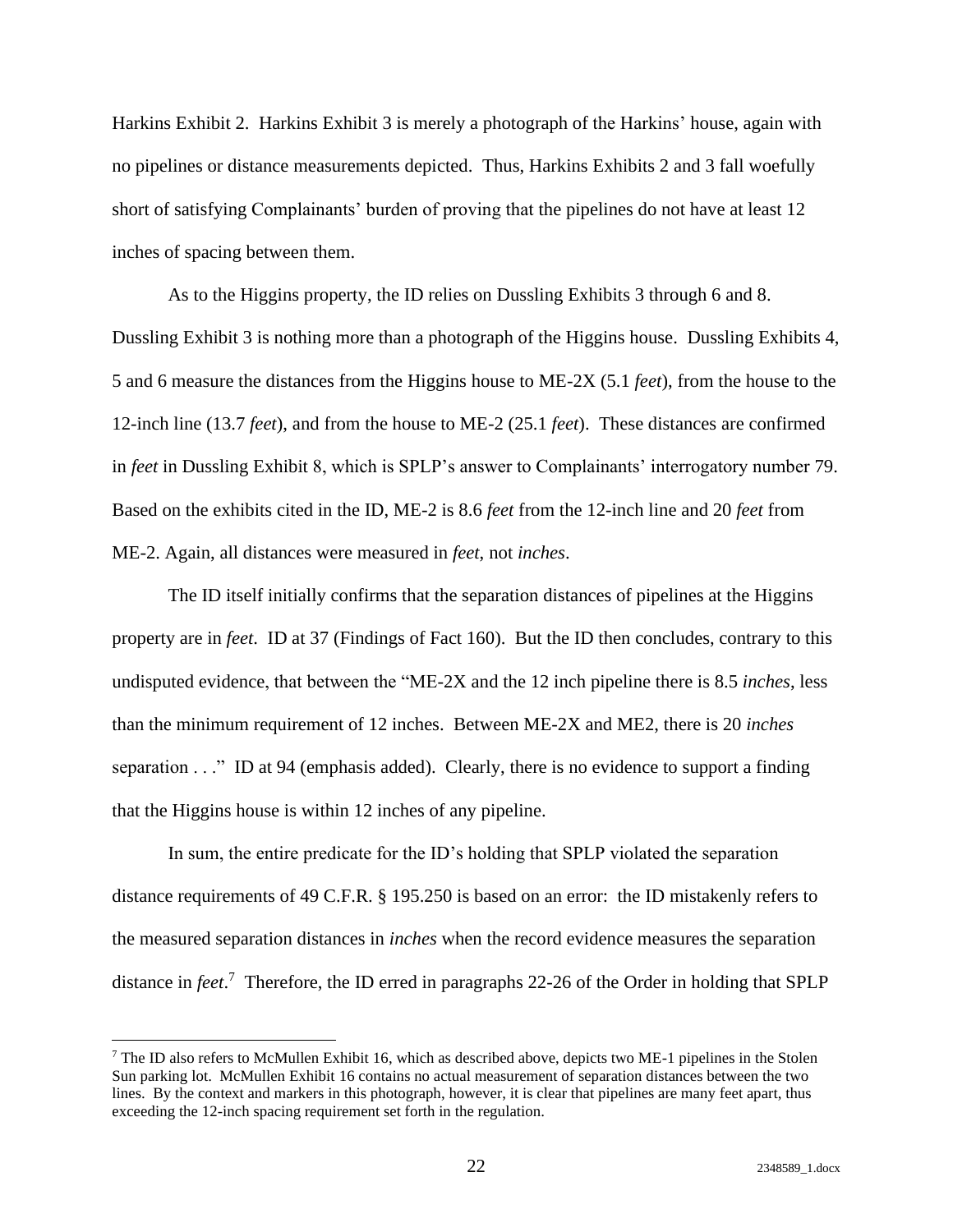violated the spacing requirements and in ordering any injunctive relief or civil penalties based on the alleged violation, and SPLP's exception should be granted.

### <span id="page-26-0"></span>**SPLP Exception 4. The ID erred in Order paragraphs 13, 14, 15, 16, 17 and 18, which require SPLP to implement public awareness program elements that are beyond existing regulatory requirements and therefore the proper subject of the pending ANOPR and not this Complaint proceeding.**

*First*, the ID correctly holds that SPLP's public awareness program complies with the fundamental elements required by 49 C.F.R. § 195.440. The ID confirms that PHMSA's website contains public awareness information about pipelines for stakeholders that satisfies the criteria set forth in 49 C.F.R. § 195.440(d), and that SPLP's public awareness program contains that information. ID at 52, 54 (Findings of Fact 268, 279-281).

*Second*, relying on the testimony of Complainants' and aligned Intervenors' own experts, the ID specifically holds that SPLP provided the very information for municipalities and schools that 49 C.F.R. § 195.440 and portions of API RP 1162 requires for municipalities and schools to develop their own emergency response plans. This information includes: (i) the location of the pipelines; (ii) the location of the valve stations; (iii) proximity to schools; (iv) the products in pipelines and their physical properties; (v) the hazards of those products; (vi) a rule of thumb for a safe distance in the event of a significant release; (vii) the direction of flow of products in the pipelines; (viii) that in the event of a catastrophic release, the product between the corresponding valve sites will be released; (ix) plume modeling; (x) SPLP's integrity management, security and PHMSA compliance programs; and, (xi) SPLP's remote monitoring center for leak detection. ID at 60 (Findings of Fact 324).

*Third*, the ID holds that SPLP's public awareness pamphlets are consistent with the specific information that Delaware County itself sends to its own residents in Delaware County's Emergency Planning Guide. ID at 52 (Findings of Fact 269).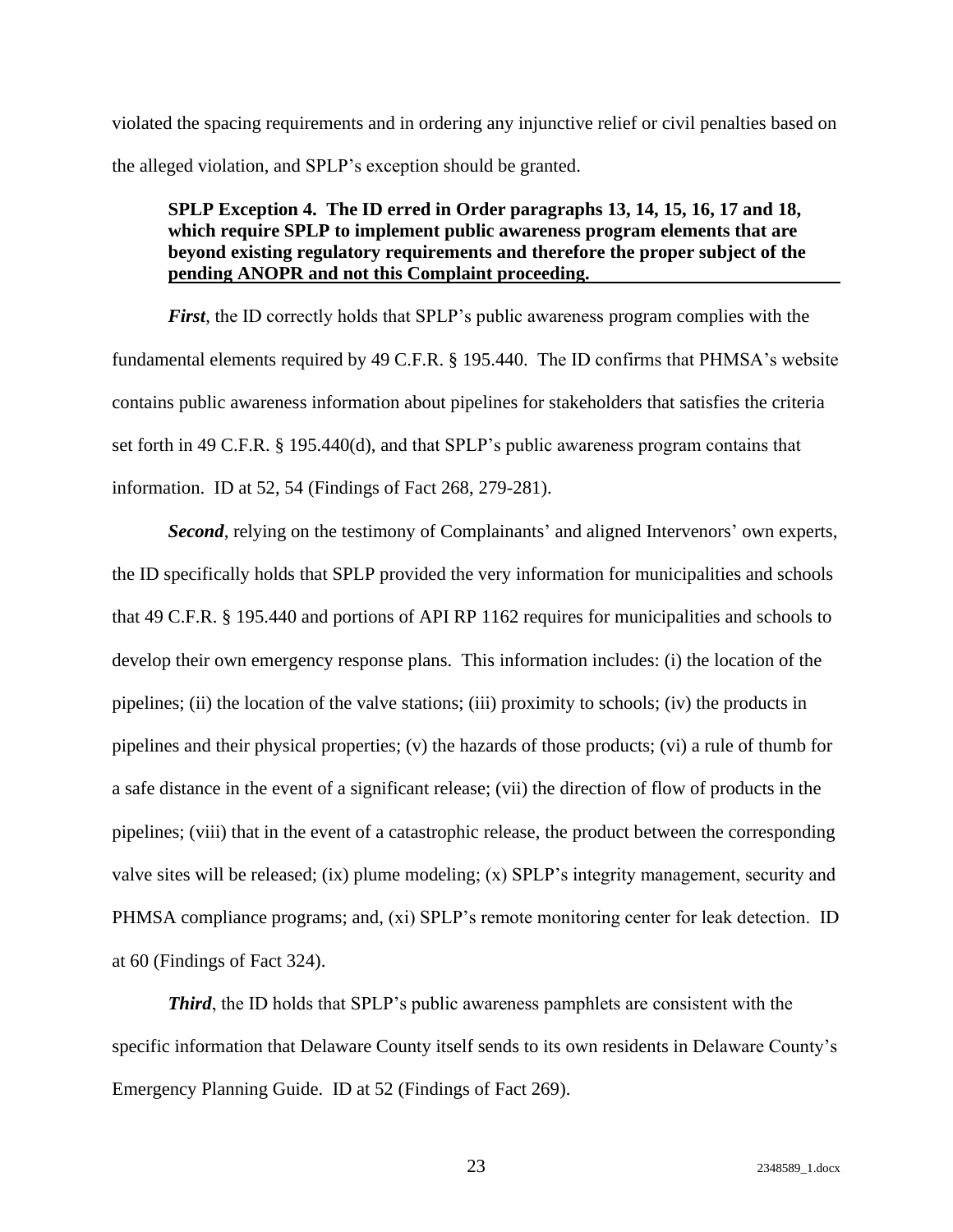These holdings should have ended the challenge to SPLP's compliance with the public awareness planning requirements in 49 C.F.R. § 195.440 and RP 1162. But the ID goes beyond these regulatory requirements and orders SPLP to implement additional, more stringent public awareness requirements, which are expressly being considered in the pending ANOPR.

The ID makes clear, repeatedly, that matters subject to the ANOPR are appropriately resolved in that rulemaking process and are not appropriate relief in this Complaint proceeding. For example, the ID properly holds that the requirements to implement a mass public warning system on pipelines, to add an odorant to NGLs, to add new evacuation procedures to SPLP's public awareness pamphlet, to revise the public awareness mailers to include information on wind direction and other means of transporting persons other than by moving on foot away from the pipeline and upwind from a release, and to conduct a remaining-life study are all reserved for the ANOPR and are not proper bases for relief in this Complaint proceeding. ID at 115, 140, 167-69, 190 (Conclusions of Law 36), 192 (Conclusions of Law 48), 198 (Order ¶ 9).

The ID also clearly sets forth the scope of the issues properly reserved for the rulemaking process initiated by the ANOPR rather than in a Complaint proceeding:

> The Commission has initiated a rulemaking proceeding at Docket No. L-2019-3010267 and is reviewing comments on whether or not to promulgate Commission regulations with more stringent and compatible requirements to the federal regulations regarding *public awareness*, *emergency preparedness, advanced warning systems, odorant, etc.* [ANOPR]. In this ANOPR, the Commission sought comments on proposed regulations regarding: (1) utility interactions with local government officials, including but not limited to such topics as *emergency planning and emergency response coordination*, *periodic drills with utility/municipal coordination*; (2) *whether there should be regulations requiring periodic public awareness meetings with municipal officials and the public*; and (3) Pennsylvania specific enhancements to public utility's public awareness programs pursuant to 49 C.F.R. § 195.440 and API Recommended Practice 1162.

ID at 77 (emphasis added).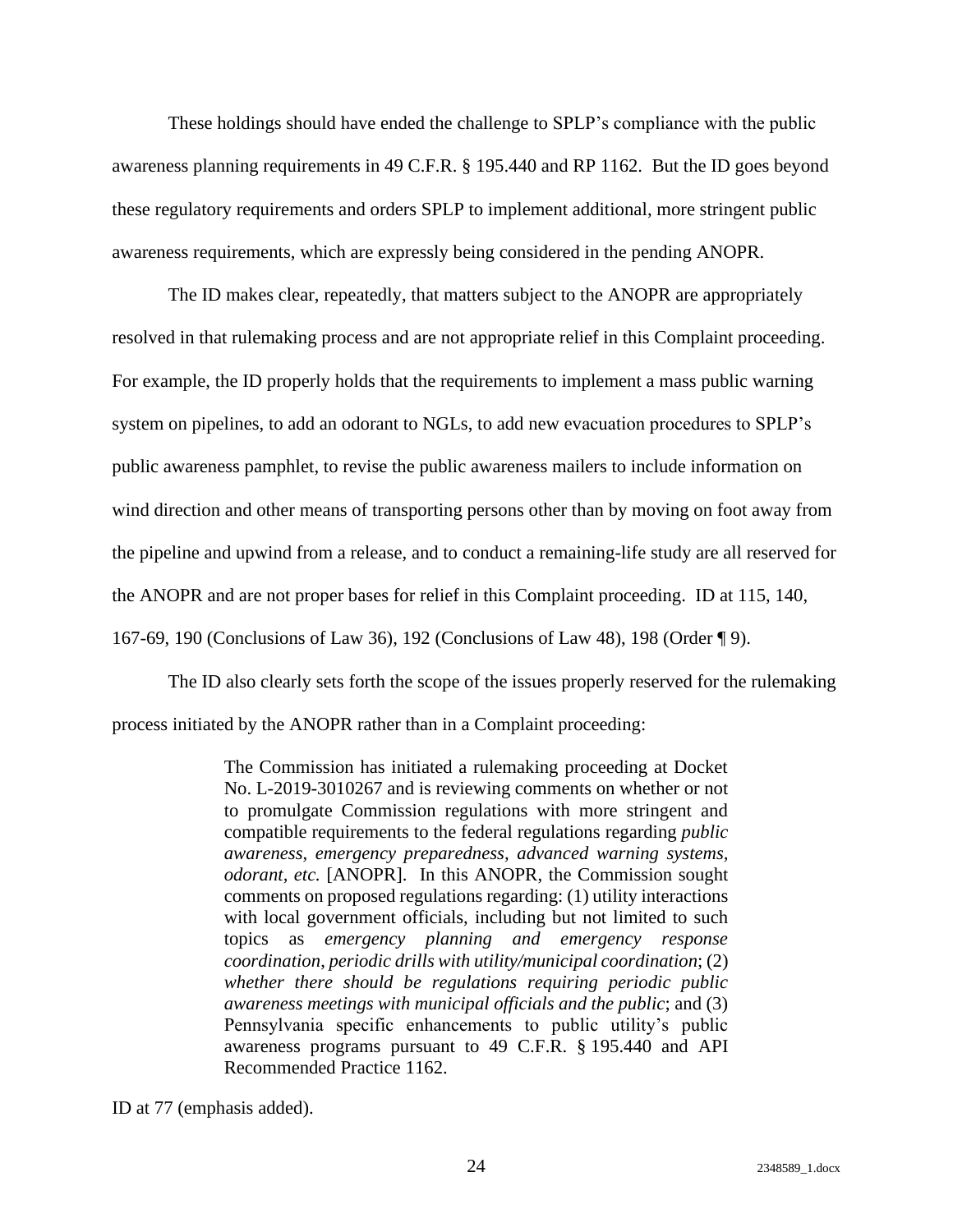The ID contravenes its own bright-line test, however, by ordering SPLP to implement public awareness program elements more stringent than existing regulatory requirements, elements that fall squarely within the pending ANOPR exactly as described in the ID.<sup>8</sup> Specific examples include:

1. In response to the ANOPR, the Commission received comments on whether pipeline operators should be required to provide municipalities with reports of evaluations of pipeline conditions. Participants in this Complaint proceeding commented on the ANOPR seeking to require pipeline operators to provide local officials with "all data, images, alerts and information generated from any pipeline in this jurisdiction" (Clean Air Council Comment 29), and "any anomalies on the pipeline." (County of Chester comments at 10-11). Existing regulations do not require pipeline operators to provide this information. Despite this issue falling squarely within the scope of the public comments on the ANOPR, ordering paragraph 13 of the ID requires SPLP to provide the results of geophysical test reports and inspection and evaluation reports assessing the condition of its pipelines in East Goshen and Middletown Townships on at least an annual basis. Because the directives in paragraph 13 of the Order are properly the subject of the ANOPR, the ID erred in including these directives.

2. The Commission also received comments on direct notification to municipalities in the event of a release. In response to the ANOPR, aligned Intervenor Downingtown Area School District commented that "schools be provided with immediate notice of a pipeline incident." DASD Comment at 2. The ID expressly holds that neither existing regulations nor RP 1162 contain any such requirements. ID at 160. Rather, SPLP provides direct notice through

<sup>8</sup> For the Commission's convenience, SPLP has attached as Exhibit 1 a chart of the relevant issues covered by the ANOPR and the comments addressing those issues, including comments *submitted by Complainants and aligned Intervenors*.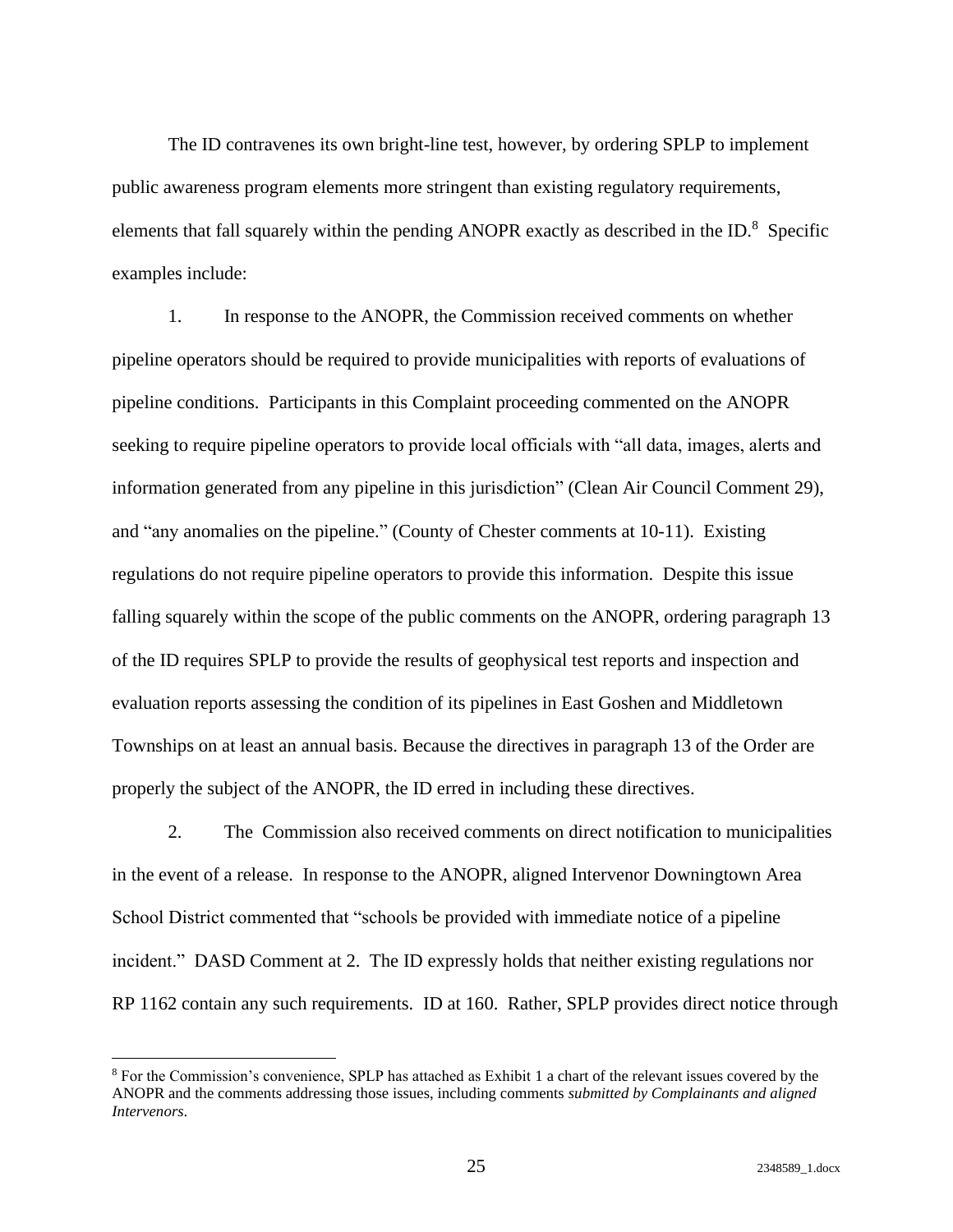911, which allows emergency responders to make the appropriate notice to municipal and school officials. Despite this issue being subject to the ANOPR, paragraph 14 of the Order requires SPLP to provide direct notice of a release event to police departments of municipalities and designees of school districts. Thus, the ID erred in paragraph 14 of the Order by directing SPLP to provide direct notice of a release event to municipalities and schools because the determination whether to impose that requirement on pipeline operators like SPLP is properly subject to the ANOPR.<sup>9</sup>

3. The ANOPR also sought comment on "[a]dvanced notification and/or Commission pre-approval of major construction activities." ANOPR at 19. In response to the ANOPR, Intervenor Chester County commented that "pipeline operators [should] be required to notify all municipalities, township and counties of anticipated, scheduled, or commenced work." (Chester County Comment at 15). Existing regulations do not require such advanced notification of construction activities. Again, notwithstanding this issue falling directly within the ANOPR, paragraph 15 of the Order requires SPLP to give advanced notification prior to proposed excavation on the pipeline system in all municipalities of Chester and Delaware Counties. The ID erred by including paragraph 15 in the Order because the determination whether to impose that requirement on pipeline operators like SPLP is properly the subject of the ANOPR.

<sup>&</sup>lt;sup>9</sup> The ID erred in paragraph 14 of the Order for another reason. The ID misquotes the relevant testimony on this issue. The ID, quoting SPLP's expert Greg Noll, states that:

It would *not* be counter-productive for the operator to directly notify the schools and municipalities in the event of a rupture or release event near/within these entities.

<sup>(</sup>emphasis added). ID at 57 (Findings of Fact 302). But Mr. Noll's testimony says the exact opposite: that direct notice can delay emergency response and create conflicting information and that communications should be made through emergency responders. SPLP St. No. 4, Noll Rebuttal Test. at 23, lines 19-23, 24, lines 1-5.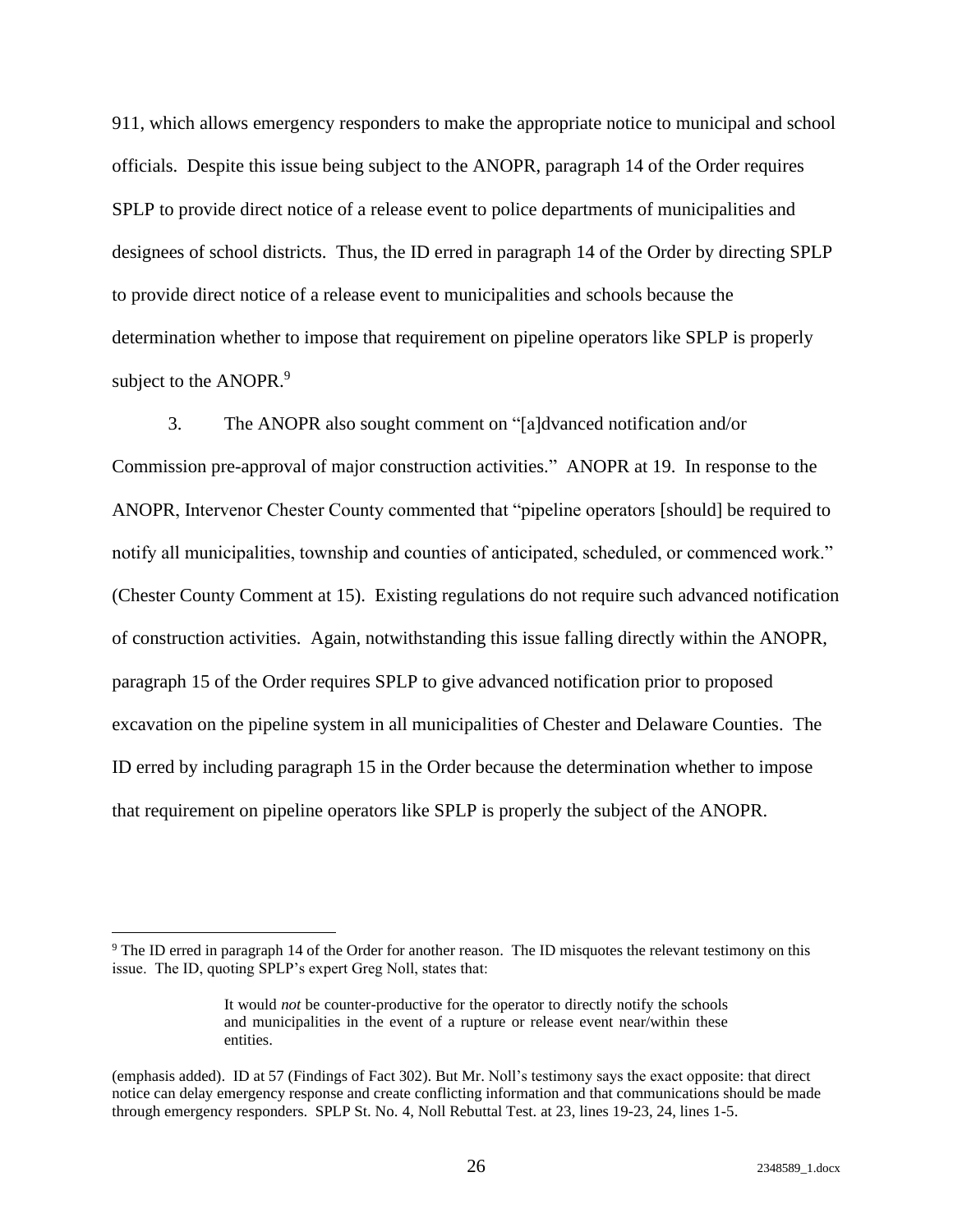4. The ANOPR seeks public comment requiring periodic public awareness meetings with municipal officials, and the public. Neither 49 C.F.R. § 195.440 nor API RP 1162 requires such periodic public meetings. Several of the parties to the Complaint proceeding, including Middletown Township, the Clean Air Council, East Goshen Township, and Ms. Kerslake, commented on this exact issue in the ANOPR. Similar comments regarding required meetings with schools were submitted from aligned Intervenor Downingtown Area School District. Because the requirement for a pipeline operator to attend public meetings or meet with schools is the express subject of the ANOPR, the ID erred in paragraphs 16,17 and 18 of the Order by requiring SPLP to schedule, conduct and attend such public meetings.

For these reasons, the ID erred in ordering paragraphs 13, 14, 15, 16, 17 and 18, all of which provide relief that is the subject of the ANOPR, and therefore SPLP's exception should be granted.  $^{10}$ 

### <span id="page-30-0"></span>**SPLP Exception 5. The ID erred in holding that SPLP refused to meet and provide information to municipalities and school districts and therefore violated 49 C.F.R. §195.440.**

The ID states, on at least six separate occasions, that SPLP was "unwilling" or "refused" to meet with school and municipal officials to provide public awareness information and that such "unwillingness" or "refusal" was a violation of 66 Pa. C.S.  $\S$  1501.<sup>11</sup> ID at 138, 140, 151, 160-61, 192 (Conclusions of Law 46). As an example, the ID holds:

> I am finding SPLP to be violating 66 Pa. C.S. § 1501 as their refusal to meet with school district representatives and public officials in Chester and Delaware Counties to assist in preparation of emergency plans is unreasonable and in violation of Section 1501.

<sup>&</sup>lt;sup>10</sup> The ANOPR also sought comments on depth of cover requirements and pipeline separation distances that are the subject of paragraphs 22-26 of the Order in the ID.

<sup>&</sup>lt;sup>11</sup> The ID suggests that 66 Pa. C.S.  $\S$  1501 grants the Commission authority to impose public awareness obligations even when no such obligations exist in the regulations. ID at 150. The ID's suggestion would create an exception that swallows the rule and would negate the entire purpose and function of the ANOPR.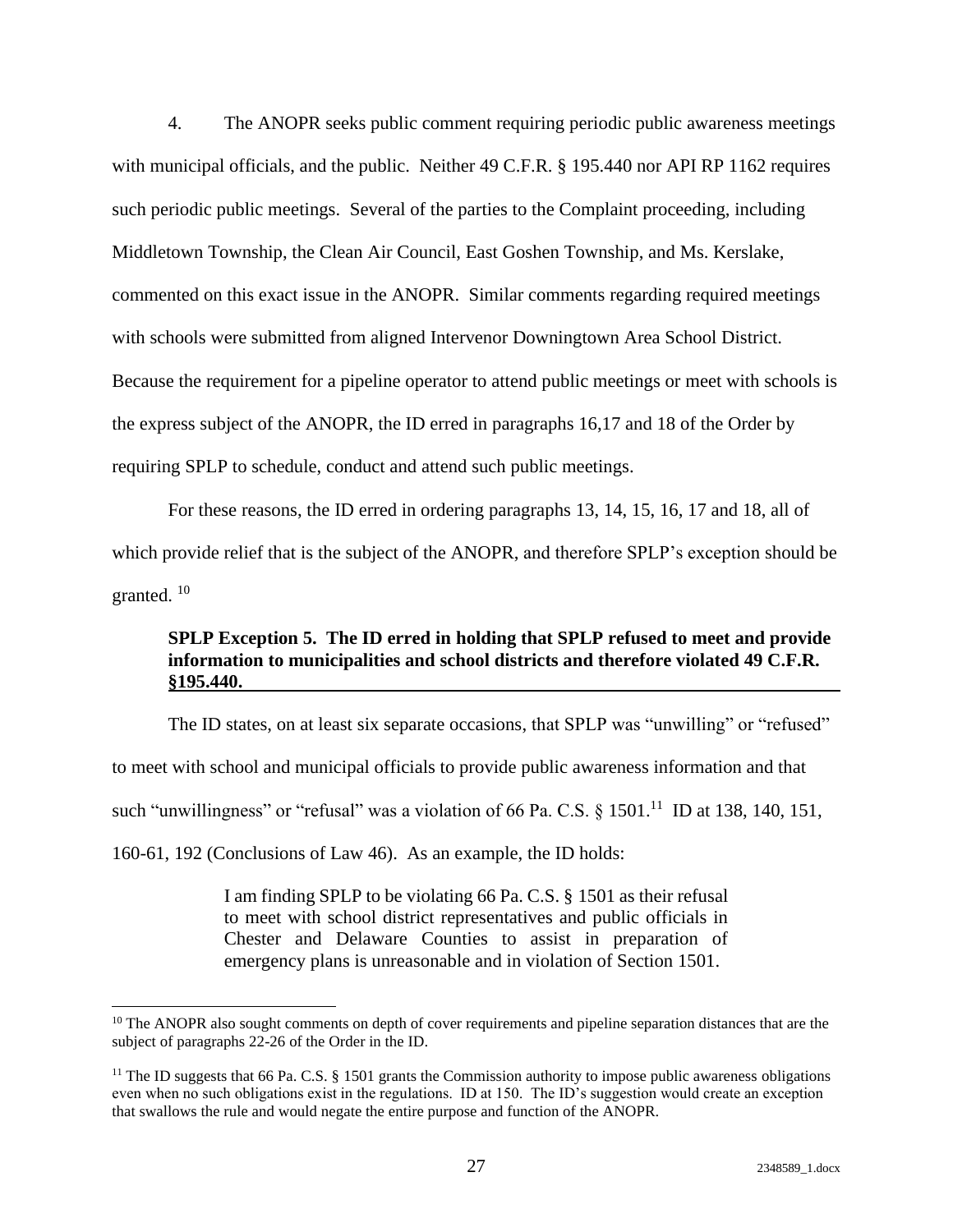ID at 160-161. There is nothing in the evidence to support these findings.

The ID's Findings of Fact contain numerous record citations that catalogue SPLP's meetings with municipal and school officials and the extensive training and emergency response planning information SPLP has provided at those meetings. This includes:

1. SPLP engaged a consulting company that specializes in community planning and emergency preparedness and met with school districts and parochial schools in Chester and Delaware Counties. ID at 53 (Findings of Fact 276).

2. SPLP provided over twenty tours and specific training exercises for municipalities in Chester and Delaware Counties, including tabletop and active ("boots on the ground") training sessions. ID at 59 (Findings of Fact 315), SPLP St. No. 13 Gordon Rejoinder Test., 1-3; N.T. at 2849-58.

3. SPLP meets with representatives of Chester and Delaware Counties' local emergency response committee every other month. ID at 59 (Findings of Fact 316).

4. SPLP participates in bi-weekly meetings with townships across Chester and Delaware Counties and regularly participates in the Chester County Association of Township Officials' monthly meetings. ID at 59 (Findings of Fact 317).

5. SPLP held various open houses in Chester and Delaware Counties to provide information about the Mariner East pipelines. ID at 53 (Findings of Fact 274).

6. SPLP conducted Mariner Emergency Responder Outreach (MERO) training for public officials and emergency responders two times each in Delaware and Chester Counties in 2017 and repeated that training in 2020. ID at 57 (Findings of Fact 305). The MERO training consisted of a 100-page power point presentation with time for questions and answers, and provided information about, among other things, the nature of the materials in the Mariner East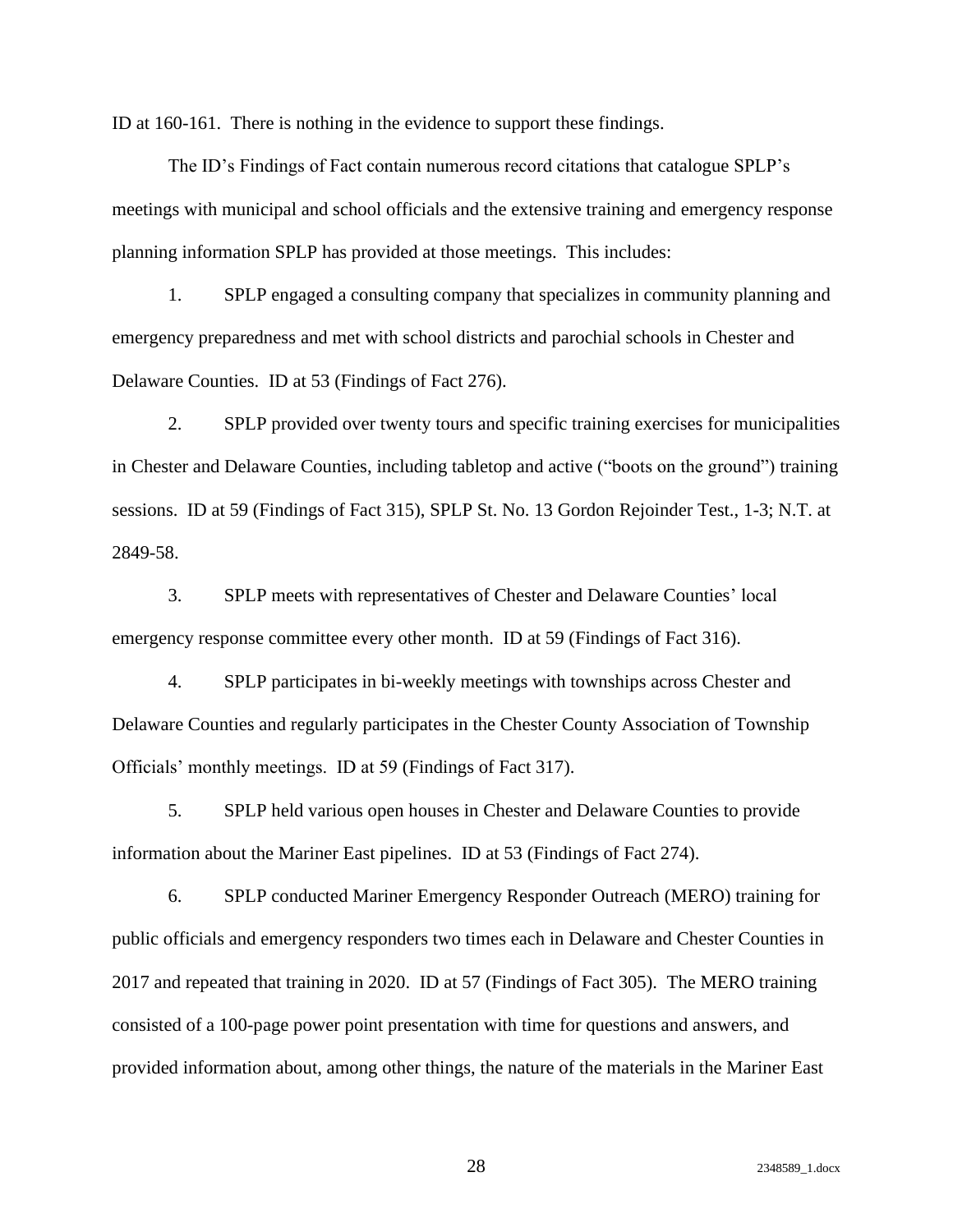pipelines, the consequences of a pipeline release, mapping resources, how to detect a release, and emergency response procedures in the event of a release. ID at 57, 58 (Findings of Fact 306- 309).

7. SPLP also participates in CoRE training for emergency responders offered by all of the pipeline operators in Chester and Delaware Counties. ID at 58 (Findings of Fact 312).

8. By letters dated August and September 2020, SPLP offered to provide additional tabletop training exercises and offered assistance on emergency response best management practices to all municipalities and schools in Chester and Delaware Counties. ID at 59 (Findings of Fact 314); SPLP Exhibits 48 and 49.

All of these Findings of Fact, contained within in the ID itself, directly refute the ID's ultimate conclusion that SPLP refused to meet, train or assist local officials or schools on public awareness or emergency response issues. The words of Complainants' and aligned Intervenors' own emergency response experts, who work for Chester and Delaware Counties and a school district, directly contradict these findings:

> The amount of training and funding for equipment provided by SPLP is greater in Delaware and Chester Counties than any other NGL pipeline operator in those [C]ounties.

ID at 59 (Findings of Fact 320).

Simply stated, the record evidence demonstrates that SPLP did not act unreasonably or violate Section 1501. Based on the IDs' own findings, if SPLP committed such a violation, then every other pipeline operator in Chester and Delaware must be violating Section 1501 as well.<sup>12</sup>

<sup>&</sup>lt;sup>12</sup> It is important to note that SPLP was not only willing to meet and train local officials and school districts, but the record evidence shows that the training was effective. Over 500 people attended the MERO training, and the reviews stated that over 98% of attendees rated the training as effective and that it provided enough information to respond to an emergency on the Mariner East pipelines. ID at 163. As the ID held, based on testimony from Complainants' and aligned Intervenors' own experts: "Emergency responders have substantial knowledge about the Mariner East pipelines." ID at 60 (Findings of Fact 325).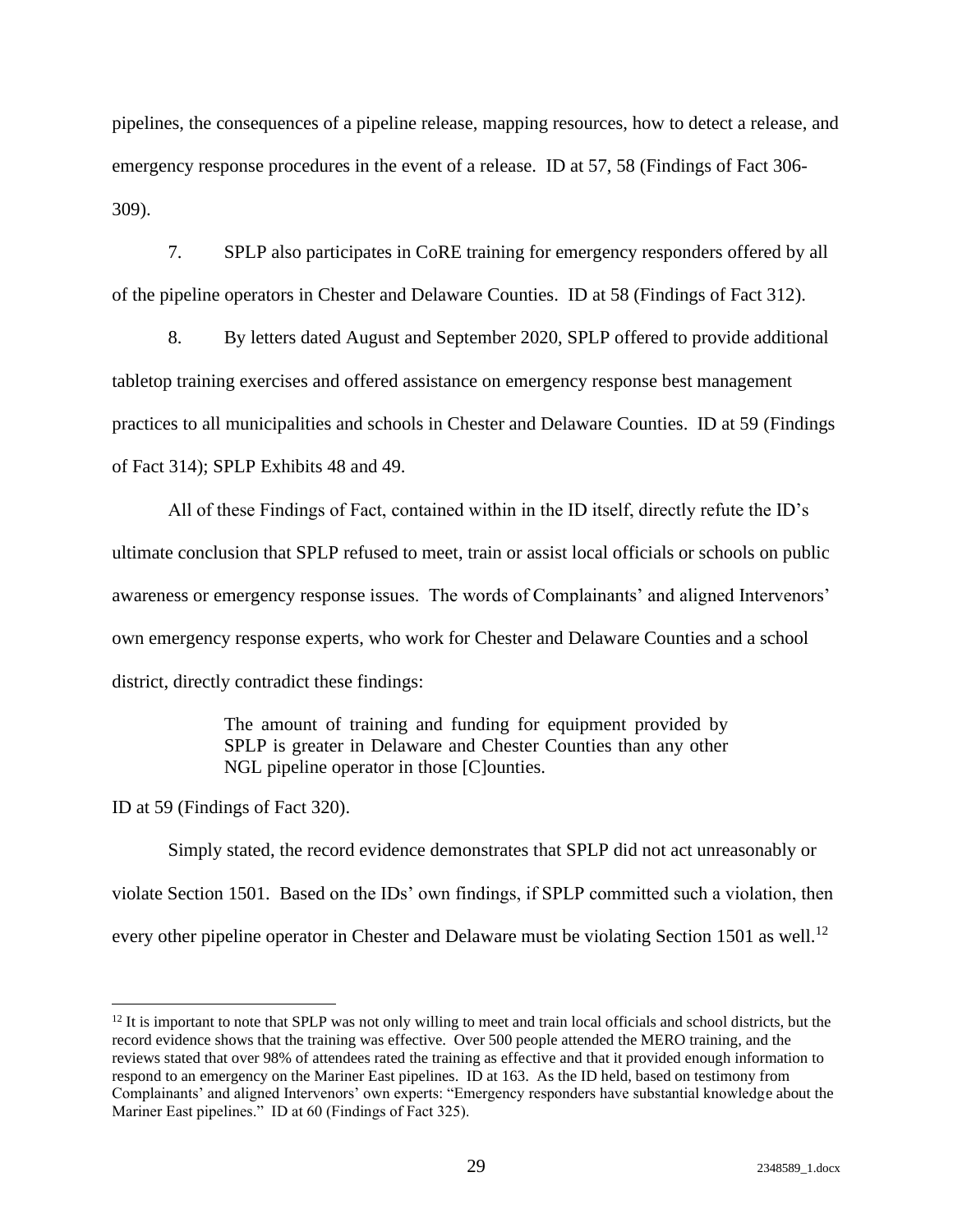### <span id="page-33-0"></span>**SPLP Exception 6. The ID's requirement that SPLP independently audit its public awareness program is moot.**

Paragraph 21 of the Order directs SPLP to complete a review of its public awareness program through an internal self-assessment using an internal working group or through thirdparty auditors. But the ID acknowledges that SPLP already successfully completed this audit of its public awareness program. Specifically, the ID finds that SPLP's public awareness program has been independently audited as part of the Public Awareness Program Effectiveness Research Survey ("PAPERS"). ID at 54 (Findings of Fact 277), 144. The PAPERS audit concluded that SPLP's public awareness program was effective in achieving program objectives and was comparable to the other pipeline operators' programs. ID at 54 (Findings of Fact 278). The ID further finds that PHMSA is aware of the PAPERS study protocol and SPLP's participation in the study and PHMSA has provided no adverse comments on the PAPERS study as a means of independently evaluating the effectiveness of SPLP's public awareness programs. ID at 144. Therefore, paragraph 21 of the Order is inconsistent and contrary to the evidence, which demonstrates that SPLP did in fact perform an independent audit of its public awareness program, and SPLP's exception should be granted.

### <span id="page-33-1"></span>**SPLP Exception 7. The ID erred because the mandatory injunctive relief in ordering paragraphs 16-20 of the Order is not narrowly tailored and there is no evidence of irreparable injury if injunctive relief is not granted.**

The Commission has recognized that injunctive relief is an extraordinary remedy that must be narrowly tailored to abate the harm complained of:

> Injunctive relief must be narrowly tailored to abate the harm complained of. *Pye v. Com. Ins. Dep't*, 372 A.2d 33, 35 (Pa. Cmwlth. 1977) ("An injunction is an extraordinary remedy to be granted only with extreme caution"); *Woodward Twp. v. Zerbe*, 6 A.3d 651, 658 (Pa. Cmwlth. 2010) ("Even where the essential prerequisites of an injunction are satisfied, the court must narrowly tailor its remedy to abate the injury"); *West Goshen Township v.*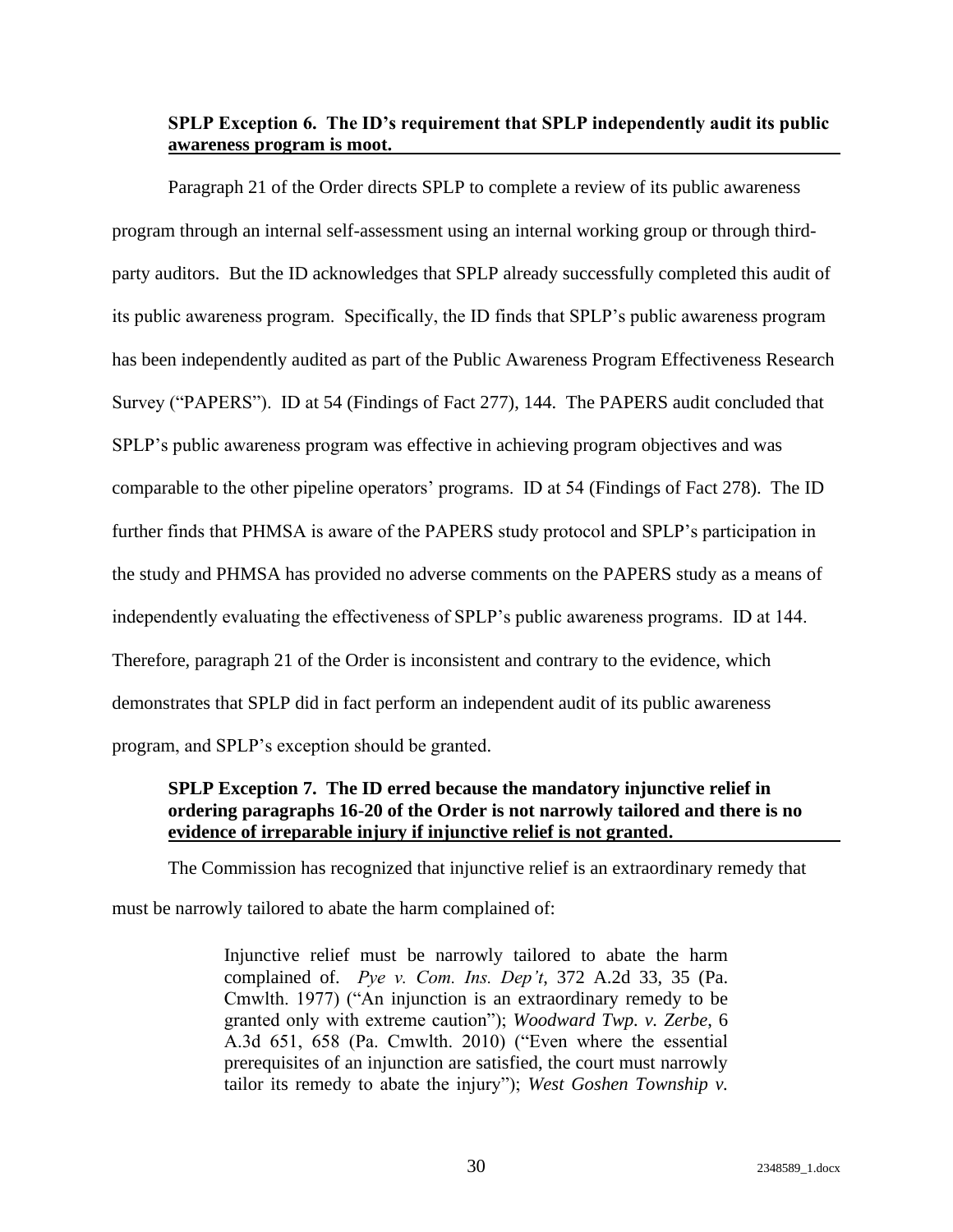*Sunoco Pipeline L.P.*, Docket No. C-2017-2589346 at 17-18 (Order entered Mar. 15, 2018).

*West Goshen Twp. v. Sunoco Pipeline L.P.*, Docket No. C-2017-2589346, Recommended Decision at 42 (Barnes, ALJ.) (adopted in full by Commission by Order dated Oct. 1, 2018); *see also Baker*, Opinion and Order at 26 (holding directives to provide additional training, submit a plan to enhance public awareness and emergency training plans and record-keeping, and complete an audit of public awareness program by a third-party "were not justified on the basis of the finding of a violation of the duty to satisfy public awareness and outreach obligations under 49 C.F.R. § 195.440"). *See also*, ID at 73.

In addition, the Commonwealth Court has held that an injunction that commands the performance of an affirmative act, a "mandatory injunction," is the rarest form of injunctive relief and is often described as an extreme remedy. *Woodward Twp. v. Zerbe,* 6 A.3d 651, 658 (Pa. Cmwlth. Ct. 2010) (citing *Big Bass Lake Cmty. Assoc. v. Warren*, 950 A.2d 1137, 1145 (Pa. Cmwlth. Ct. 2008)). The case for a mandatory injunction must be made by a very strong showing, one stronger than that required for a restraining-type injunction. *Id.* at 1145; *see also Crums Mill Assoc. v. Dauphin Consol. Water Supply Co.*, Docket No. C-00934810, 1993 Pa. PUC LEXIS 89, at \*10 (Interim Emergency Order Denying Relief dated Mar. 23, 1993) (citing *Allen v. Colautti*, 417 A.2d 1303 (Pa. Cmwlth. Ct. 1980))*.* Indeed, Pennsylvania courts have previously held that a party seeking a mandatory injunction "must demonstrate that they are clearly entitled to immediate relief and that they will suffer irreparable injury if relief is not granted." *Allen,* 417 A.2d at 401; *see also* ID at 73.

Paragraphs 16-20 of the Order direct SPLP to arrange for meetings with Chester and Delaware Counties, all municipal supervisors and all school districts "for the purpose of scheduling public awareness/education meetings" and to "discuss additional communications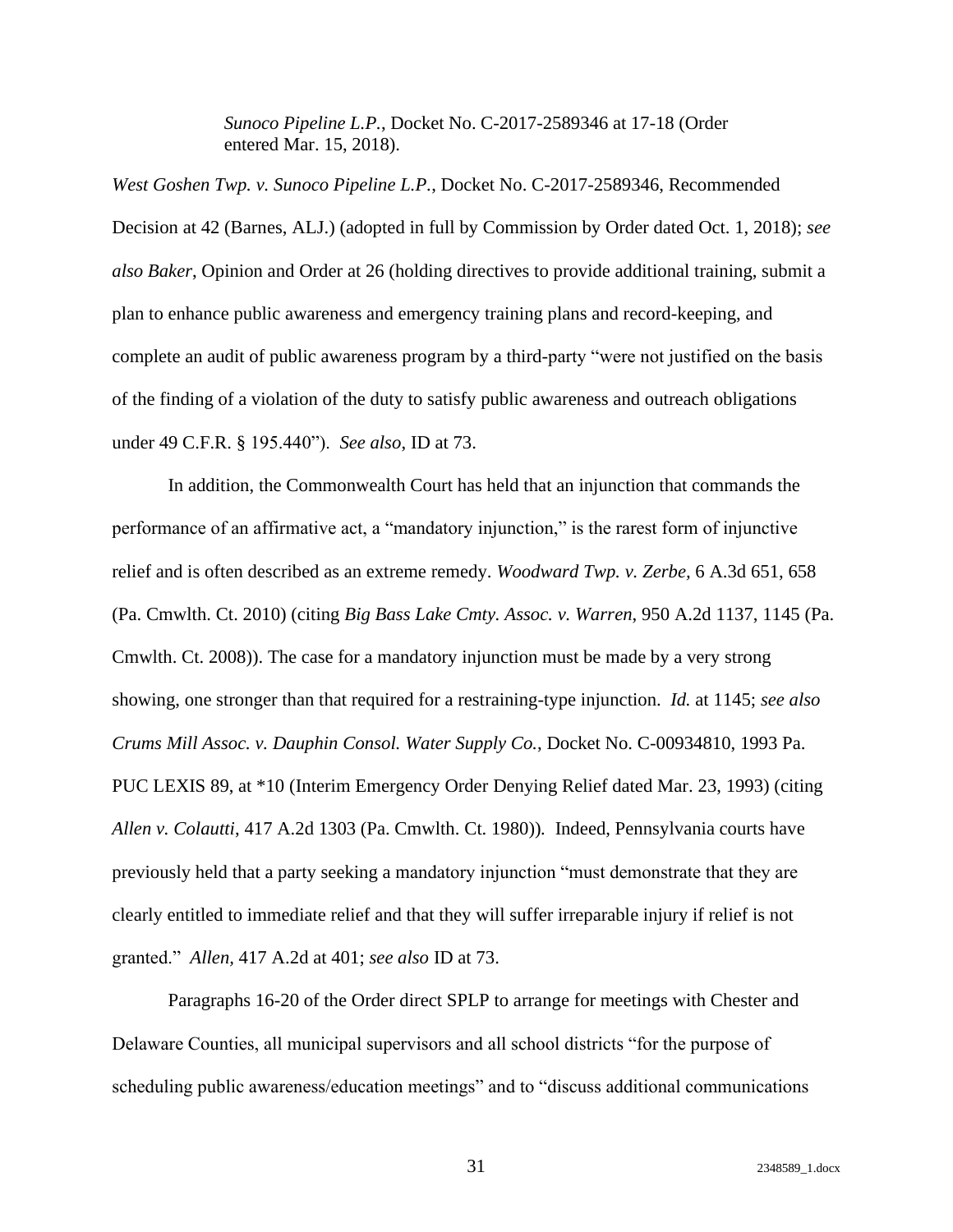and training" and "provide such training as reasonably requested by those parties." Those mandatory injunctive directives are not narrowly tailored. There is no direction as to how many meetings must take place, whether the meetings are with all parties at once, or individually, or as to the scope of the training or information required to be provided. On the latter point, in its 205 pages, the ID does not identify any specific emergency response information that SPLP failed to provide municipalities and schools or is not willing to provide with an appropriate nondisclosure agreement to protect information protected by the Pipeline Security Act.

In fact, the ID's own findings contradicts the allegation that SPLP failed to provide information to the public officials. On page 148, the ID states that William Turner, Chester County's emergency planning expert wants to know "the type of product, maximum operating pressures, hazards of product, location of valve stations, and flow direction of materials in the pipelines." Yet, Finding of Fact 324 holds that SPLP provided all of that information and more.

Similarly, the ID states that school districts are confused whether to evacuate or shelter in place in the event of a pipeline release, and have been provided no guidance on how far a safe distance for evacuation may be or whether cell phones can be used to call 911. ID at 152-153. The ID relies on these statements in holding that SPLP's public awareness program is unreasonable in violation of 66 Pa. C.S. § 1501.

However, the ID's own Findings of Fact contradict these holdings. The ID finds, based on the testimony of Complainants' own expert, that there is "no-one-size-fits-all" rule for evacuating or sheltering in place due to the variability of event magnitude and possible hazards. ID at 24 (Findings of Fact 69), 55 (Findings of Fact 284). The ID confirms, again based on Complainants' and aligned Intervenors' experts, that "[t]he decision to evacuate or shelter in place should be made on a case-by-case basis." ID at 55 (Findings of Fact 291).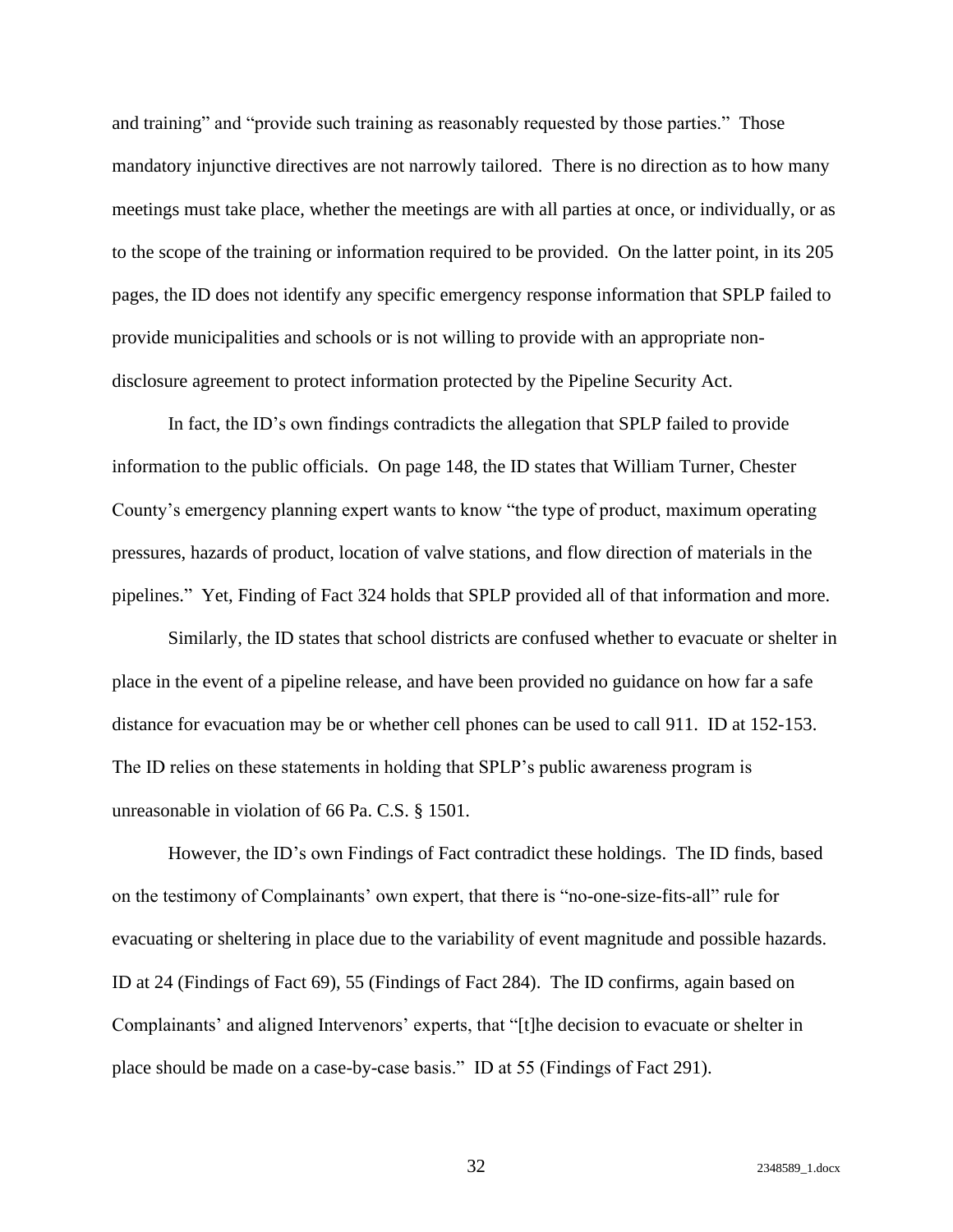The ID renders the same findings on what is a safe distance to move away from a release event:

> There is no one-size-fits-all safe distance or location to which to evacuate as it depends upon the facts and circumstances of each event, and, where applicable, guidance from emergency responders.

ID at 55 (Findings of Fact 284), 139. Finally, the ID correctly finds that SPLP is complying with PHMSA regulations on the use of cell phones. ID at 139. All of the above demonstrates that the injunctive relief is not narrowly tailored because there is no direction as to what additional, allegedly missing, information SPLP must provide to municipalities and schools.

Additionally, the injunctive relief is not narrowly tailored for another reason. Paragraph 18 of the Order requires SPLP to provide "such training as reasonably requested" by municipalities and schools. There is nothing in that paragraph that cabins or limits SPLP's obligations to provide the requested training. The ID correctly finds that the Public Utility Code creates a uniform, statewide regulatory scheme for utilities to avoid overlaying a state-wide scheme with a "crazy quilt of local regulations." ID at 81. The open-ended obligation that paragraph 18 of the Order imposes creates the risk of exactly the "crazy quilt" of training obligations that each local municipality or school districts may individually request.

Finally, there is no finding in the ID that Complainants and aligned Intervenors will suffer irreparable injury if these meetings do not take place. Indeed, the ID finds that there is no imminent, irreparable injury likely without these additional meetings. The ID specifically finds that there is "insufficient evidence to show SPLP's ME-1 and 12-inch pipelines are not being appropriately managed to ensure they are safe to operate." ID at 29 (Findings of Fact 99).

For these reasons, this exact same open-ended, injunctive relief was rejected by the Commission in the *Baker* case and should be rejected here.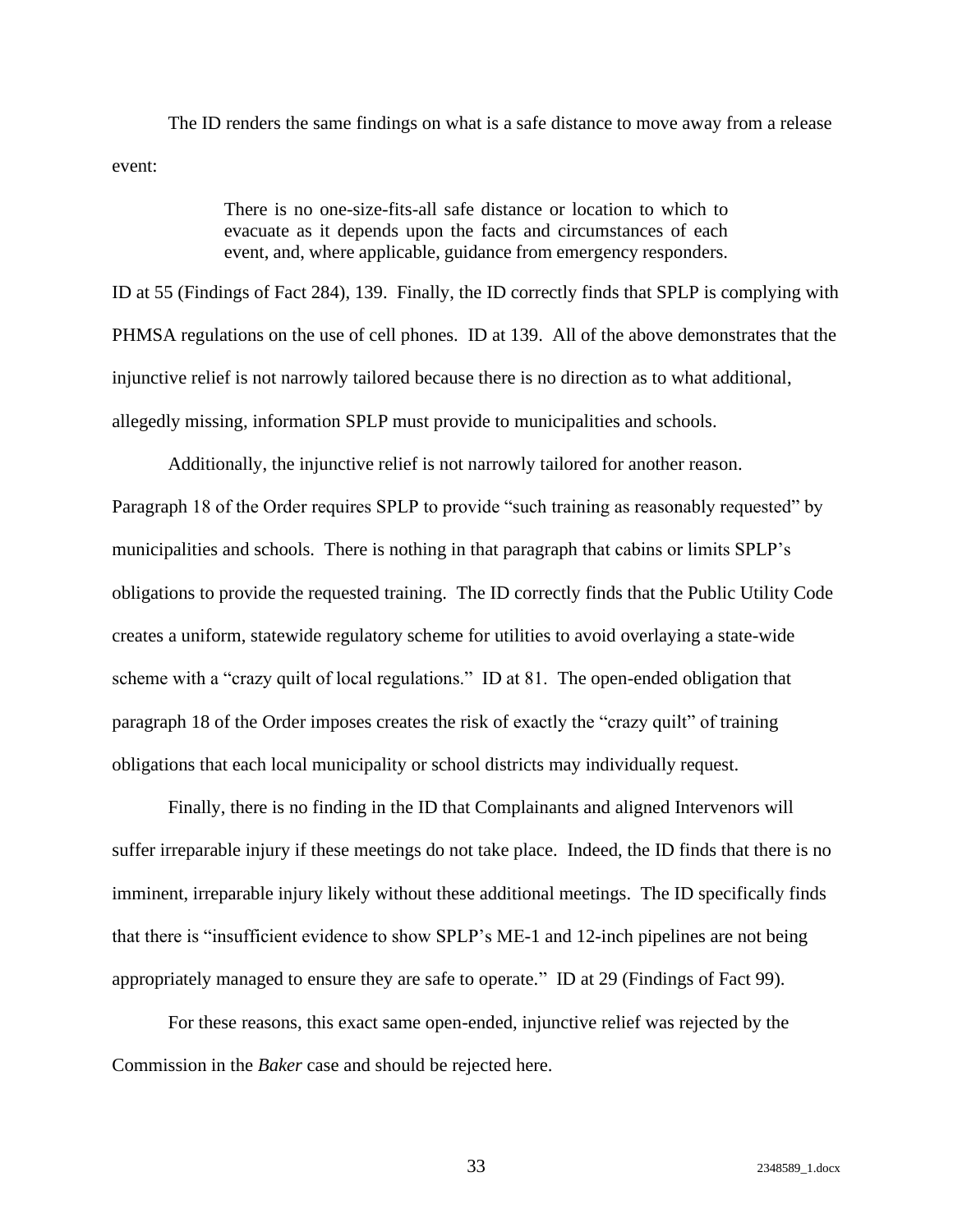#### <span id="page-37-0"></span>**SPLP Exception 8. The ID erred in Order paragraph 16(i) by directing SPLP to designate a liaison to tour the area surrounding the pipeline and provide dedicated employees or funding.**

The language of ordering paragraph 16(i) is at best confusing and certainly its directives

are improper. Ordering paragraph 16(i) provides that SPLP must:

Introduce to the operator's designated County liaison(s) a tour of the area surrounding the pipeline facilities such that liaison(s) may be made aware of the geology, terrain and location of schools, libraries, retirement and apartment housing as well as train tracks, roadways, recreational parks, housing developments such that the liaison may provide local emergency planning assistance to local emergency management partners that could consist of dedicated employee(s) and or funding to support additional employees.

ID at 201. It is not clear what the Order requires SPLP to do, and where it does contain a directive, that directive is beyond the scope of the regulations.

First, the Commission has no authority to mandate that a pipeline operator employ a specific liaison, let alone direct what activities that liaison must perform. That decision is within a utility's managerial discretion.<sup>13</sup>

Second, this directive fundamentally misunderstands the relative responsibilities of the municipalities and the schools in developing emergency response plans. Initially, the ID correctly acknowledges that municipalities and schools alone have the responsibility to develop their emergency response plans under Title 35 of the Pennsylvania Consolidated Statutes and that SPLP does not have that obligation. ID at 60 (Findings of Fact 322). The ID then directly contradicts itself in response to Twin Valley School District's request for a public awareness plan tailored to its particular needs. The ID states: "SPLP's obligation to provide a plan is well-

<sup>&</sup>lt;sup>13</sup> Managerial discretion is the Commission and court-recognized legal principle that provides the Public Utility Code is performance-based and it is up to a utility's management to determine how and when to manage, maintain, and construct its facilities within the bounds of the Public Utility Code and the Commission's regulations. *See Metropolitan Edison Co. v. Pa. PUC*, 437 A.2d 76, 80 (Pa. Cmwlth. Ct. 1981).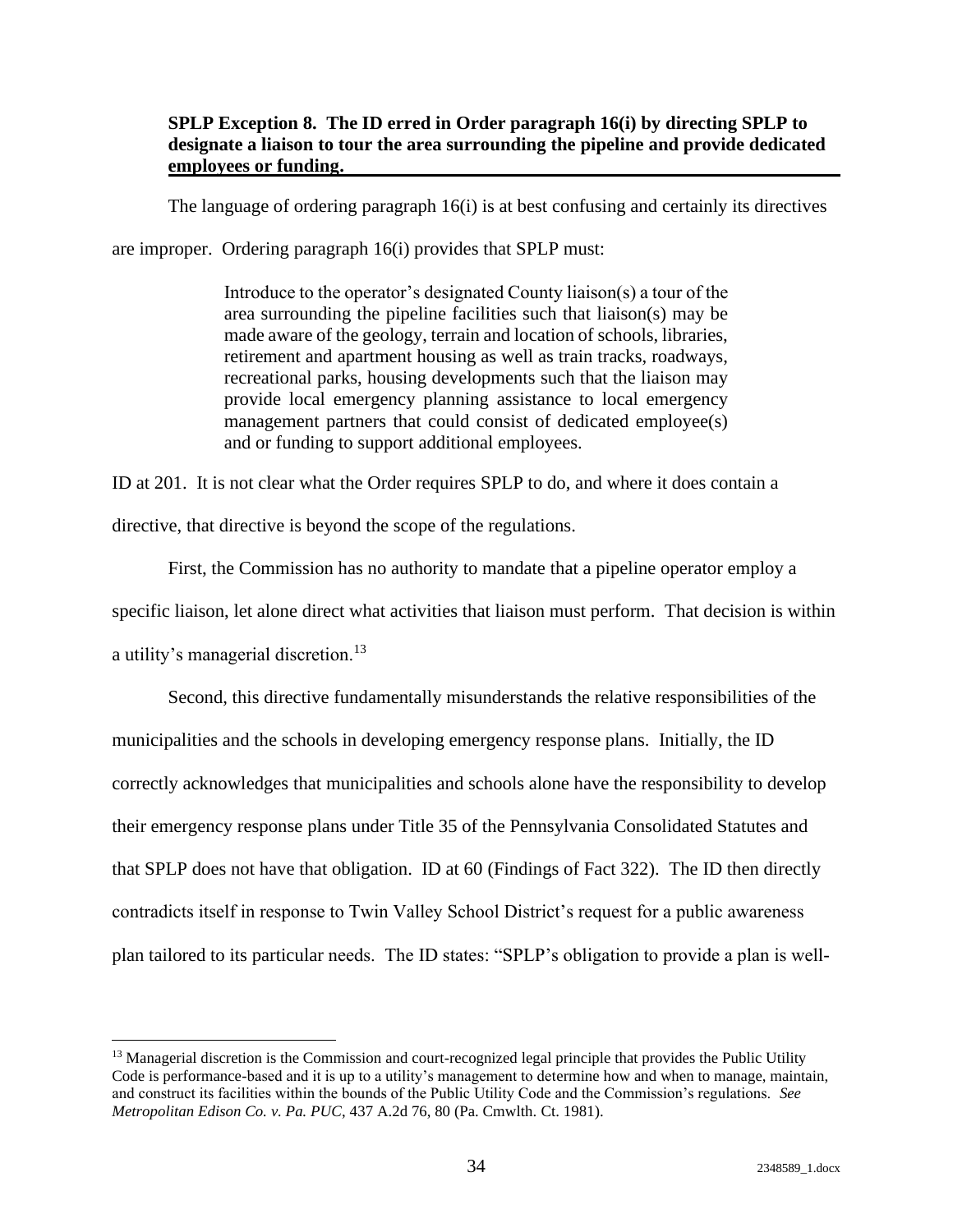established. . ." ID at 152. SPLP has no such obligation and therefore paragraph 16(i) of the Order directs SPLP to participate in emergency response planning in a manner inconsistent with the relative responsibilities of a pipeline operator on the one hand, and municipalities and schools on the other.

Third, the ID erred by seemingly requiring SPLP to fund dedicated local emergency response employees. It is unclear whether the ID requires funding of an additional SPLP employee, or additional local emergency response employees, but in either case, the Commission has no authority to require a pipeline operator to do so.

Fourth, the ID errs in requiring emergency response planning that is specific to the features of each neighborhood or school. As the ID correctly finds, emergency response planning is a risk-based approach, which emphasizes "that you cannot have an emergency response plan for each potential incident or each potentially affected neighborhood." ID at 57-58 (Findings of Fact 307-308). Therefore, paragraph 16(i) of the Order directs SPLP to implement a neighborhood, feature-by-feature, emergency response plan in direct contravention of the ID's own finding that such plans are not feasible or appropriate.

For all of these reasons, the ID erred in directing SPLP to implement the directives in paragraph 16(i) of the Order, and therefore SPLP's exception should be granted.

#### <span id="page-38-0"></span>**III. CONCLUSION**

WHEREFORE, for the reasons stated above, SPLP respectfully requests the Commission modify the ID consistent with these exceptions, because:

1. The ID erred in paragraphs 22-26 of the Order by directing SPLP to conduct a survey of depth of cover and separation distance between other underground pipelines/structures for ME-1 and the 12-inch pipelines because none of the Complainants or aligned Intervenors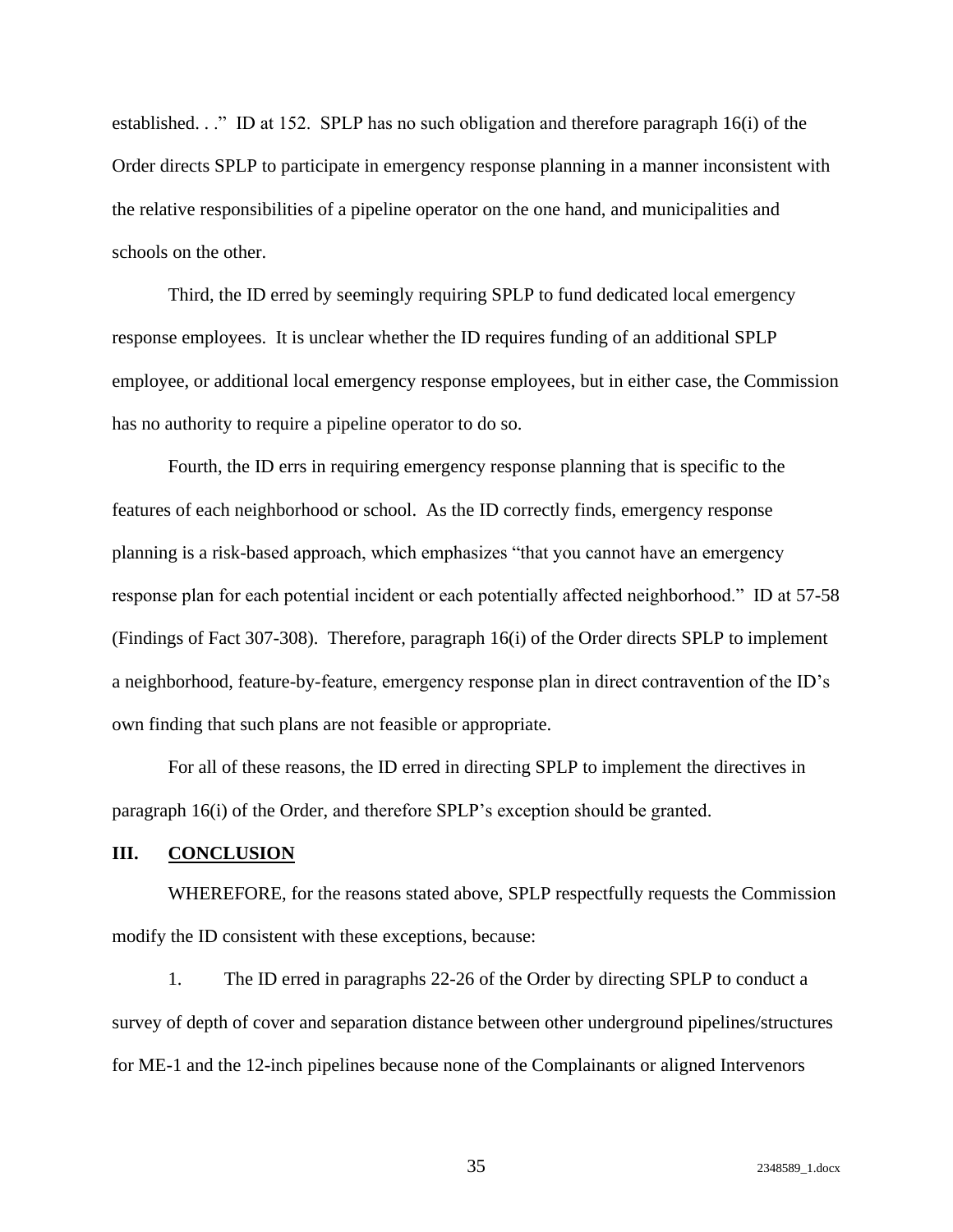raised these issues in their Complaints or sought this relief, and to do so would violate SPLP's due process rights;

2. The ID erred in holding that Complainants and aligned Intervenors established a prima facie case that SPLP violated 49 C.F.R. §§ 195.210(b) and 195.248;

3. The ID erred in holding that Complainants and aligned Intervenors established a prima facie case that SPLP violated 49 C.F.R. § 195.250;

4. The ID erred in Order paragraphs 13, 14, 15, 16, 17 and 18 which require SPLP to implement public awareness program elements that are beyond existing regulatory requirements and therefore the proper subject of the pending ANOPR and not this Complaint proceeding;

5. The ID erred in holding that SPLP refused to meet and provide information to municipalities and school districts and therefore violated 49 C.F.R. §195.440;

6. The ID's requirement that SPLP independently audit its public awareness program is moot;

7. The ID erred because the mandatory injunctive relief in ordering paragraphs 16- 20 of the Order is not narrowly tailored and there is no evidence of irreparable injury if injunctive relief is not granted; and,

8. The ID erred in paragraph 16(i) of the Order by directing SPLP to designate a liaison to tour the area surrounding the pipeline and provide dedicated employees or funding.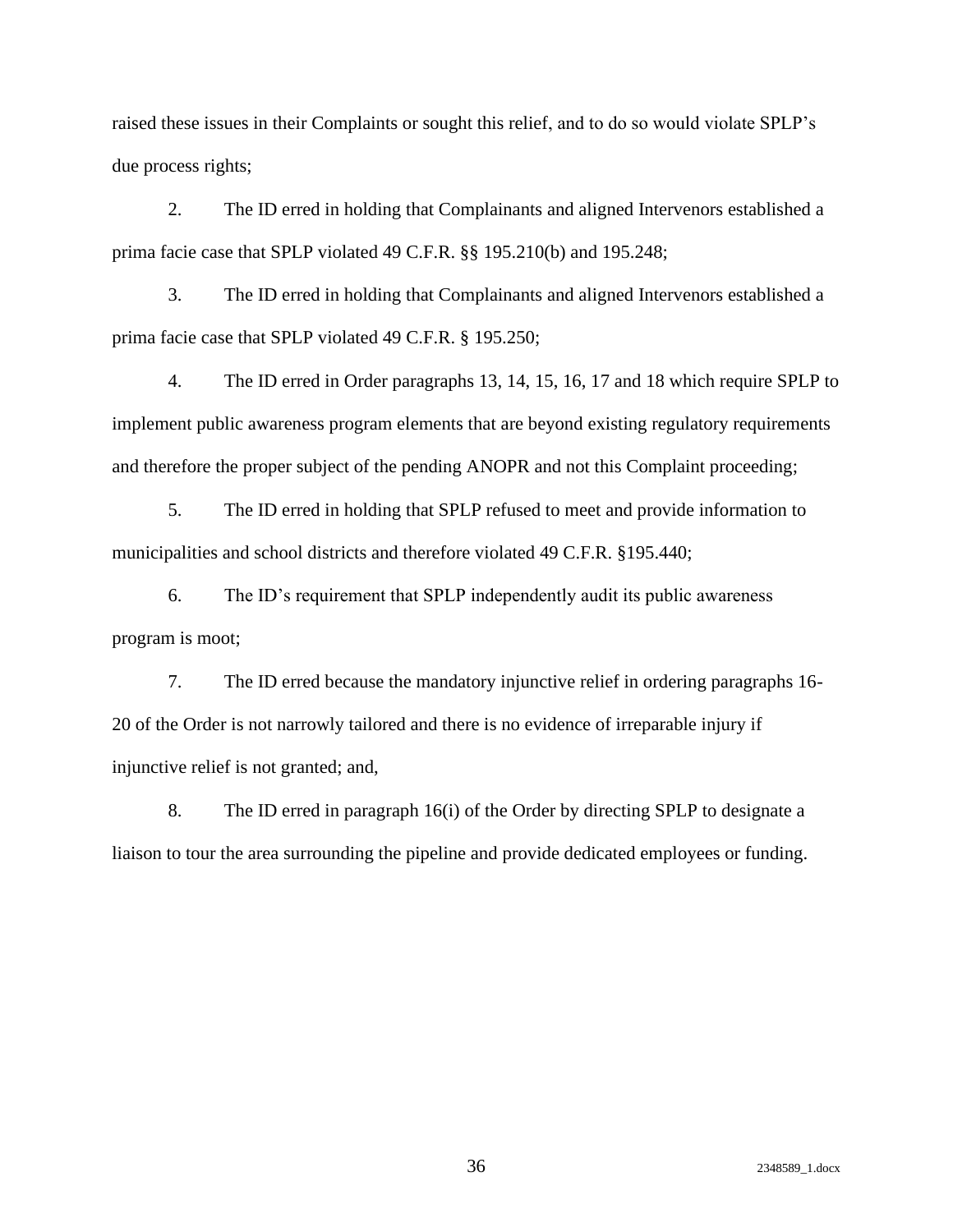Respectfully submitted,

/s/ Thomas J. Sniscak Thomas J. Sniscak, Esq. (PA ID No. 33891) Whitney E. Snyder, Esq. (PA ID No. 316625) Bryce R. Beard, Esq. (PA ID No. 325837) Hawke, McKeon & Sniscak LLP 100 North Tenth Street Harrisburg, PA 17101 Tel: (717) 236-1300 tjsniscak@hmslegal.com wesnyder@hmslegal.com brbeard@hmslegal.com

/s/ Robert D. Fox

Robert D. Fox, Esq. (PA ID No. 44322) Neil S. Witkes, Esq. (PA ID No. 37653) Diana A. Silva, Esq. (PA ID No. 311083) MANKO, GOLD, KATCHER & FOX, LLP 401 City Avenue, Suite 901 Bala Cynwyd, PA 19004 Tel: (484) 430-5700 rfox@mankogold.com nwitkes@mankogold.com dsilva@mankogold.com

*Attorneys for Respondent Sunoco Pipeline L.P.*

Dated: June 7, 2021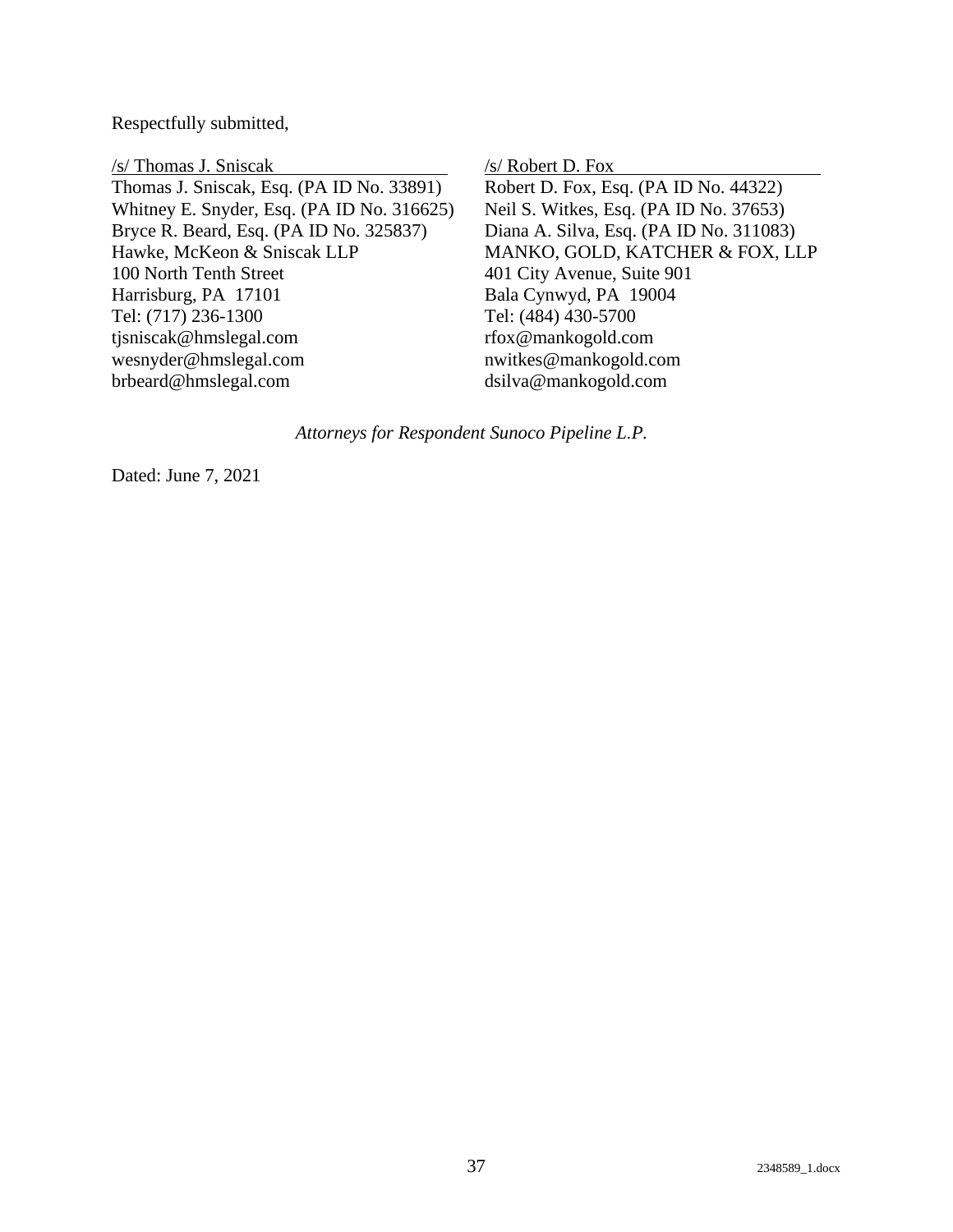|    | <b>Topic/Issue</b>    | <b>PA PUC Advanced Notice of Proposed</b><br><b>Rulemaking (ANOPR) (L-2019-3010267)</b><br>(June $13, 2019$ )                                                                                                                                                 | <b>Relevant ANOPR Comments</b>                                                                                                                                                                                                                                                                                                                                                                                                                                                                                                                                                                                                                                                                                                                                                                                                                                                                                                                                                                                                                                                                                                                                                                                                                                                                                                                                                                                                                                                                                                                                                                                                                                                                                                                                                                                                                               |
|----|-----------------------|---------------------------------------------------------------------------------------------------------------------------------------------------------------------------------------------------------------------------------------------------------------|--------------------------------------------------------------------------------------------------------------------------------------------------------------------------------------------------------------------------------------------------------------------------------------------------------------------------------------------------------------------------------------------------------------------------------------------------------------------------------------------------------------------------------------------------------------------------------------------------------------------------------------------------------------------------------------------------------------------------------------------------------------------------------------------------------------------------------------------------------------------------------------------------------------------------------------------------------------------------------------------------------------------------------------------------------------------------------------------------------------------------------------------------------------------------------------------------------------------------------------------------------------------------------------------------------------------------------------------------------------------------------------------------------------------------------------------------------------------------------------------------------------------------------------------------------------------------------------------------------------------------------------------------------------------------------------------------------------------------------------------------------------------------------------------------------------------------------------------------------------|
| 1. | <b>Depth of Cover</b> | "The Commission seeks comment regarding<br>the appropriate amount of cover for<br>hazardous liquid public utility pipelines,<br>including whether additional cover should be<br>required at installation and how cover is to be<br>maintained." (ANOPR at 8.) | Carol R. Fleischman (Citizen) – Requests that pipeline depth<br>requirements be increased. (Fleischman Comment at 1.)<br><b>Clean Air Council</b> $(CAC)$ – Requests regulations that require<br>pipeline operators to maintain a cover over pipelines of at least 4 feet<br>and conduct periodic reviews to confirm this depth. (CAC Comment<br>at 13.) This commenter also suggests that special depth and<br>monitoring requirements should be implemented for areas that may<br>be susceptible to erosion. ( <i>Id.</i> at 14.)<br>Sol Spec – Provides that aerial software can be used to measure the<br>depth of cover for pipeline segments. (Sol Spec Comment at 3.)<br>Kay Whittle (Citizen) – Requests that depth of soil cover be decided<br>based on conditions like soil composition and geology and that the<br>PA PUC must set requirements for the depth of cover. This<br>commenter recommends that this decision should be made after a<br>third party visits the site and makes an independent assessment.<br>(Whittle Comment at 4-5.)<br>Bureau of Investigation and Enforcement $(BI\&E)$ – Requests that<br>regulations require operators to develop procedures to address<br>existing pipeline segments that do not meet cover requirements. This<br>commenter also suggests that pipeline in farmland should be installed<br>at least 40 inches below the surface and that pipeline operators should<br>be required to verify depths of all pipeline segments every 3 years.<br>(BI&E Comment at 3.)<br>Associated Petroleum Industries of Pennsylvania (API PA) -<br>Believes that the current depth requirements are sufficient and that, if<br>these regulations should be changed, it should be done at the federal<br>level. (API PA Comment at 2.)<br><b>Barbara Goblick (Citizen)</b> – Requests that pipelines be buried at |
|    |                       |                                                                                                                                                                                                                                                               | least 3 feet below the surface. (Goblick Comment at 1.)                                                                                                                                                                                                                                                                                                                                                                                                                                                                                                                                                                                                                                                                                                                                                                                                                                                                                                                                                                                                                                                                                                                                                                                                                                                                                                                                                                                                                                                                                                                                                                                                                                                                                                                                                                                                      |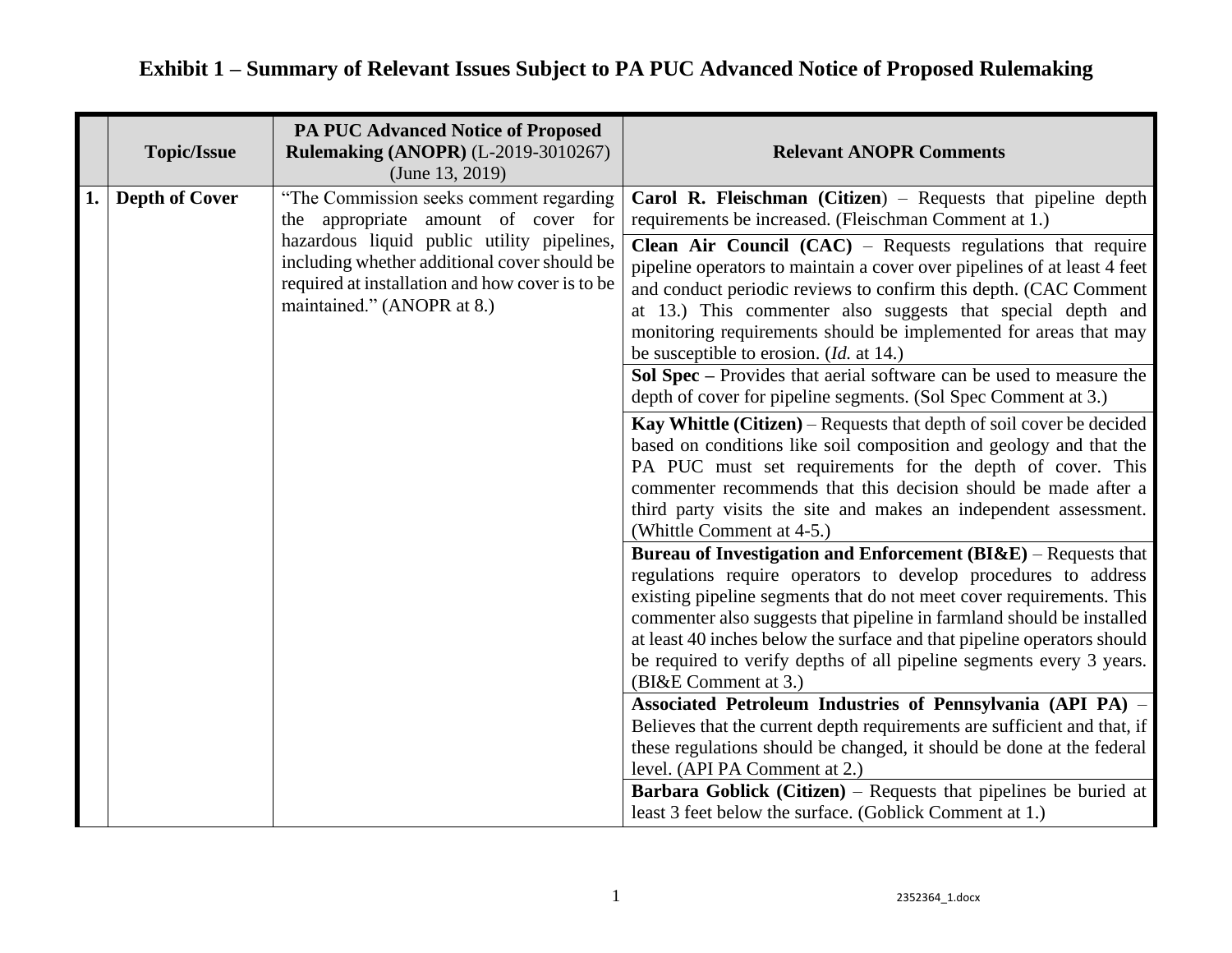### **Topic/Issue PA PUC Advanced Notice of Proposed Rulemaking (ANOPR)** (L-2019-3010267) (June 13, 2019) **Relevant ANOPR Comments East Goshen Township Board of Supervisors** – Requests that regulations require pipelines to be buried at least 4 feet below the surface. (East Goshen Township Comment at 1.) **Virginia Marcille-Kerslake (Citizen) –** Requests that pipelines be buried at a depth of 4 feet or deeper in densely populated areas. (Marcille-Kerslake Comment at 2.) **Karen Gdula (Citizen)** – Raises concern about earth movement, rain, and landslides and requests that more depth of coverage be required. (Gdula Comment at 2.) **Kathleen Hester (Citizen)** – Requests that pipelines be buried at a depth of 4 feet or deeper in densely populated areas. (Hester Comment at 3.) **Andrea Cauble (Citizen)** – Requests that regulations require 6 feet of cover and that certain requirements should be implemented to require inspections to ensure that the amount of cover does not vary. (Cauble Comment at 3.) **Association of Oil Pipe Lines (AOPL) –** Believes that the current regulations are sufficient with respect to pipeline cover. (AOPL Comment at 2.) **Andrew Dinniman (State Senator) –** Requests that pipelines be buried at a depth of 48 inches and that operators be required to submit reports to confirm this coverage. (Dinniman Comment at 3.) **John McLaughlin (Citizen)** – Requests that the PA PUC inspect for depth of cover. (McLaughlin Comment at 5.) **Adam Kapp (Citizen)** – Requests that all pipelines that are new or repurposed be installed at a depth of 4 feet. The commenter also recommends continual monitoring and testing of depth of coverage. (Kapp Comment at 5.)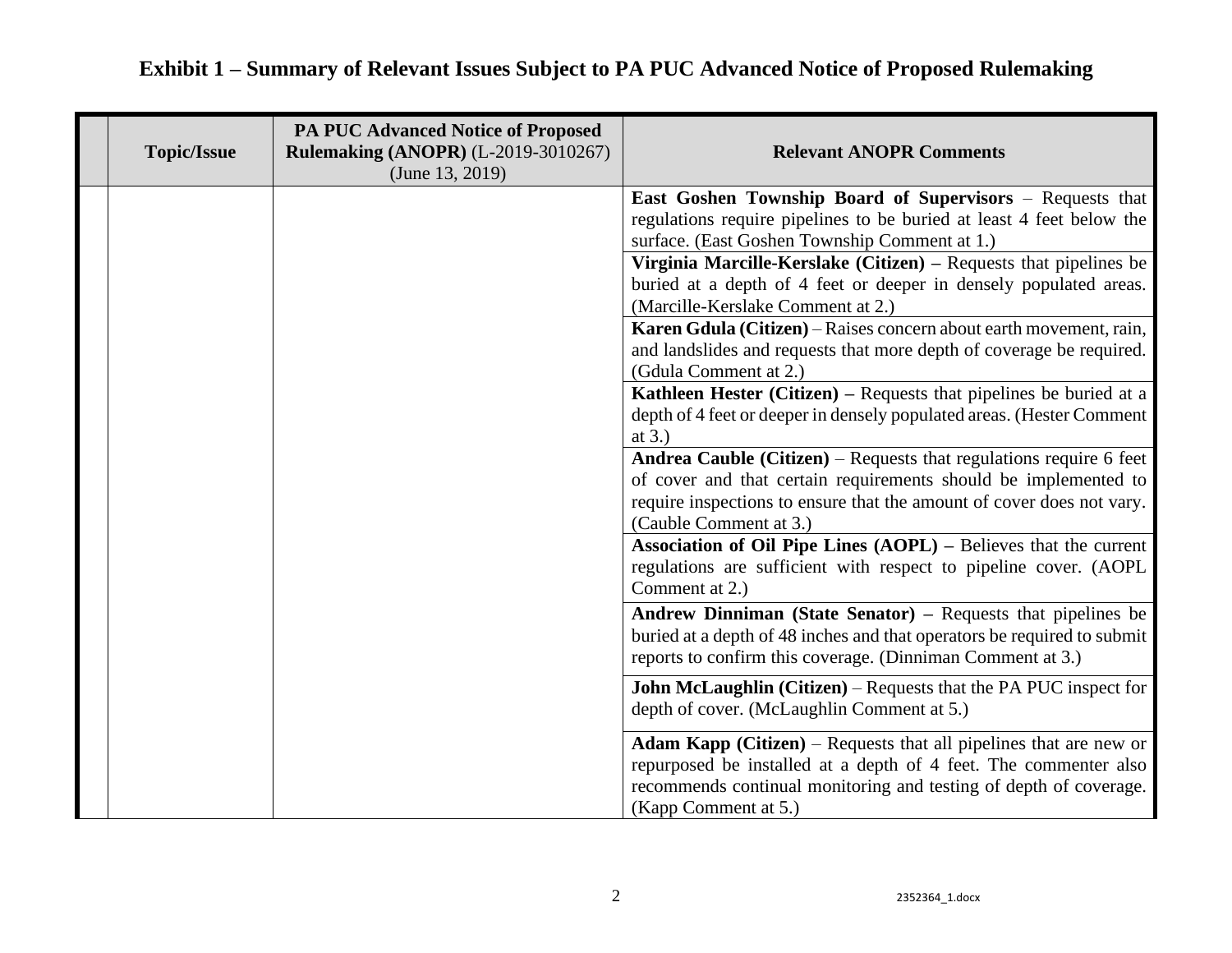| <b>Topic/Issue</b> | <b>PA PUC Advanced Notice of Proposed</b><br><b>Rulemaking (ANOPR) (L-2019-3010267)</b><br>(June $13, 2019$ ) | <b>Relevant ANOPR Comments</b>                                                                                                                                                                                                                                                                                                                                                                                                                                                                                                                                                                                                                                                                                                                                                                                                                                                                                                                                                                                                                                                                                                                                                                                                                                                                                                                                                                                                                                                                                                                                                                                                                                                                                                                                                                                                               |
|--------------------|---------------------------------------------------------------------------------------------------------------|----------------------------------------------------------------------------------------------------------------------------------------------------------------------------------------------------------------------------------------------------------------------------------------------------------------------------------------------------------------------------------------------------------------------------------------------------------------------------------------------------------------------------------------------------------------------------------------------------------------------------------------------------------------------------------------------------------------------------------------------------------------------------------------------------------------------------------------------------------------------------------------------------------------------------------------------------------------------------------------------------------------------------------------------------------------------------------------------------------------------------------------------------------------------------------------------------------------------------------------------------------------------------------------------------------------------------------------------------------------------------------------------------------------------------------------------------------------------------------------------------------------------------------------------------------------------------------------------------------------------------------------------------------------------------------------------------------------------------------------------------------------------------------------------------------------------------------------------|
|                    |                                                                                                               | <b>Del Chesco United for Pipeline Safety (DCU)</b> – Requests that all<br>new and repurposed pipelines be buried at a minimum depth of 4 feet<br>and "deeper in high consequence areas." This commenter also<br>requests that the PA PUC halt operations when pipelines are exposed.<br>(DCU Comment at 7.)<br><b>Kim Van Fleet (Citizen)</b> – Requests that the depth of cover be<br>determined based on the pipeline's location in relation to certain<br>community locations and on whether an area is prone to erosion. (Van<br>Fleet Comment at 1-2.)<br><b>Pipeline Safety Coalition (PSC)</b> – Requests regulations that are<br>clearer as to a depth requirement and that require operators to monitor<br>for erosion. This commenter also suggests implementing<br>reassessment requirements. (PSC Comment at 7.)<br><b>County of Chester – Requests that regulations require a depth of</b><br>cover to be based on a hydraulic evaluation, including a sediment<br>transport study. This commenter also requests that regulations<br>implement requirements for covering any pipeline segment that<br>becomes exposed and that regulations require that bedding material<br>for the first 12 inches of fill overtop of a new pipeline be sifted<br>material that cannot damage the coating of the pipeline during<br>backfilling and compaction. Finally, this commenter requests that<br>additional depth of cover be required in areas of development and at<br>perennial stream crossings. (County of Chester Comment at 2-3.)<br>Danielle Friel Otten (State Representative) - Requests that<br>pipelines be installed at least 6 feet deep to ensure that they are below<br>the freeze line. (Otten Comment at 2.)<br>Kathleen Griffith (Citizen) - Expresses concern about exposed<br>pipelines. (Griffith Comment at 1.) |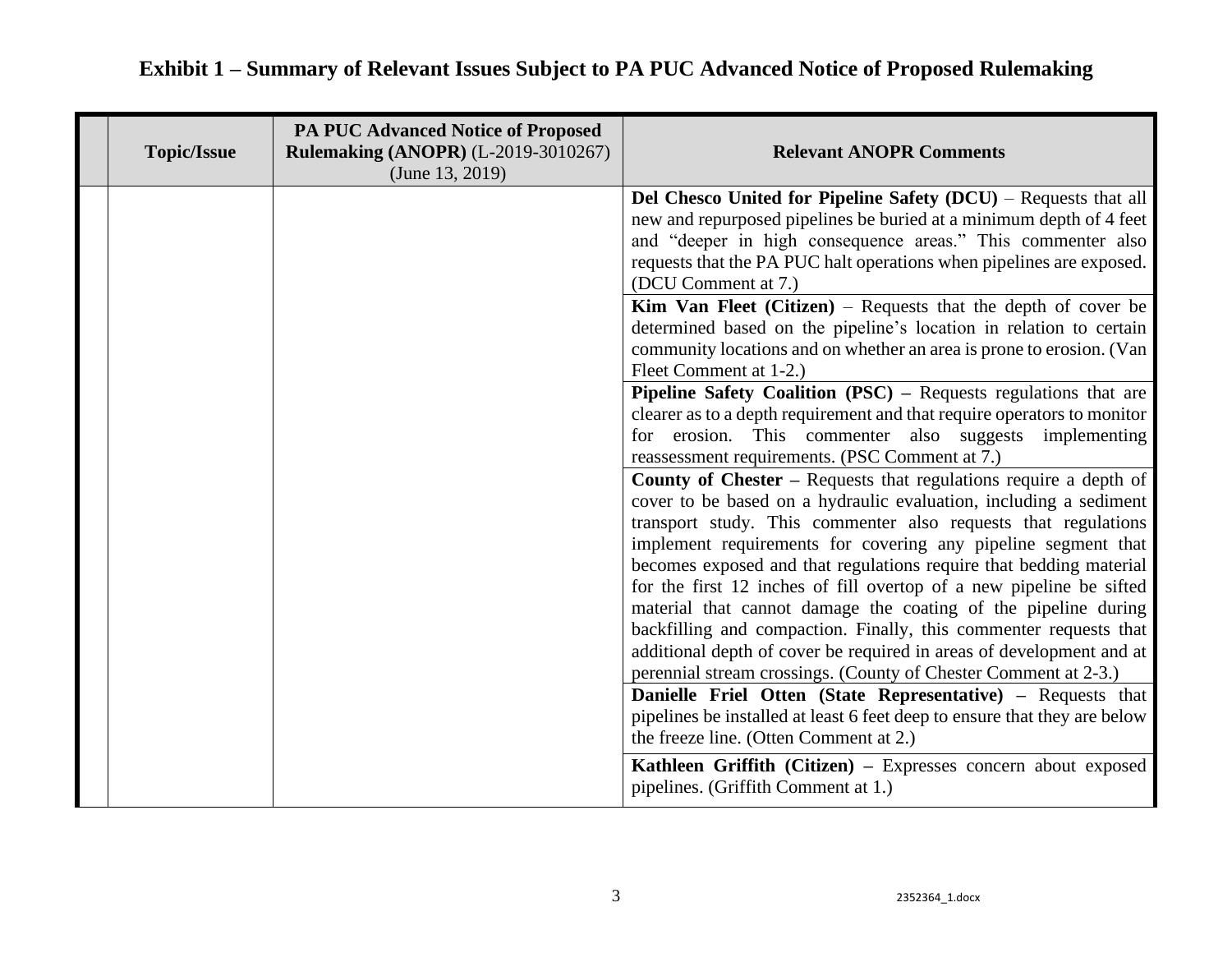|    | <b>Topic/Issue</b>                                                                               | <b>PA PUC Advanced Notice of Proposed</b><br><b>Rulemaking (ANOPR) (L-2019-3010267)</b><br>(June 13, 2019)                                                                                                               | <b>Relevant ANOPR Comments</b>                                                                                                                                                                                                                                                                                                                                                                                                                                                                                                                                                                                                                                                                                                                                                                                                                                                                                                                                                                                                                                                                                                                                                                                                                                                                                                                                                                                                                            |
|----|--------------------------------------------------------------------------------------------------|--------------------------------------------------------------------------------------------------------------------------------------------------------------------------------------------------------------------------|-----------------------------------------------------------------------------------------------------------------------------------------------------------------------------------------------------------------------------------------------------------------------------------------------------------------------------------------------------------------------------------------------------------------------------------------------------------------------------------------------------------------------------------------------------------------------------------------------------------------------------------------------------------------------------------------------------------------------------------------------------------------------------------------------------------------------------------------------------------------------------------------------------------------------------------------------------------------------------------------------------------------------------------------------------------------------------------------------------------------------------------------------------------------------------------------------------------------------------------------------------------------------------------------------------------------------------------------------------------------------------------------------------------------------------------------------------------|
|    |                                                                                                  |                                                                                                                                                                                                                          | <b>Chester County Association of Township Officials (CCATO) –</b><br>Requests that "some type of durable material" be placed over<br>pipelines to alert excavators of the pipelines during development.<br>(CCATO Comment at 2.)                                                                                                                                                                                                                                                                                                                                                                                                                                                                                                                                                                                                                                                                                                                                                                                                                                                                                                                                                                                                                                                                                                                                                                                                                          |
| 2. | <b>Distance Between</b><br><b>Other</b><br>Underground<br><b>Pipelines/</b><br><b>Structures</b> | "The Commission seeks comment regarding<br>the proper minimum amount of clearance<br>between hazardous liquid public utility<br>and<br>underground structures,<br>pipelines<br>including other pipelines." (ANOPR at 8.) | Virginia Marcille-Kerslake (Citizen) - Requests regulations to<br>require HVL pipelines to be at least 10 feet apart. (Marcille-Kerslake<br>Comment at 2.)<br>Pipeline Safety Coalition (PSC) - Requests that the PA PUC<br>implement regulations with clear terms as to the clearance distance<br>between pipelines and other structures and that pipeline stacking<br>should not be allowed. (PSC Comment at 7-8.)<br><b>Marcia Gentry (Citizen)</b> – Requests a clearance of at least 10 feet.<br>(Gentry Comment at 1.)<br>Kathleen Hester (Citizen) - Requests that the spacing between<br>pipelines should be 10 feet. (Hester Comment at 2.)<br><b>County of Chester – Requests that current regulations related to the</b><br>clearance between pipelines and other structures be more prescriptive.<br>(County of Chester Comment at 7.)<br><b>Adam Kapp</b> (Citizen) – Requests regulations that govern the<br>clearance between pipelines and other underground structures. (Kapp<br>comment at 5-6.)<br>Andrew Dinniman (State Senator) – Requests that regulations<br>require operators with pipelines that are in close proximity to each<br>other to meet with officials to discuss the impacts associated with the<br>distance between the pipelines. (Dinniman Comment at 3.)<br><b>John McLaughlin (Citizen)</b> – Requests that the PA PUC mandate<br>and enforce safe distances between pipelines. (McLaughlin Comment<br>at $5.$ ) |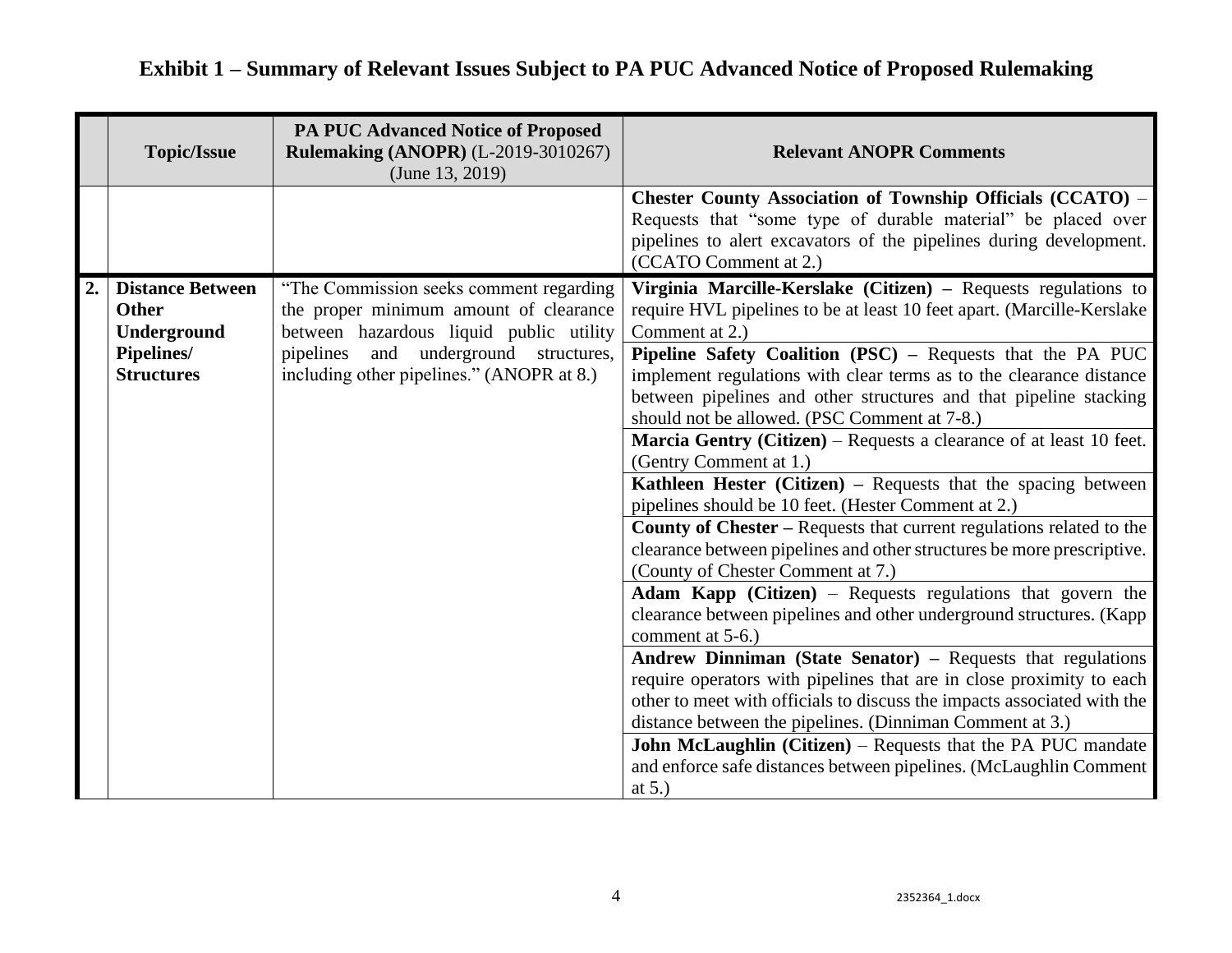| <b>Topic/Issue</b> | <b>PA PUC Advanced Notice of Proposed</b><br><b>Rulemaking (ANOPR) (L-2019-3010267)</b><br>(June $13, 2019$ ) | <b>Relevant ANOPR Comments</b>                                                                                                                                                                                                                                                                                                                                                                                        |
|--------------------|---------------------------------------------------------------------------------------------------------------|-----------------------------------------------------------------------------------------------------------------------------------------------------------------------------------------------------------------------------------------------------------------------------------------------------------------------------------------------------------------------------------------------------------------------|
|                    |                                                                                                               | Karen Gdula (Citizen) – Requests a greater clearance distance than<br>12 inches. This commenter recommends 15 feet. (Gdula Comment at<br>2.)                                                                                                                                                                                                                                                                          |
|                    |                                                                                                               | Andrea Cauble (Citizen) – Requests that regulations related to the<br>clearances between pipelines be clarified. (Cauble Comment at 3.)                                                                                                                                                                                                                                                                               |
|                    |                                                                                                               | <b>East Goshen Township Board of Supervisors - Requests that</b><br>operators not be given the authority to determine that spacing<br>requirements for pipelines and other structures are impractical. (East<br>Goshen Township Comment at 2.)                                                                                                                                                                        |
|                    |                                                                                                               | Association of Oil Pipe Lines (AOPL) - Suggests that current<br>federal regulations provide the underground clearance allowances and<br>that these requirements should not be modified. (APOL Comment at<br>2.)                                                                                                                                                                                                       |
|                    |                                                                                                               | <b>Clean Air Council (CAC)</b> – Requests that regulations reflect risk<br>associated with excavation when pipelines are placed too closely<br>together. This commenter suggests that spacing should be 10<br>horizontal feet and 3 vertical feet. (CAC Comment at 14-15.) This<br>commenter also suggests that regulations should be revised to<br>eliminate or narrow the use of the "impracticable" exception that |
|                    |                                                                                                               | allows pipeline operators to place pipelines closer together. ( <i>Id.</i> at 16.)<br><b>Chester County Association of Township Officials (CCATO) -</b><br>Requests that the PA PUC approve all clearance exceptions.<br>(CCATO Comment at 3.)                                                                                                                                                                        |
|                    |                                                                                                               | Del Chesco United for Pipeline Safety (DCU) - Requests stricter<br>regulations to ensure distance between pipelines. (DCU Comment at<br>7.)                                                                                                                                                                                                                                                                           |
|                    |                                                                                                               | Carolyn Comitta (State Representative) – Requests that pipelines<br>be spaced at least 5 feet apart to allow for inspections. (Comitta<br>Comment Addendum at 1.)                                                                                                                                                                                                                                                     |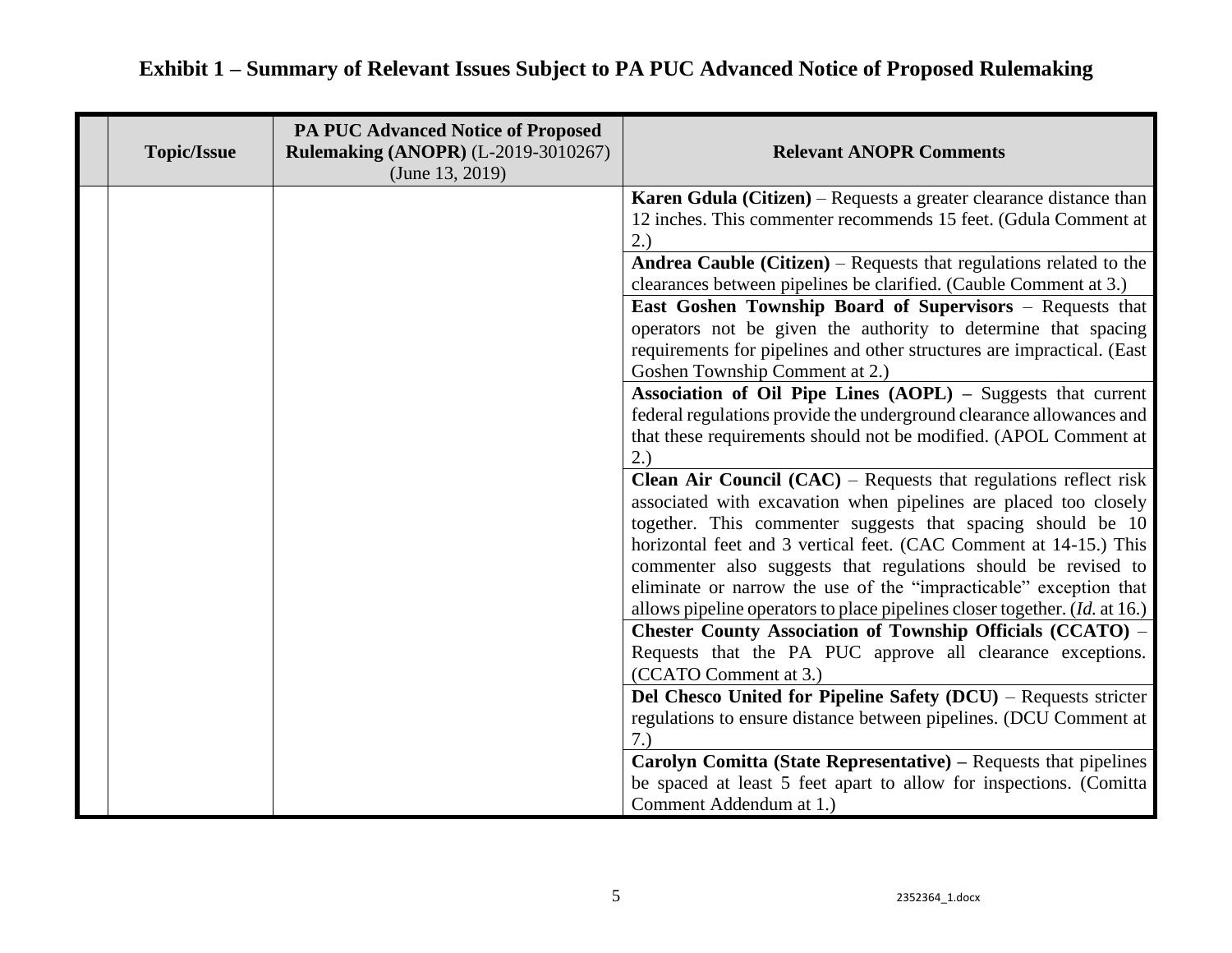|    | <b>Topic/Issue</b>                                                                                                                                    | <b>PA PUC Advanced Notice of Proposed</b><br><b>Rulemaking (ANOPR) (L-2019-3010267)</b><br>(June 13, 2019)                                                    | <b>Relevant ANOPR Comments</b>                                                                                                                                                                                                                                                             |
|----|-------------------------------------------------------------------------------------------------------------------------------------------------------|---------------------------------------------------------------------------------------------------------------------------------------------------------------|--------------------------------------------------------------------------------------------------------------------------------------------------------------------------------------------------------------------------------------------------------------------------------------------|
| 3. | <b>Public Meetings</b><br>"The Commission seeks public comment on<br>requiring periodic public awareness<br>meetings with municipal officials and the | <b>Board of Commissioners of Cumberland County - Requests</b><br>public outreach meetings to occur at least once a year. (Cumberland<br>County Comment at 1.) |                                                                                                                                                                                                                                                                                            |
|    |                                                                                                                                                       | public." (ANOPR at 19.)                                                                                                                                       | Hampden Township, Board of Commissioners – Requests that<br>pipeline operators be required to hold periodic public outreach<br>meetings at least once a year. (Hampden Township Comment at 2.)                                                                                             |
|    |                                                                                                                                                       |                                                                                                                                                               | Silver Spring Township, Board of Commissioners - Requests that<br>pipeline operators be required to hold periodic public outreach<br>meetings at least once a year. (Silver Spring Township Comment at                                                                                     |
|    |                                                                                                                                                       |                                                                                                                                                               | Del Chesco United for Pipeline Safety (DCU) – Requests that<br>operators be required to hold annual meetings. (DCU Comment at<br>11.)                                                                                                                                                      |
|    |                                                                                                                                                       |                                                                                                                                                               | Monroe Township, Board of Supervisors – Requests that pipeline<br>operators be required to hold periodic public outreach meetings at<br>least once a year. (Monroe Township Comment at 2.)                                                                                                 |
|    |                                                                                                                                                       |                                                                                                                                                               | <b>Borough of Lemoyne</b> – Requests that pipeline operators be required<br>to hold periodic public outreach meetings at least once a year.<br>(Borough of Lemoyne Comment at 1.)                                                                                                          |
|    |                                                                                                                                                       |                                                                                                                                                               | Lower Allen Township, Board of Commissioners - Requests that<br>pipeline operators be required to hold periodic public outreach<br>meetings at least once a year. (Lower Allen Township Comment at<br>2.)                                                                                  |
|    |                                                                                                                                                       |                                                                                                                                                               | Virginia Marcille-Kerslake (Citizen) – Requests that pipeline<br>operators be required to hold at least two meetings per county prior to<br>initiation of construction, quarterly meetings during construction, and<br>annual meetings during operation. (Marcille-Kerslake Comment at 5.) |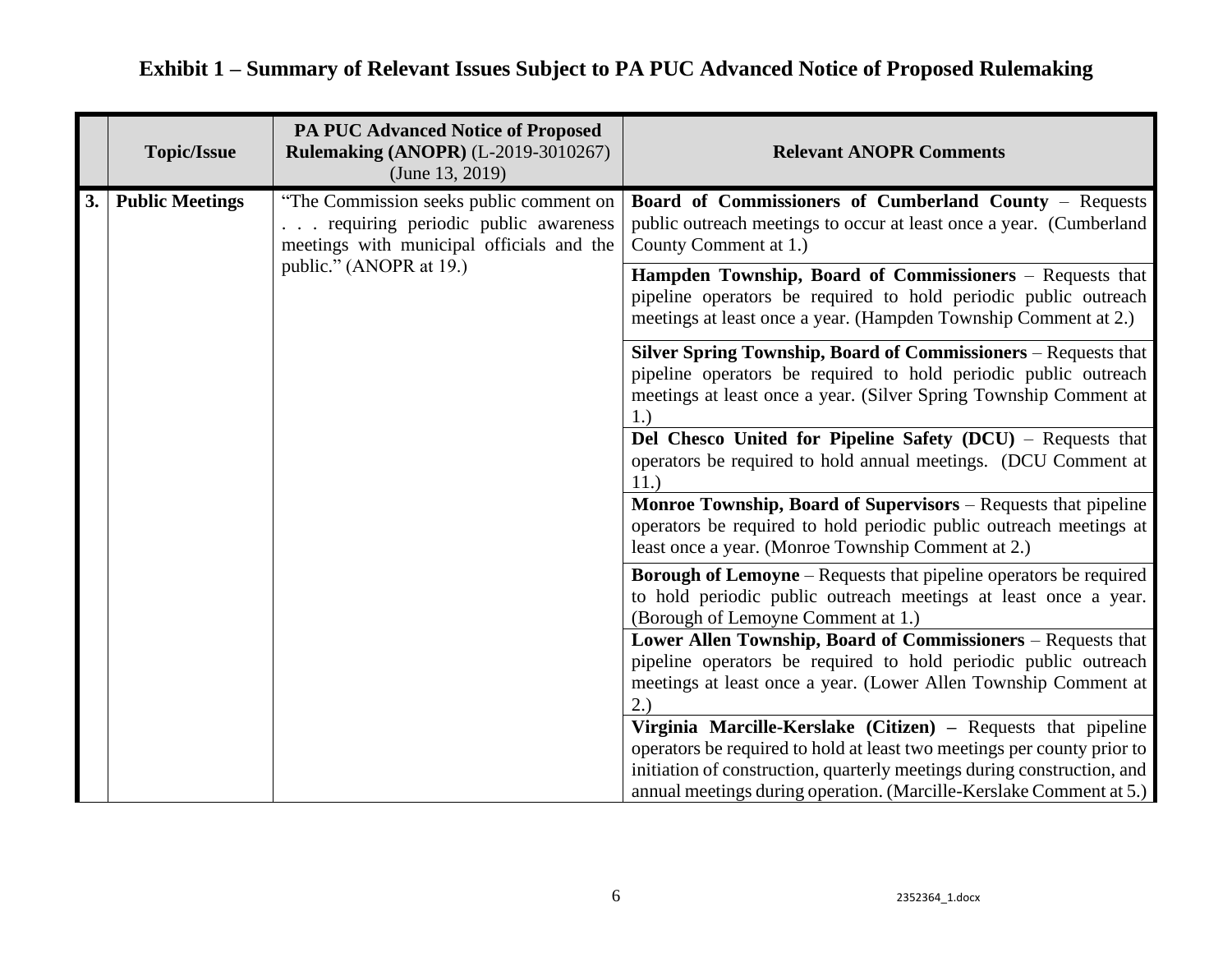|    | <b>Topic/Issue</b>                                | <b>PA PUC Advanced Notice of Proposed</b><br><b>Rulemaking (ANOPR) (L-2019-3010267)</b><br>(June $13, 2019$ )                                                          | <b>Relevant ANOPR Comments</b>                                                                                                                                                                                                      |
|----|---------------------------------------------------|------------------------------------------------------------------------------------------------------------------------------------------------------------------------|-------------------------------------------------------------------------------------------------------------------------------------------------------------------------------------------------------------------------------------|
|    |                                                   |                                                                                                                                                                        | Andrew Dinniman (State Senator) – Requests public meeting<br>requirements that begin prior to construction. (Dinniman Comment at<br>6.)                                                                                             |
|    |                                                   |                                                                                                                                                                        | Township of Middletown - Requests monthly public meetings with<br>residents and bi-weekly meetings with municipalities during<br>construction. (Township of Middleton Comment at 1.)                                                |
|    |                                                   |                                                                                                                                                                        | <b>Clean Air Council (CAC)</b> – Requests that pipeline operators be<br>required to hold public meetings once every 6 months. (CAC<br>Comment at 30.)                                                                               |
|    |                                                   |                                                                                                                                                                        | Kim Van Fleet (Citizen) – Requests regular meetings in each county<br>that are advertised on television and the radio. (Van Fleet Comment<br>at $3.$ )                                                                              |
|    |                                                   |                                                                                                                                                                        | <b>Adam Kapp (Citizen)</b> – Requests that pipeline operators be<br>required to hold regular meetings. (Kapp Comment at 9.)                                                                                                         |
|    |                                                   |                                                                                                                                                                        | <b>Pipeline Safety Coalition (PSC)</b> – Requests periodic public<br>engagement meetings. (PSC Comment at 16.)                                                                                                                      |
|    |                                                   |                                                                                                                                                                        | Alexia Cole (Citizen) – Requests requirements for public meetings.<br>(Cole Comment at 1.)                                                                                                                                          |
|    |                                                   |                                                                                                                                                                        | Associated Petroleum Industries of Pennsylvania (API PA) -<br>Requests that any public meeting requirements be aligned with API<br>RP 1162, Public Awareness Programs for Pipeline Operators. (API<br>PA Comment at 5.)             |
|    |                                                   |                                                                                                                                                                        | <b>Capital Region Council of Governments (CAPCOG)</b> - Requests<br>that regulations require annual public meetings. (CAPCOG at 2.)                                                                                                 |
| 4. | <b>Content of Public</b><br><b>Communications</b> | "The Commission seeks public comment on<br>Pennsylvania specific enhancements to<br>public utility's public awareness programs<br>pursuant to 49 CFR § 195.440 and API | <b>Bernard Greenberg (Citizen)</b> – Requests public awareness meetings<br>that explain risks of the pipelines and that the public should be made<br>aware of what to do in the event of an emergency. (Greenberg<br>Comment at 2.) |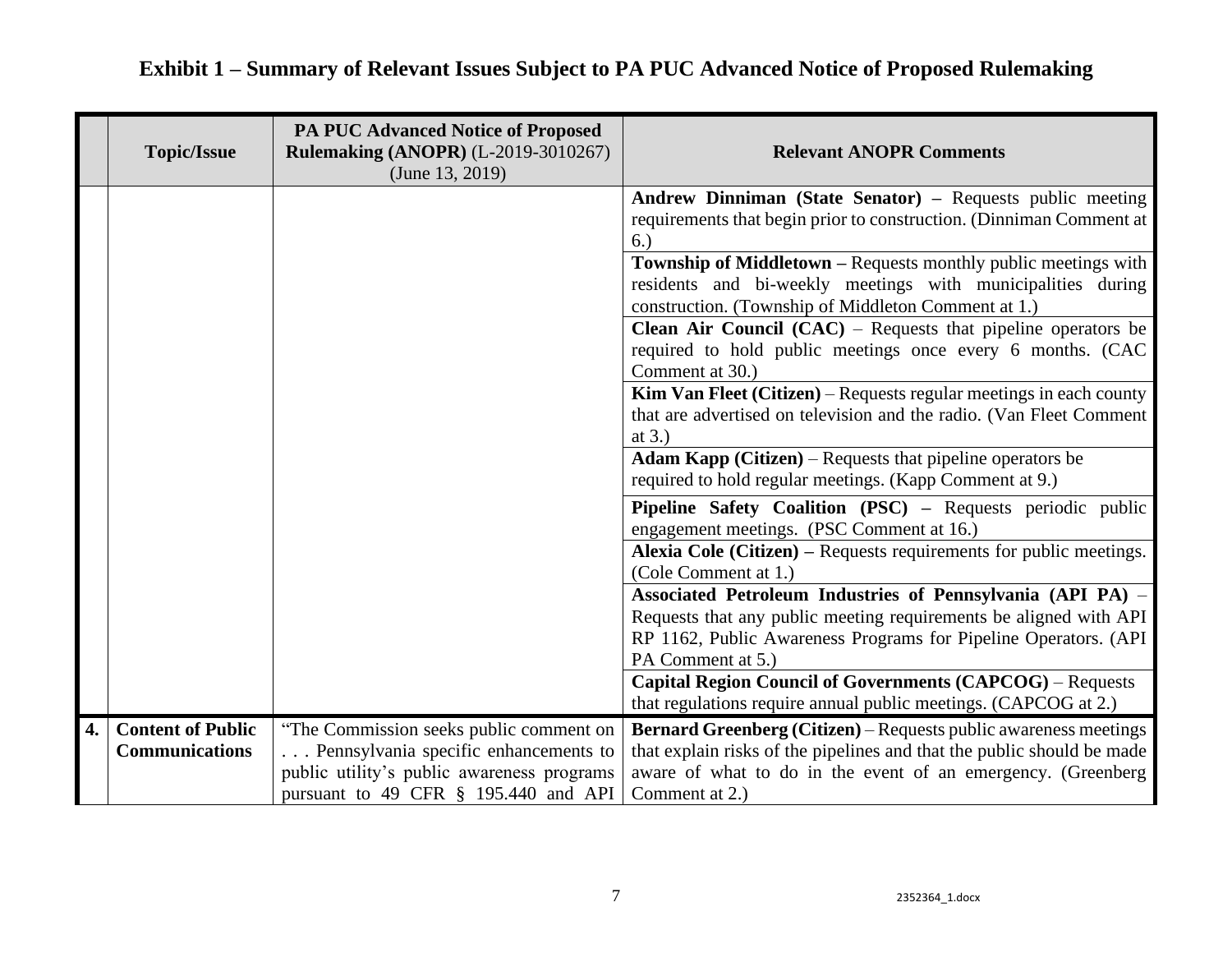| <b>Topic/Issue</b> | <b>PA PUC Advanced Notice of Proposed</b><br><b>Rulemaking (ANOPR) (L-2019-3010267)</b><br>(June 13, 2019) | <b>Relevant ANOPR Comments</b>                                                                                                                                                                                                                                                                                                                                                                                                                                                                                                                                                                                                                                                                                                                                                              |
|--------------------|------------------------------------------------------------------------------------------------------------|---------------------------------------------------------------------------------------------------------------------------------------------------------------------------------------------------------------------------------------------------------------------------------------------------------------------------------------------------------------------------------------------------------------------------------------------------------------------------------------------------------------------------------------------------------------------------------------------------------------------------------------------------------------------------------------------------------------------------------------------------------------------------------------------|
|                    | Recommended Practice 1162." (ANOPR at<br>19.)                                                              | Washington County Chamber of Commerce – Supports current<br>regulations and believes that residents are provided with sufficient<br>information about pipelines. (Washington County Chamber of<br>Commerce Comment at 1.)                                                                                                                                                                                                                                                                                                                                                                                                                                                                                                                                                                   |
|                    |                                                                                                            | <b>Clean Air Council (CAC)</b> – Requests that operators identify<br>members of the public and provide them with specific information<br>that corresponds to the event at issue. (CAC Comment at 30.) This<br>commenter suggests that API RP-1162 is inadequate with respect to<br>these requirements. (Id.)<br>Del Chesco United for Pipeline Safety (DUC) - Requests that the<br>PA PUC review public awareness plans to ensure that the plans<br>include all of the relevant information. (DUC Comment at 11.)<br><b>Andrew Dinniman (State Senator)</b> – Requests that the public be<br>provided with information related to inspection reports, emergency<br>management response plans and public awareness procedures.<br>(Dinniman Comment at 7.)                                   |
|                    |                                                                                                            | <b>Andrea Cauble (Citizen)</b> – Requests that "[a]ny prospective buyer<br>of a property with a pipeline locale or planned construction within a<br>mile should be made aware of the possibilities of vibrational structural<br>damage from pipeline installation, chronic noise and traffic from<br>pipeline installation, suffer well water or aquifer spoiled by HDD<br>drilling fluid, or toxic, corrosive liquids spillage, or worse; including<br>risk loss of life or major property loss from an explosion." (Cauble<br>Comment at 5.)<br>Tom Killion (Senate of Pennsylvania) – Requests that the PA PUC<br>"explore all possible avenues" to require pipeline operators to "inform"<br>and educate residents about responding to a pipeline incident."<br>(Killion Comment at 3.) |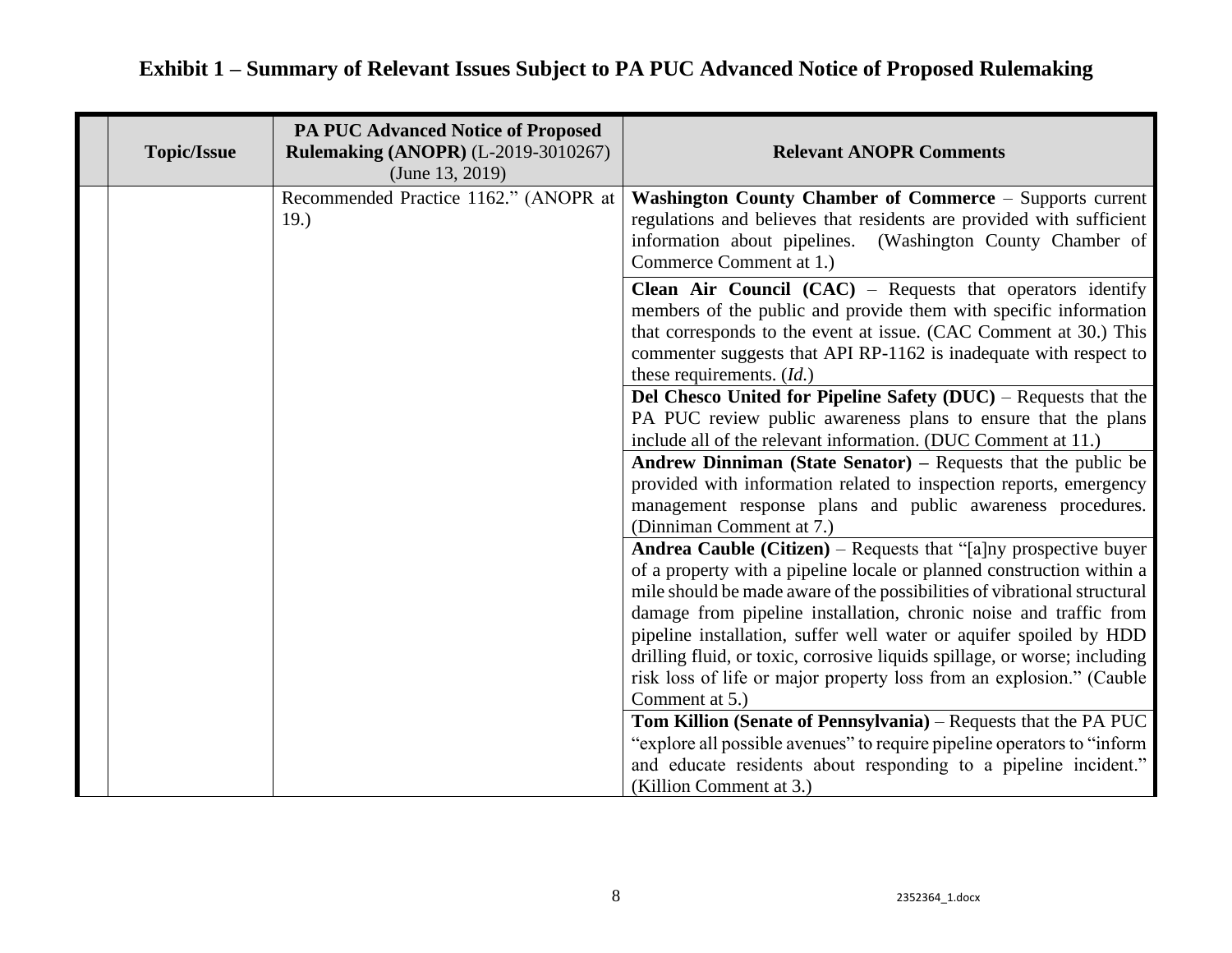## **Topic/Issue PA PUC Advanced Notice of Proposed Rulemaking (ANOPR)** (L-2019-3010267) (June 13, 2019) **Relevant ANOPR Comments Chester County Association of Township Officials (CCATO)** – Requests that regulations require pipeline operators to provide those living within ½ mile of the pipeline with clear information on incident response. This commenter suggests using guidelines provided for nuclear facilities. (CCATO Comment at 7.) **Edith Templeton (Citizen)** – Requests information about how to respond to an incident and what indicators would show that an incident may be occurring. (Templeton Comment at 1.) **Danielle Friel Otten (State Representative) –** Requests that regulations require the public be provided with resources that explain any risks posed by pipelines and how to respond in the event of an emergency. (Otten Comment at 3.) **Kathleen Griffith (Citizen) –** Expresses concern that residents have not been provided with clear information about the Sunoco pipeline. (Griffith Comment at 1.) **Adam Kapp (Citizen)** – Requests that the PA PUC review information provided to the public to ensure that it is plausible, relevant and effective. (Kapp Comment at 9.) **Richard McIntyre (Citizen)** – Requests that pipeline operators provide citizens with a laminated card with clear instructions on what to do in response to an incident. This commenter also believes that the information to "run up-wind" is insufficient. (McIntyre Comment at 1.) **Jennifer Nichols (Citizen)** – Requests that emergency response plans be made public. (Nichols Comment at 1.) **Edward Cavey (Citizen)** – Requests that regulations mandate what information should be provided to the public. (Cavey Comment at 1.)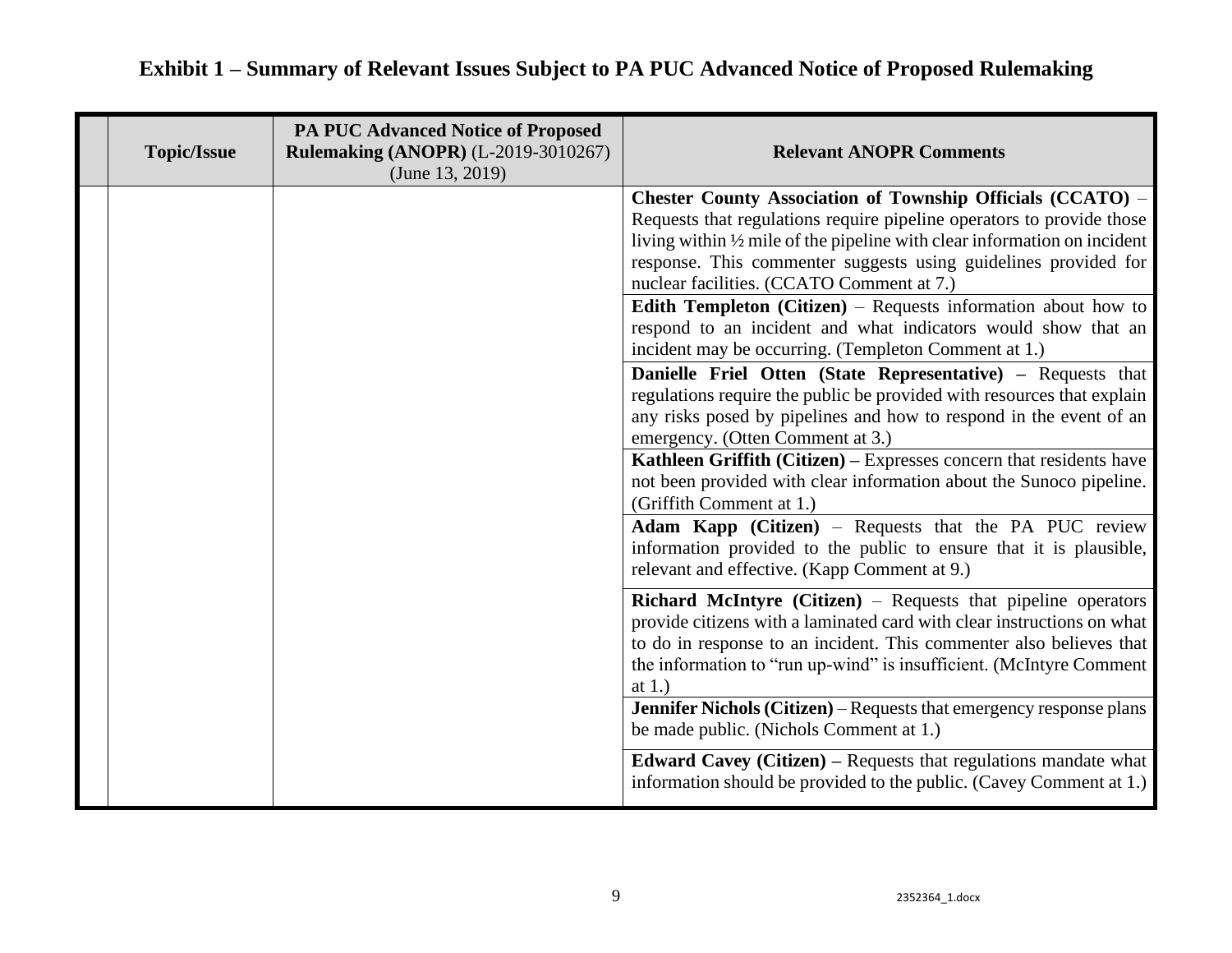| <b>Topic/Issue</b>                                                        | <b>PA PUC Advanced Notice of Proposed</b><br><b>Rulemaking (ANOPR) (L-2019-3010267)</b><br>(June 13, 2019)                                                                                                                                                                                                         | <b>Relevant ANOPR Comments</b>                                                                                                                                                                                                                                                                                                                                                                                                                                                                                                                                                                                                                                                                                                                                                                                                                                                                                                                                                                                                                                                                                                                                                                                                                                                                                                                                                                                                                                                                                                                                                                                                                                                                                                                                                                                                               |
|---------------------------------------------------------------------------|--------------------------------------------------------------------------------------------------------------------------------------------------------------------------------------------------------------------------------------------------------------------------------------------------------------------|----------------------------------------------------------------------------------------------------------------------------------------------------------------------------------------------------------------------------------------------------------------------------------------------------------------------------------------------------------------------------------------------------------------------------------------------------------------------------------------------------------------------------------------------------------------------------------------------------------------------------------------------------------------------------------------------------------------------------------------------------------------------------------------------------------------------------------------------------------------------------------------------------------------------------------------------------------------------------------------------------------------------------------------------------------------------------------------------------------------------------------------------------------------------------------------------------------------------------------------------------------------------------------------------------------------------------------------------------------------------------------------------------------------------------------------------------------------------------------------------------------------------------------------------------------------------------------------------------------------------------------------------------------------------------------------------------------------------------------------------------------------------------------------------------------------------------------------------|
| <b>Coordination with</b><br>5.<br>Local<br>Government<br><b>Officials</b> | "The Commission seeks public comment on<br>[u]tility interactions with local<br>$\mathbb{R}^n$<br>government officials, including but not<br>limited to such topics as emergency planning<br>and emergency response coordination,<br>drills<br>with utility/municipal<br>periodic<br>coordination." (ANOPR at 19.) | <b>Barbara Goblick (Citizen)</b> – Requests that regulations require<br>communication with local officials. (Goblick Comment at 1.)<br>Andrew Dinniman (State Senator) - Requests that pipeline<br>operators be required to respond to inquiries from local officials and<br>should be required to meet with local officials once per year.<br>(Dinniman Comment at 7.)<br>Adam Kapp (Citizen) - Requests that regulations require regular<br>communication between local officials and pipeline operators and<br>that operators should be required to provide documentation of these<br>efforts. (Kapp Comment at 8-9.)<br><b>Association of Oil Pipe Lines (AOPL)</b> – Provides that regulations<br>already require coordination with local government officials. This<br>commenter suggests that public officials are often invited to meetings<br>but do not normally attend. (APOL at 7.)<br><b>Clean Air Council (CAC)</b> – Requests that pipeline operators be<br>required to review action plans and drills with local authorities and<br>that the PA PUC should grant intervenor status to these authorities.<br>This commenter suggests that these authorities should be given "real-<br>time" access to pipeline data streams. (CAC Comment at 29.) This<br>commenter also requests that regulations require pipeline operators to<br>attend any meeting requested by a local official (Id.)<br>Virginia Marcille-Kerslake (Citizen) – Requests that operators be<br>required to communicate with local government officials on a regular<br>basis and provide documentation to demonstrate that those<br>communications have been made. (Marcille-Kerslake Comment at 5.)<br><b>County of Chester – Requests regulations that require the PA PUC</b><br>to give local government officials notice of investigations related to |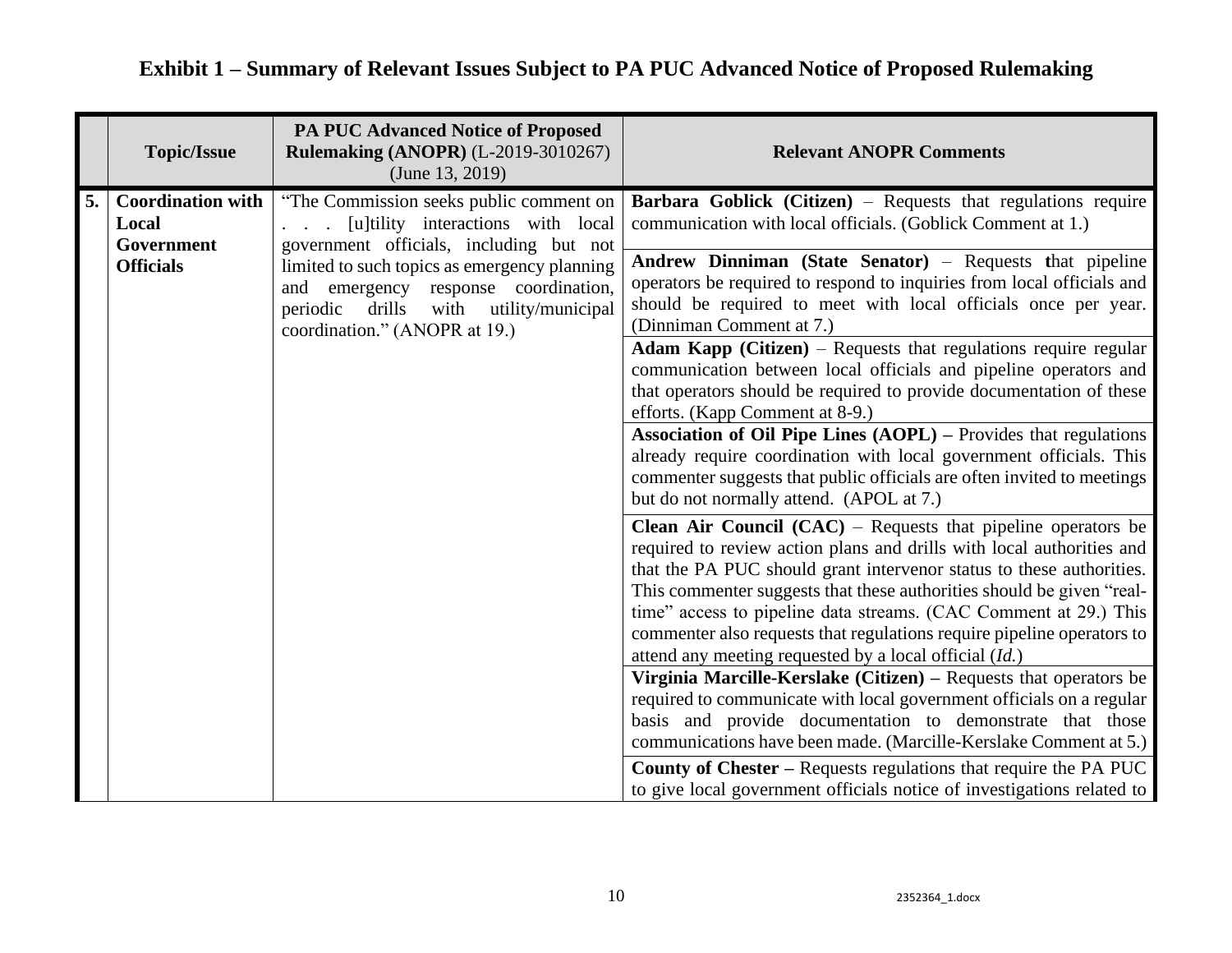| <b>Topic/Issue</b> | <b>PA PUC Advanced Notice of Proposed</b><br><b>Rulemaking (ANOPR) (L-2019-3010267)</b><br>(June 13, 2019) | <b>Relevant ANOPR Comments</b>                                                                                                                                                                                                                                                                                                             |
|--------------------|------------------------------------------------------------------------------------------------------------|--------------------------------------------------------------------------------------------------------------------------------------------------------------------------------------------------------------------------------------------------------------------------------------------------------------------------------------------|
|                    |                                                                                                            | pipelines and access to certain information about pipelines. (County<br>of Chester Comment at 10.)                                                                                                                                                                                                                                         |
|                    |                                                                                                            | Associated Petroleum Industries of Pennsylvania (API PA) -<br>Requests that any requirements for interactions with local officials be<br>aligned with API RP 1162, Public Awareness Programs for Pipeline<br>Operators. (API PA Comment at 5.)                                                                                             |
|                    |                                                                                                            | Marcellus Shale Coalition (MSC) - Suggests that the PA PUC<br>should not alter coordination requirements to ensure consistency with<br>PHMSA requirements. (MSC Comment at 7.)                                                                                                                                                             |
|                    |                                                                                                            | <b>Pipeline Safety Coalition (PSC)</b> – Requests that pipeline operators<br>should be required to inform local and state officials of changes in<br>product being transported. This commenter also requests that<br>regulations require a certain amount of coordination between<br>operators and local governments. (PSC Comment at 15.) |
|                    |                                                                                                            | Del Chesco United for Pipeline Safety (DCU) – Requests that the<br>PA PUC mandate that operators communicate with local<br>municipalities on a regular basis and provide the PA PUC with<br>evidence of those efforts. (DCU Comment at 11.)                                                                                                |
|                    |                                                                                                            | <b>East Goshen Township Board of Supervisors</b> – Requests that the<br>PA PUC adopt Texas Railroad Commission regulations that require<br>operators to meet with municipal officials. (East Goshen Township<br>Comment at 6.)                                                                                                             |
|                    |                                                                                                            | Bernard Greenberg - Requests mandatory meetings with local<br>officials and that regulations implement consequences for failing to<br>attend those meetings. (Greenberg Comment at 2.)                                                                                                                                                     |
|                    |                                                                                                            | County Commissioners Association of Pennsylvania (CCAP) –<br>Requests a library of pipeline information, including best practices,<br>subject matter experts, and training opportunities, that can be<br>accessed by local government and citizens. (CCAP Comment at 16.)                                                                  |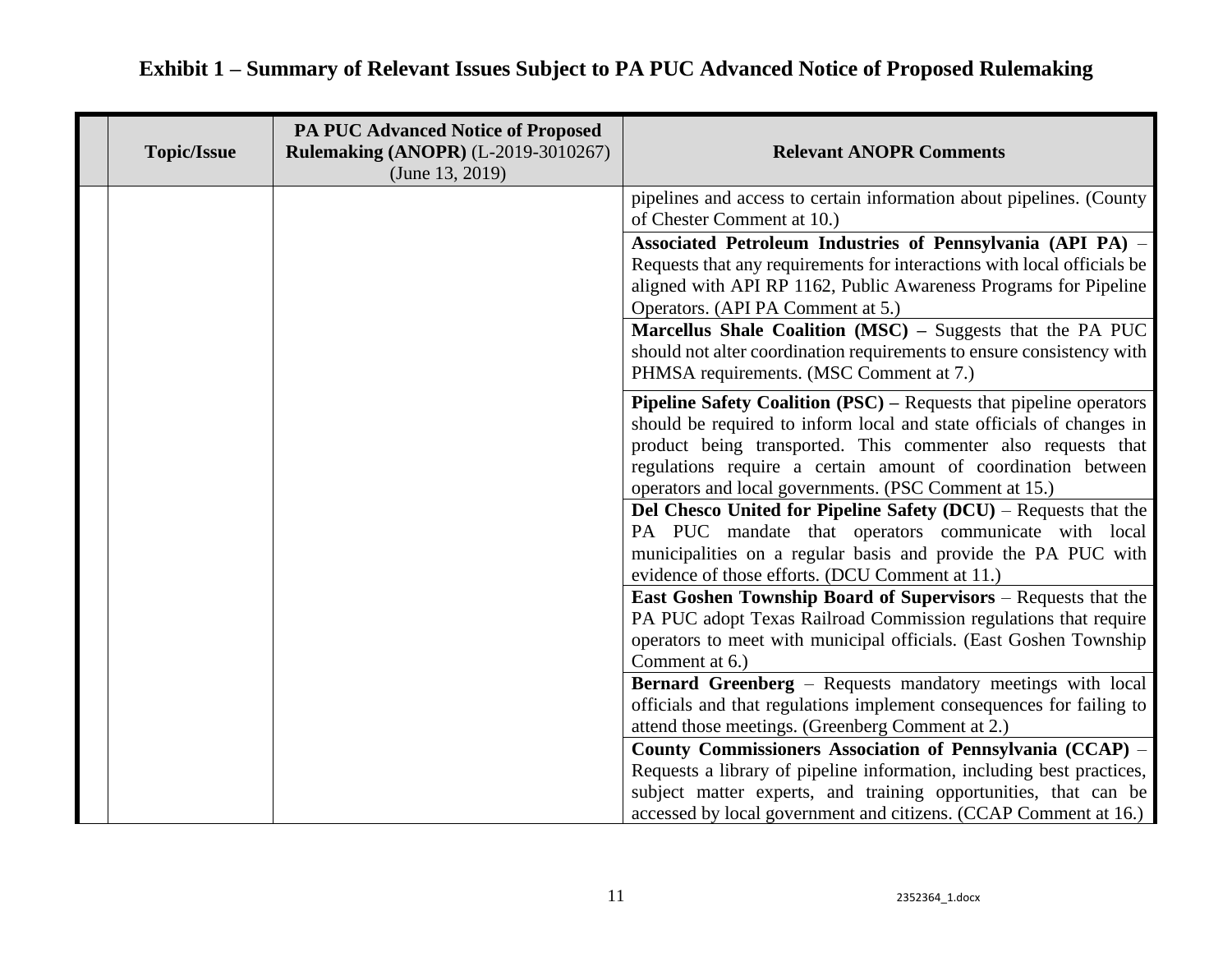|    | <b>Topic/Issue</b>                         | <b>PA PUC Advanced Notice of Proposed</b><br><b>Rulemaking (ANOPR) (L-2019-3010267)</b><br>(June $13, 2019$ )                                                                                                                                                         | <b>Relevant ANOPR Comments</b>                                                                                                                                                                                                                                                                                                                                                                                                                                                                                                                                                                                                                                                                                    |
|----|--------------------------------------------|-----------------------------------------------------------------------------------------------------------------------------------------------------------------------------------------------------------------------------------------------------------------------|-------------------------------------------------------------------------------------------------------------------------------------------------------------------------------------------------------------------------------------------------------------------------------------------------------------------------------------------------------------------------------------------------------------------------------------------------------------------------------------------------------------------------------------------------------------------------------------------------------------------------------------------------------------------------------------------------------------------|
|    |                                            |                                                                                                                                                                                                                                                                       | <b>Andrea Cauble (Citizen)</b> – Requests regulations that require "[a]<br>regular dialogue should exist between the operator of a pipeline and<br>the relevant local governmental entities for the purpose of a<br>reasonable response in the event of emergency occurrences or<br>conditions." (Cauble Comment at 6.)<br>Pennsylvania State Association Township Supervisors (PSATS) -<br>Suggests that regulations should require pipeline operators to<br>"communicate early and often with Local Government Officials."<br>(PSATS Comment at 2.)                                                                                                                                                             |
| 6. | <b>Coordination with</b><br><b>Schools</b> | "Interested parties may comment on other<br>provisions of Part 195 relating to the<br>operation and maintenance of hazardous<br>liquid public utilities that they believe the<br>Commission should consider strengthening<br>through this rulemaking." (ANOPR at 10.) | <b>Bernard Greenberg</b> – Requests that regulations be implemented to<br>require meetings with school districts. (Greenberg Comment at 2.)<br>Judith Schwank (Senate of Pennsylvania) - Requests that school<br>administrators be provided with information on how to respond to<br>pipeline incidents. (Schwank Comment at 2.)<br>Tom Killion (Senate of Pennsylvania) – Requests regulations that<br>require operators with pipelines within 1000 feet of a school to (1)<br>provide non-sensitive information to school officials, and (2) meet<br>with school officials quarterly to develop best practices. (Killion<br>Comment at 2.)                                                                      |
|    |                                            |                                                                                                                                                                                                                                                                       | <b>Pipeline Safety Coalition (PSC) – Requests a statewide "Pipeline"</b><br>Safety Near Schools" education program. (PSC Comment at 17.)<br><b>East Goshen Township Board of Supervisors</b> – Requests that the<br>PA PUC adopt Texas Railroad Commission regulations that require<br>operators to hold meetings with school officials when a school is<br>within 1,000 feet of the pipeline. These regulations also require the<br>operator to provide certain information related to emergency response<br>plans to the school. Additionally, this commenter requests that<br>operators be required to maintain records documenting compliance<br>with this regulation. (East Goshen Township Comment at 8-9.) |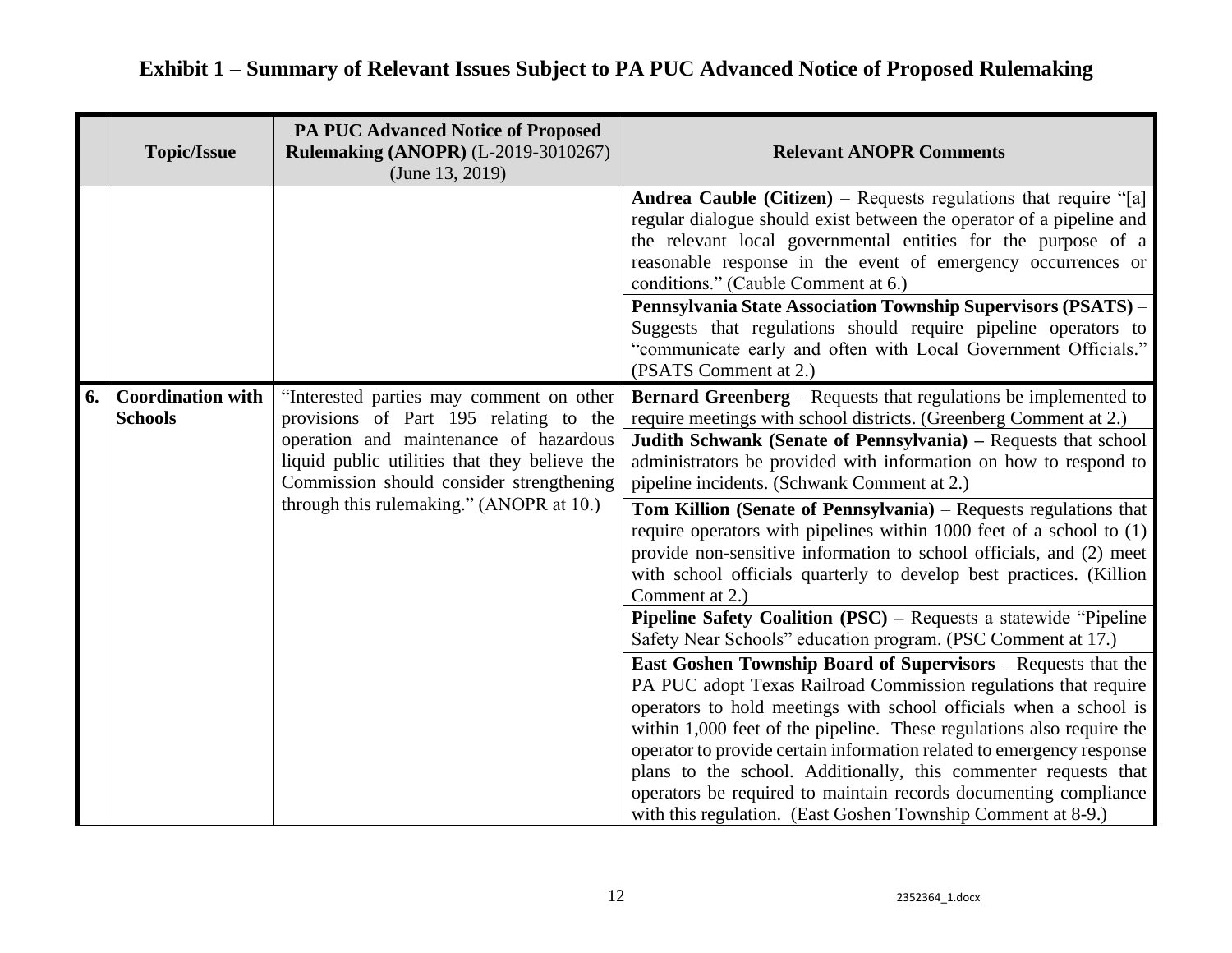| <b>Topic/Issue</b>                                                                                                                                                                                | <b>PA PUC Advanced Notice of Proposed</b><br><b>Rulemaking (ANOPR) (L-2019-3010267)</b><br>(June $13, 2019$ )                                                           | <b>Relevant ANOPR Comments</b>                                                                                                                                                                                                                                                                                                                                                                                                                                                                                                                                                                                                                                                                                                                      |
|---------------------------------------------------------------------------------------------------------------------------------------------------------------------------------------------------|-------------------------------------------------------------------------------------------------------------------------------------------------------------------------|-----------------------------------------------------------------------------------------------------------------------------------------------------------------------------------------------------------------------------------------------------------------------------------------------------------------------------------------------------------------------------------------------------------------------------------------------------------------------------------------------------------------------------------------------------------------------------------------------------------------------------------------------------------------------------------------------------------------------------------------------------|
|                                                                                                                                                                                                   |                                                                                                                                                                         | Downingtown Area School District – Requests that schools be<br>provided with immediate notice of a pipeline incident. This<br>commenter also requests that pipeline operators provide education<br>and an emergency response plans that are specific to the school and<br>age of students. (Downingtown Comment at 2.)                                                                                                                                                                                                                                                                                                                                                                                                                              |
|                                                                                                                                                                                                   |                                                                                                                                                                         | <b>Chester County Association of Township Officials (CCATO) -</b><br>Requests regulations that require meetings with schools within 1000<br>feet of a pipeline. (CCATO Comment at 6-7.) This commenter also<br>requests that schools be immediately notified in the event of an<br>incident. (Id. at 9.)                                                                                                                                                                                                                                                                                                                                                                                                                                            |
| <b>Coordination with</b><br><b>Emergency</b><br>$\overline{a}$ $\overline{a}$<br><b>Responders</b><br>and emergency response coordination,<br>drills<br>periodic<br>coordination." (ANOPR at 19.) | "The Commission seeks public comment on<br>[u]tility interactions with local<br>government officials, including but not<br>limited to such topics as emergency planning | <b>East Goshen Township Board of Supervisors</b> – Requests that the<br>PA PUC adopt Texas Railroad Commission standards which require<br>operators to communicate with fire, police, and other responders once<br>a year. (East Goshen Township Comment at 5.)                                                                                                                                                                                                                                                                                                                                                                                                                                                                                     |
|                                                                                                                                                                                                   | with utility/municipal                                                                                                                                                  | <b>Chester County Association of Township Officials (CCATO) -</b><br>Requests operators be required to provide a map, and information on<br>valve locations and MAOP to emergency responders. (CCATO<br>Comment at 6.)                                                                                                                                                                                                                                                                                                                                                                                                                                                                                                                              |
|                                                                                                                                                                                                   |                                                                                                                                                                         | Tom Killion (Senate of Pennsylvania) – Requests that pipeline<br>operators be required to "meet with the county emergency coordinator<br>entrusted to respond in the event of natural gas release to ensure that<br>the response would be efficient and effective." This commenter also<br>requests that pipeline operators be required to provide current<br>Emergency Response Plans to the PA PUC, who could then<br>responsibly and confidentially share these plans to coordinate<br>emergency responses. (Killion Comment at 3.)<br>Clean Air Council (CAC) - Requests that local response officials be<br>provided with "all data, images, alerts, and information generated<br>from any pipeline in the jurisdiction." (CAC Comment at 29.) |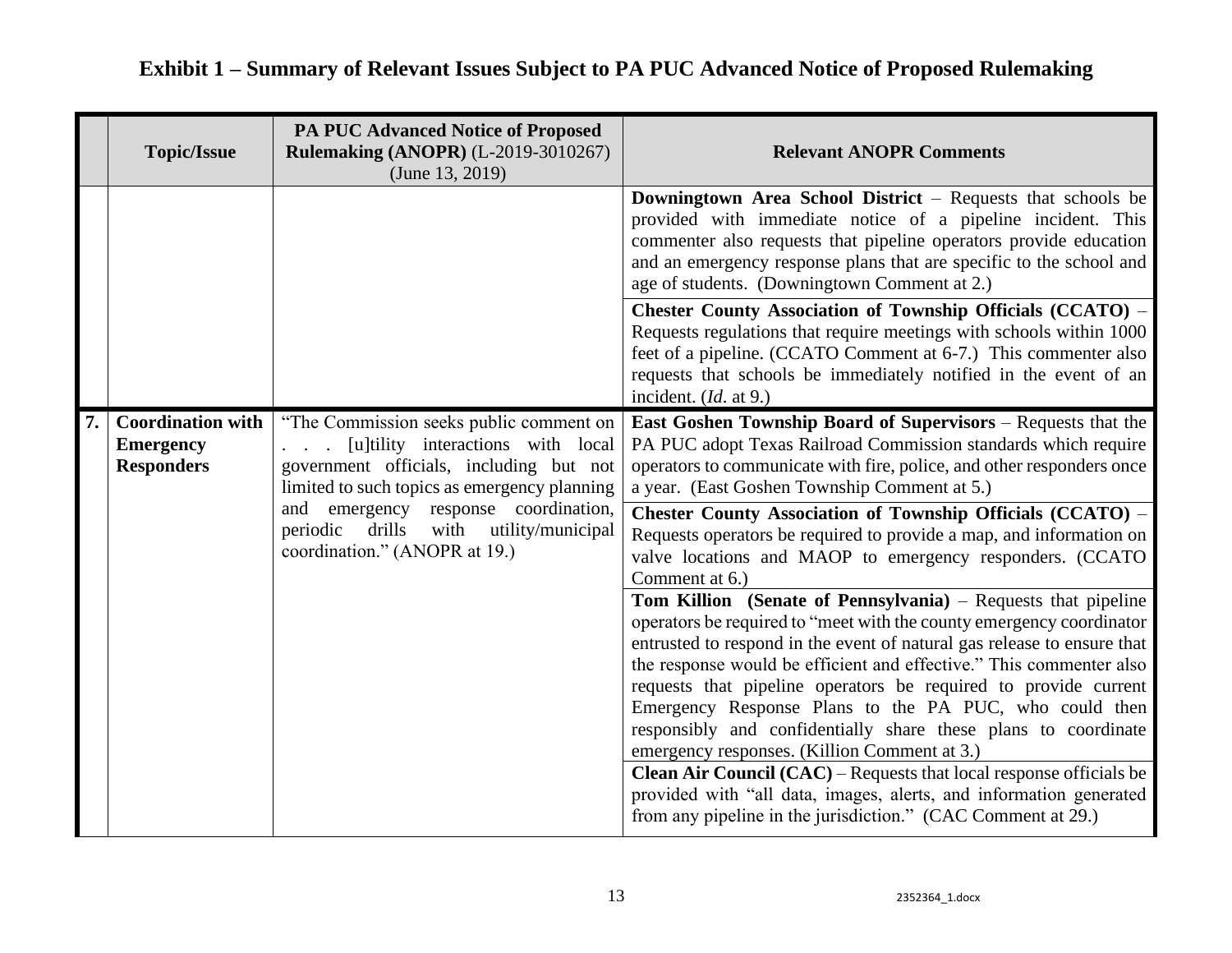### **Topic/Issue PA PUC Advanced Notice of Proposed Rulemaking (ANOPR)** (L-2019-3010267) (June 13, 2019) **Relevant ANOPR Comments Bureau of Investigation and Enforcement (BI&E)** – Requests that regulations require operators to develop continuing education plans for police, the fire department, and other appropriate organizations. This requirement includes requiring operators to conduct table-top drills semi-annually and an annual response drill. (BI&E Comment at 11.) This commenter also suggests that meetings should be held with local emergency responders at least once per quarter. (*Id.* at 12.) **Pennsylvania State Association Township Supervisors (PSATS)** – Requests regulations that require pipeline operators to standardize emergency response plans, enhance emergency response training for responder agencies, and provide training to local emergency responders. (PSATS Comment at 2.) **Andrew Dinniman (State Senator) –** Requests that operators be required to meet with emergency management personnel semiannually or upon request. This commenter also suggests that pipeline operators should be required to provide inspection reports and operating pressure information to responders. (Dinniman Comment at 7.) **Marcellus Shale Coalition (MSC) –** Suggests that the PA PUC should not alter coordination requirement to ensure consistency with PHMSA requirements. (MSC Comment at 7.) **Josh Maxwell and Marian Moskowitz (Candidates for Chester County Commissioner)** – Requests that the PA PUC develop a process to release information that can assist in emergency response planning. (Maxwell & Moskowitz Comment at 2.) **Carolyn Comitta (State Representative) –** Requests that pipeline operators provide local first responders with a guided tour of new pipelines. (Comitta Comment Addendum at 2.)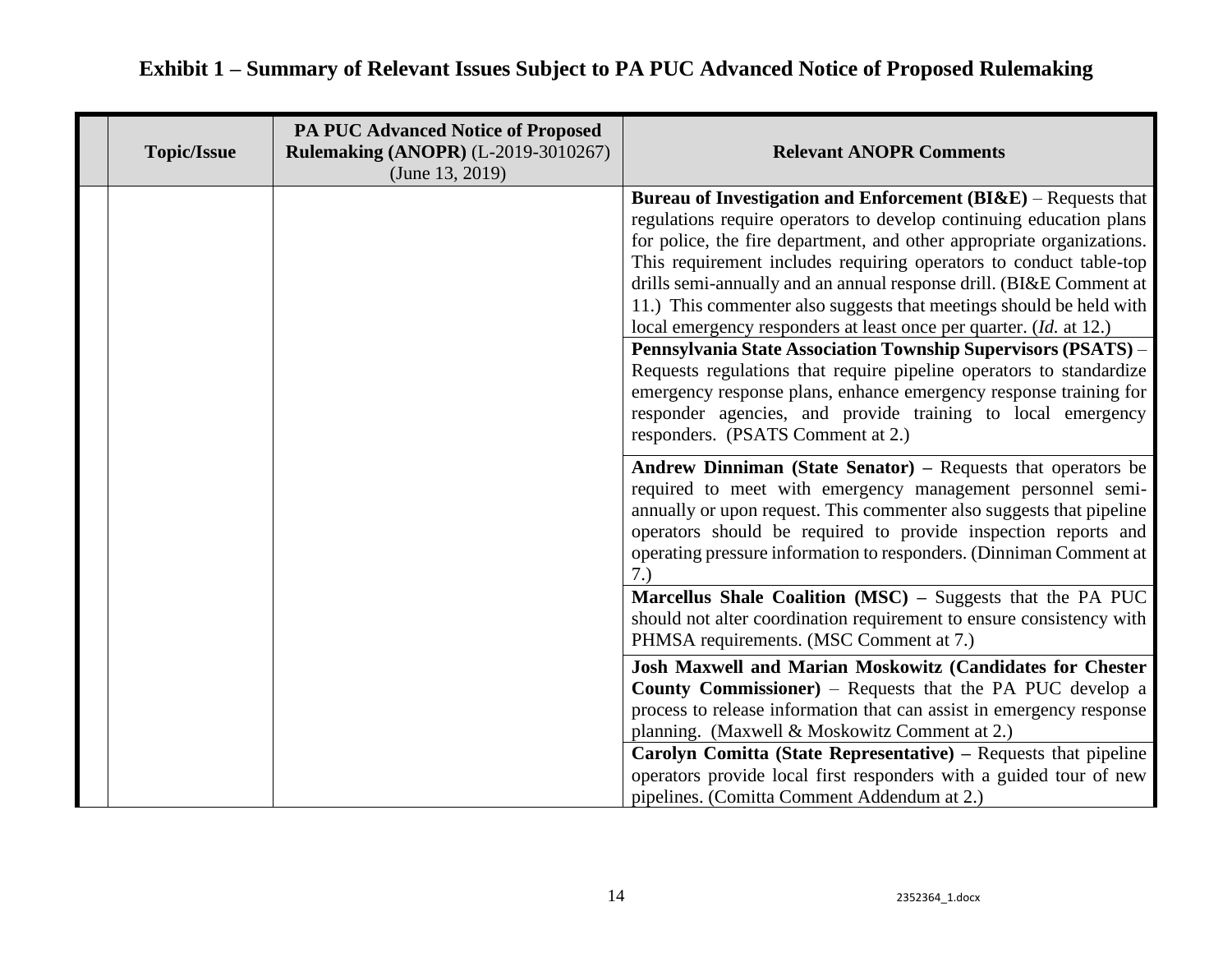|    | <b>Topic/Issue</b>                                                                                                      | <b>PA PUC Advanced Notice of Proposed</b><br><b>Rulemaking (ANOPR) (L-2019-3010267)</b><br>(June 13, 2019)                                                          | <b>Relevant ANOPR Comments</b>                                                                                                                                                                                                                                                                                                                                                                                                                                                                                                                                                                                                                                                                                                                                                                                                                                                                                                     |
|----|-------------------------------------------------------------------------------------------------------------------------|---------------------------------------------------------------------------------------------------------------------------------------------------------------------|------------------------------------------------------------------------------------------------------------------------------------------------------------------------------------------------------------------------------------------------------------------------------------------------------------------------------------------------------------------------------------------------------------------------------------------------------------------------------------------------------------------------------------------------------------------------------------------------------------------------------------------------------------------------------------------------------------------------------------------------------------------------------------------------------------------------------------------------------------------------------------------------------------------------------------|
|    |                                                                                                                         |                                                                                                                                                                     | <b>Pipeline Safety Coalition (PSC)</b> – Requests that operators be<br>required to implement tabletop and functional exercises that involve<br>local first responders. (PSC comment at 15.)                                                                                                                                                                                                                                                                                                                                                                                                                                                                                                                                                                                                                                                                                                                                        |
|    |                                                                                                                         |                                                                                                                                                                     | <b>County of Chester – Requests that operators be required to provide</b><br>emergency responders with maps of the pipelines and information<br>related to the MAOP and the location of any anomalies on the<br>pipeline. This commenter also requests that operators be required to<br>provide responders with information on a variety of topics, including<br>the potential impact radius for each product in the pipeline,<br>consequence analyses, worst case scenario or discharge from each<br>product, potential impacts to the public, pressure relief valve<br>locations, pumping and compressor station locations, and potential<br>impacts to the environment. (County of Chester Comment at 10-11.)<br>Michael Perlow Jr. (Engineer) – Recommends that the PA PUC use<br>a Public Utilities Hazards Assessment - Emergency Response<br>Preparedness Tool to coordinate emergency responses. (Perlow<br>Comment at 2.) |
|    |                                                                                                                         |                                                                                                                                                                     | Edward Cavey (Citizen) - Requests that regulations remove<br>bureaucratic barriers so that emergency plans can be disclosed to first<br>responders. (Cavey Comment at 1.)                                                                                                                                                                                                                                                                                                                                                                                                                                                                                                                                                                                                                                                                                                                                                          |
| 8. | <b>Notification of</b><br><b>Pipeline Activity,</b><br><b>Including</b><br><b>Excavation</b> , or<br><b>Maintenance</b> | "The Commission seeks public comment on<br>[a]dvance notification<br>and/or<br>Commission<br>preapproval<br>of<br>major<br>construction activities." (ANOPR at 19.) | <b>Bureau of Investigation and Enforcement (BI&amp;E)</b> – Requests that<br>operators be required to provide notice and certain information prior<br>to construction, verification digs, and major and minor maintenance.<br>(BI&E Comment 15-19.)<br>Kay Whittle (Citizen) – Requests that operators give local<br>communities notice of major construction 9 days prior to the<br>commencement of any construction that impacts one mile or more of<br>a pipeline. This commenter also requests written notification to any<br>impacted municipality. (Whittle Comment at 12.)                                                                                                                                                                                                                                                                                                                                                  |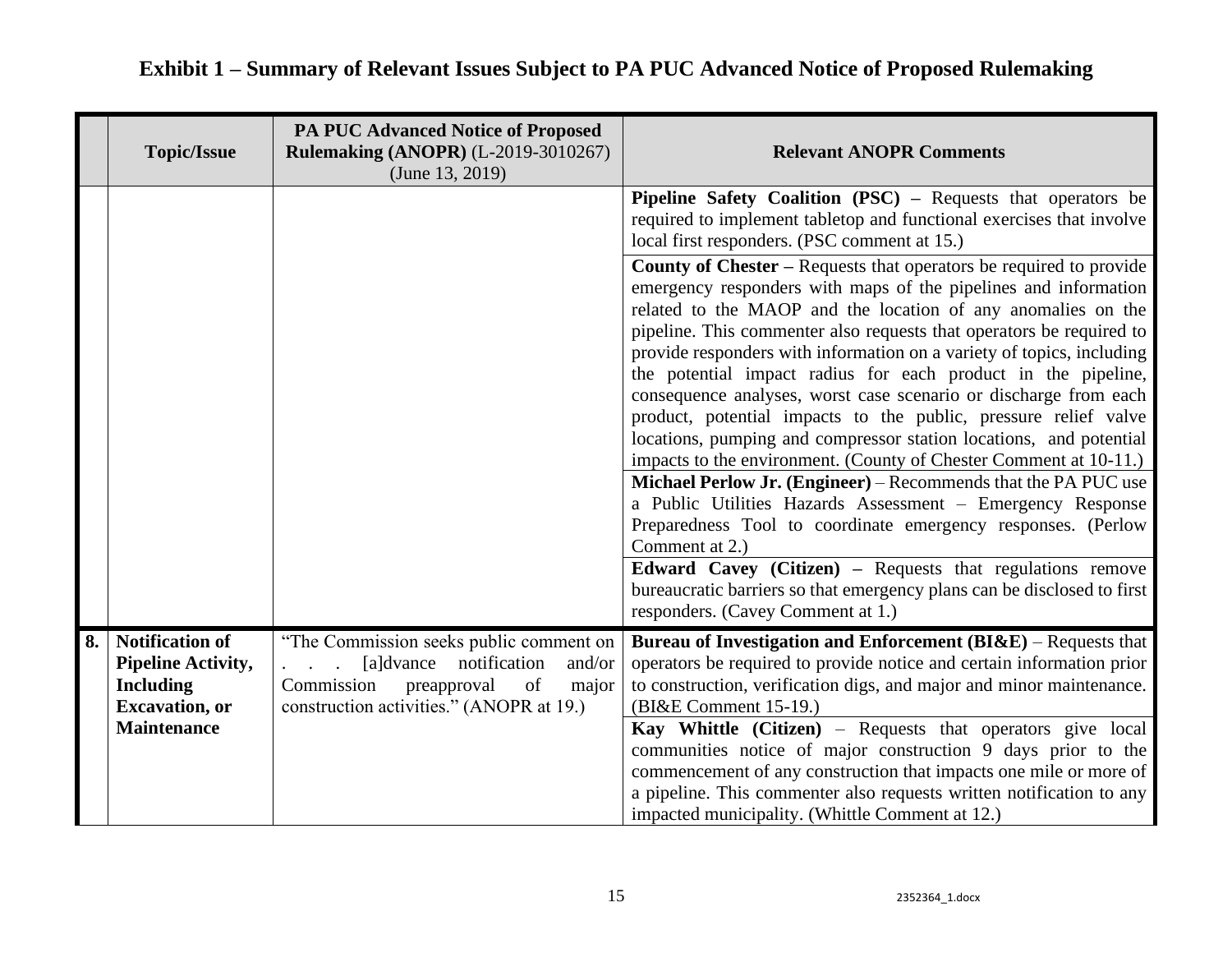|    | <b>Topic/Issue</b>                                    | <b>PA PUC Advanced Notice of Proposed</b><br><b>Rulemaking (ANOPR) (L-2019-3010267)</b><br>(June 13, 2019)                                                                                                                                                            | <b>Relevant ANOPR Comments</b>                                                                                                                                                                                                                                                                                                                                                                                                                                                                                                                                                                                                                                                                                                                                                                                                                                                                                                                                                                                                        |
|----|-------------------------------------------------------|-----------------------------------------------------------------------------------------------------------------------------------------------------------------------------------------------------------------------------------------------------------------------|---------------------------------------------------------------------------------------------------------------------------------------------------------------------------------------------------------------------------------------------------------------------------------------------------------------------------------------------------------------------------------------------------------------------------------------------------------------------------------------------------------------------------------------------------------------------------------------------------------------------------------------------------------------------------------------------------------------------------------------------------------------------------------------------------------------------------------------------------------------------------------------------------------------------------------------------------------------------------------------------------------------------------------------|
|    |                                                       |                                                                                                                                                                                                                                                                       | <b>County of Chester – Requests that pipeline operators be required to</b><br>notify all municipalities, townships, and counties of anticipated,<br>scheduled, or commenced work. (County of Chester Comment at 15.)<br>Tom Killion (Senate of Pennsylvania) – Requests that pipeline<br>operators provide notice to residents and municipalities within a 1,000<br>foot radius of new pipeline construction at least 5 days prior to<br>beginning that construction. (Killion Comment at 2.)<br>County Commissioners Association of Pennsylvania (CCAP) –<br>Requests that the pipeline industry and local governments develop<br>best practices related to "[r] equirements for property developers to<br>consult in advance with pipeline operators and/or owners to assure<br>precautions are taken during construction to avoid damage to existing<br>pipelines [and] [d]evelopment of notification protocols to assure<br>county and municipal governments are aware of proposed pipeline<br>development." (CCAP Comment at 2.) |
| 9. | <b>Public</b><br><b>Notification</b><br><b>System</b> | "Interested parties may comment on other<br>provisions of Part 195 relating to the<br>operation and maintenance of hazardous<br>liquid public utilities that they believe the<br>Commission should consider strengthening<br>through this rulemaking." (ANOPR at 10.) | Kathleen Hester (Citizen) – Requests that an emergency notification<br>system via phone/text to registered residents be established. (Hester<br>Comment at 2.)<br><b>Richard McIntyre (Citizen)</b> – Requests a text message in the event<br>of an incident. (McIntyre Comment at 2.)<br>Marcia Gentry (Citizen) – Requests state-of-the-art warning<br>systems be installed on pipelines. (Gentry Comment at 1.)<br><b>County of Chester – Requests that landowners be provided with</b><br>notifications of an incident or a suspected incident. (County of<br>Chester at 11.)<br>Danielle Friel Otten (State Representative) - Requests that leak<br>and incident detection systems be integrated with county emergency<br>services to provide quick notice of incidents.                                                                                                                                                                                                                                                         |